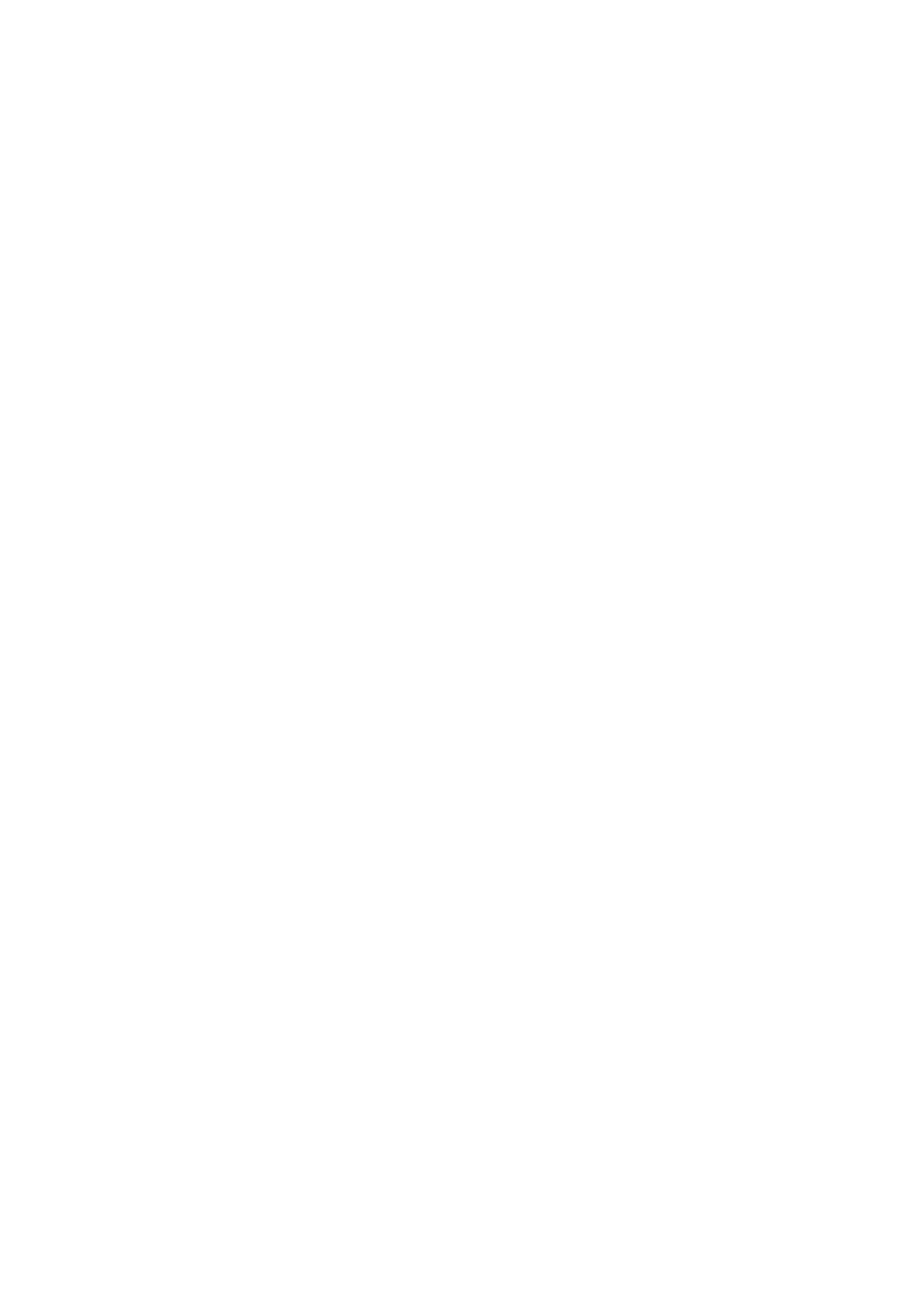#### Abstract

Live streaming is used in today's Internet to broadcast TV channels and radio stations, usually by deploying streaming servers. Peer-to-peer applications have become popular in recent years to overcome the limitations of centralized servers. This thesis proposes StreamTorrent, a peer-to-peer-based live streaming protocol. In contrast to most protocols, StreamTorrent provides robustness, efficiency, and scalability by combining different strategies. StreamTorrent has the efficiency of typical tree-based and the robustness of more random protocols. An overlay with small diameter and localityawareness reduces latency and network load. And because peer-to-peer computing is about collaboration among peers, incentives are given to peers to share their resources to ensure good playback quality.

The StreamTorrent protocol has been implemented and can be used both to perform simulations and to stream in the real world. The simulations allow to evaluate the protocol and to perform automated tests for a large number of peers. The StreamTorrent Player is a real world application supporting live audio and video streaming.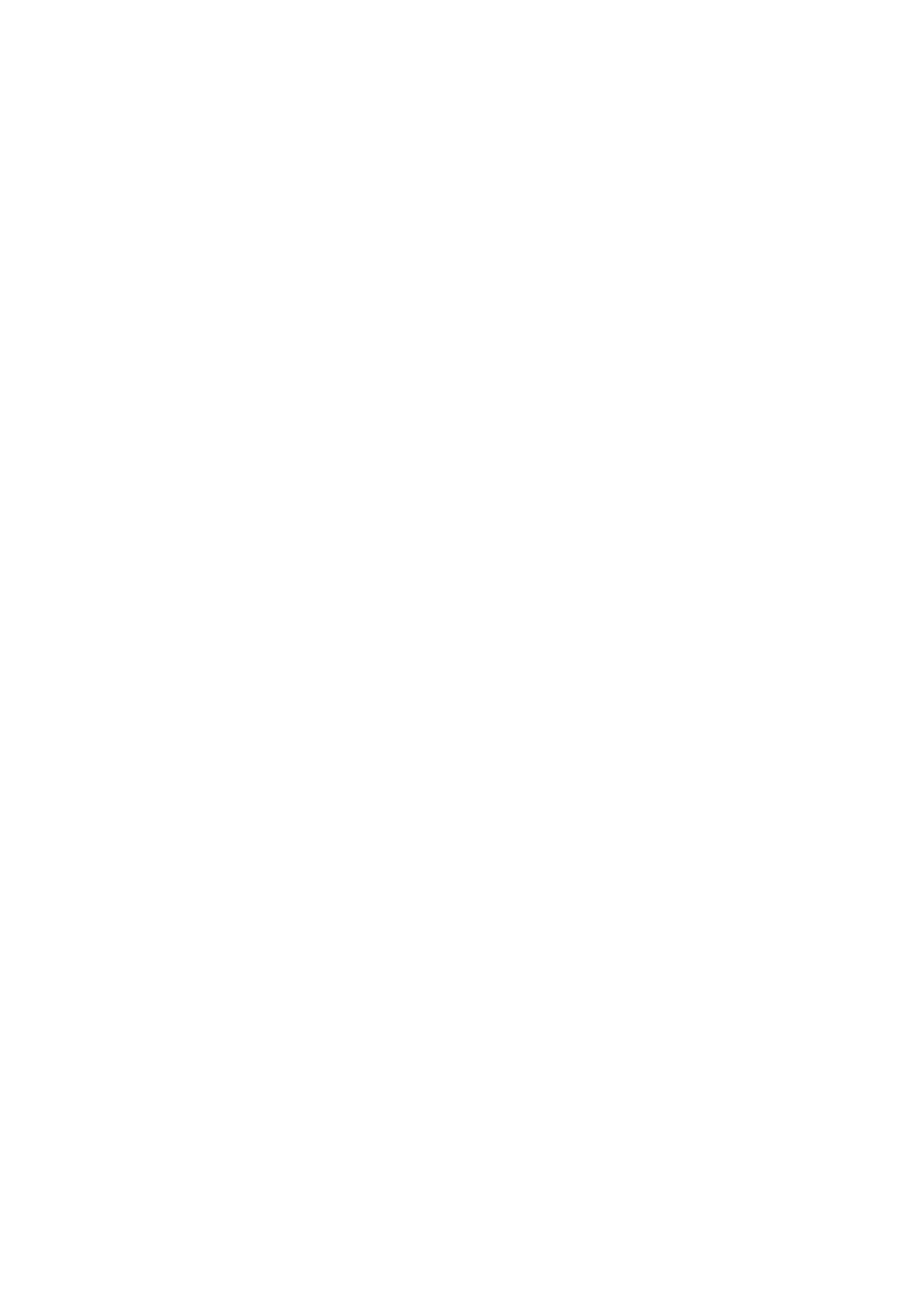# **Contents**

| 1        |                                      | Introduction                                        | 7  |  |  |  |  |  |  |  |  |  |
|----------|--------------------------------------|-----------------------------------------------------|----|--|--|--|--|--|--|--|--|--|
| $\bf{2}$ |                                      | <b>Related Work</b>                                 | 9  |  |  |  |  |  |  |  |  |  |
|          | 2.1                                  |                                                     | 9  |  |  |  |  |  |  |  |  |  |
|          | 2.2                                  |                                                     | 10 |  |  |  |  |  |  |  |  |  |
|          | 2.3                                  |                                                     | 11 |  |  |  |  |  |  |  |  |  |
| 3        |                                      | <b>Protocol Design</b>                              | 13 |  |  |  |  |  |  |  |  |  |
|          | $3.1\,$                              |                                                     | 13 |  |  |  |  |  |  |  |  |  |
|          | 3.2                                  |                                                     | 13 |  |  |  |  |  |  |  |  |  |
|          | 3.3                                  |                                                     | 14 |  |  |  |  |  |  |  |  |  |
|          | 3.4                                  |                                                     | 15 |  |  |  |  |  |  |  |  |  |
|          | 3.5                                  | Pull-based Request and Response Strategies          | 15 |  |  |  |  |  |  |  |  |  |
|          | 3.6                                  |                                                     | 16 |  |  |  |  |  |  |  |  |  |
|          |                                      | 3.6.1                                               | 16 |  |  |  |  |  |  |  |  |  |
|          |                                      | 3.6.2                                               | 17 |  |  |  |  |  |  |  |  |  |
|          |                                      | 3.6.3                                               | 17 |  |  |  |  |  |  |  |  |  |
|          |                                      | 3.6.4                                               | 17 |  |  |  |  |  |  |  |  |  |
|          |                                      | 3.6.5                                               | 17 |  |  |  |  |  |  |  |  |  |
|          |                                      | 3.6.6<br>Neighbour Recommendations and Certificates | 18 |  |  |  |  |  |  |  |  |  |
|          |                                      | 3.6.7                                               | 19 |  |  |  |  |  |  |  |  |  |
|          |                                      | 3.6.8                                               | 19 |  |  |  |  |  |  |  |  |  |
|          | 3.7                                  |                                                     | 19 |  |  |  |  |  |  |  |  |  |
|          | $3.8\,$                              |                                                     | 19 |  |  |  |  |  |  |  |  |  |
| 4        | 21<br><b>Protocol Implementation</b> |                                                     |    |  |  |  |  |  |  |  |  |  |
|          | 4.1                                  | Abstraction of the Protocol Environment             | 21 |  |  |  |  |  |  |  |  |  |
|          |                                      | 4.1.1                                               | 21 |  |  |  |  |  |  |  |  |  |
|          |                                      | 4.1.2                                               | 22 |  |  |  |  |  |  |  |  |  |
| 5        | 4.2                                  |                                                     | 22 |  |  |  |  |  |  |  |  |  |
|          | 4.3                                  |                                                     | 23 |  |  |  |  |  |  |  |  |  |
|          |                                      | 4.3.1                                               | 24 |  |  |  |  |  |  |  |  |  |
|          |                                      | 4.3.2                                               | 24 |  |  |  |  |  |  |  |  |  |
|          |                                      | Simulator                                           | 25 |  |  |  |  |  |  |  |  |  |
|          | 5.1                                  |                                                     | 25 |  |  |  |  |  |  |  |  |  |
|          | 5.2                                  | <b>Statistics</b>                                   | 26 |  |  |  |  |  |  |  |  |  |
|          | 5.3                                  | JUnit.                                              | 26 |  |  |  |  |  |  |  |  |  |
|          | 5.4                                  |                                                     | 27 |  |  |  |  |  |  |  |  |  |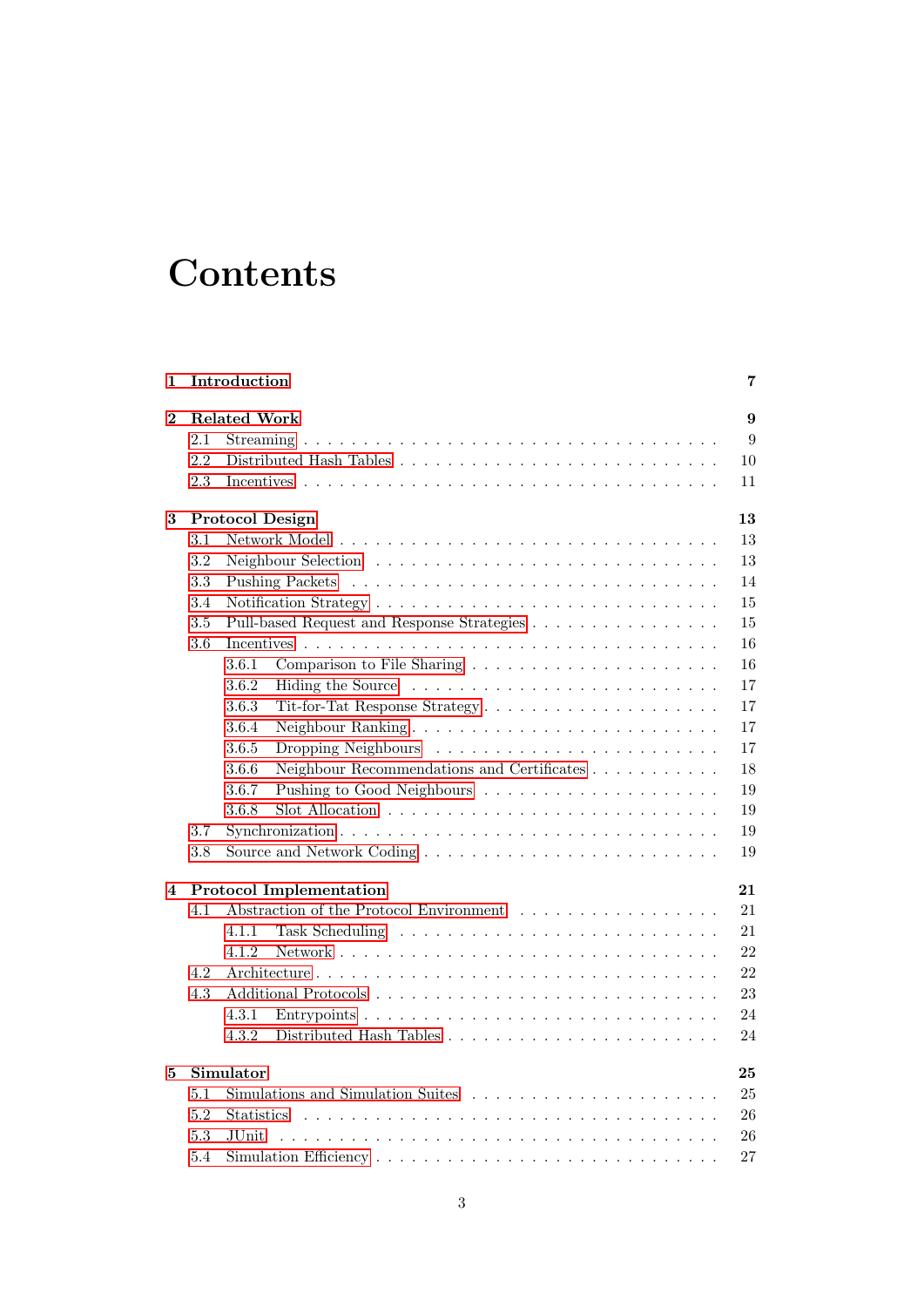| 6 |     | Evaluation         |                                                                                     | 29     |
|---|-----|--------------------|-------------------------------------------------------------------------------------|--------|
|   | 6.1 |                    |                                                                                     | 29     |
|   | 6.2 |                    |                                                                                     | 29     |
|   | 6.3 |                    |                                                                                     | 30     |
|   | 6.4 |                    |                                                                                     | 30     |
|   | 6.5 |                    |                                                                                     | 33     |
|   | 6.6 |                    |                                                                                     | 34     |
|   | 6.7 |                    |                                                                                     | 35     |
|   | 6.8 |                    |                                                                                     | 36     |
| 7 |     |                    | <b>StreamTorrent Player</b>                                                         | 41     |
|   | 7.1 |                    |                                                                                     | 41     |
|   | 7.2 |                    |                                                                                     | 41     |
|   |     | 7.2.1              |                                                                                     | 41     |
|   |     | 7.2.2              |                                                                                     | 42     |
|   |     | 7.2.3              |                                                                                     | 42     |
|   | 7.3 |                    |                                                                                     | 42     |
|   |     | 7.3.1              |                                                                                     | 43     |
|   |     | 7.3.2              |                                                                                     | 43     |
|   |     | 7.3.3              |                                                                                     | 44     |
|   |     | 7.3.4              |                                                                                     | 45     |
|   |     | 7.3.5              |                                                                                     | 45     |
|   |     |                    |                                                                                     |        |
|   | 7.4 |                    |                                                                                     | 45     |
|   |     | 7.4.1              |                                                                                     | 46     |
|   |     | 7.4.2              |                                                                                     | 46     |
|   |     | 7.4.3              | Drag & Drop $\ldots \ldots \ldots \ldots \ldots \ldots \ldots \ldots \ldots \ldots$ | 46     |
|   |     | 7.4.4              |                                                                                     | 46     |
|   |     | 7.4.5              |                                                                                     | 47     |
|   |     | 7.4.6              |                                                                                     | 47     |
|   | 7.5 |                    |                                                                                     | 47     |
|   |     | 7.5.1              |                                                                                     | 47     |
|   |     | 7.5.2              |                                                                                     | 47     |
|   |     | 7.5.3              |                                                                                     | 48     |
|   |     | 7.5.4              |                                                                                     | 49     |
|   | 7.6 |                    |                                                                                     | 50     |
|   | 7.7 |                    |                                                                                     | 50     |
| 8 |     | Conclusions        |                                                                                     | 51     |
| 9 |     | <b>Future Work</b> |                                                                                     | 53     |
|   | 9.1 |                    |                                                                                     | $53\,$ |
|   |     | 9.1.1              |                                                                                     | $53\,$ |
|   |     | 9.1.2              |                                                                                     | $53\,$ |
|   |     | 9.1.3              |                                                                                     | $53\,$ |
|   |     | 9.1.4              |                                                                                     | $53\,$ |
|   |     | 9.1.5              |                                                                                     | 54     |
|   |     | 9.1.6              |                                                                                     | 54     |
|   |     | 9.1.7              |                                                                                     | 54     |
|   |     | 9.1.8              |                                                                                     | 54     |
|   |     | 9.1.9              |                                                                                     | 54     |
|   | 9.2 |                    |                                                                                     | 54     |
|   |     | 9.2.1              |                                                                                     | 54     |
|   |     | 9.2.2              |                                                                                     | 55     |
|   |     | 9.2.3              |                                                                                     | 55     |
|   |     | 9.2.4              |                                                                                     | 55     |
|   |     |                    |                                                                                     |        |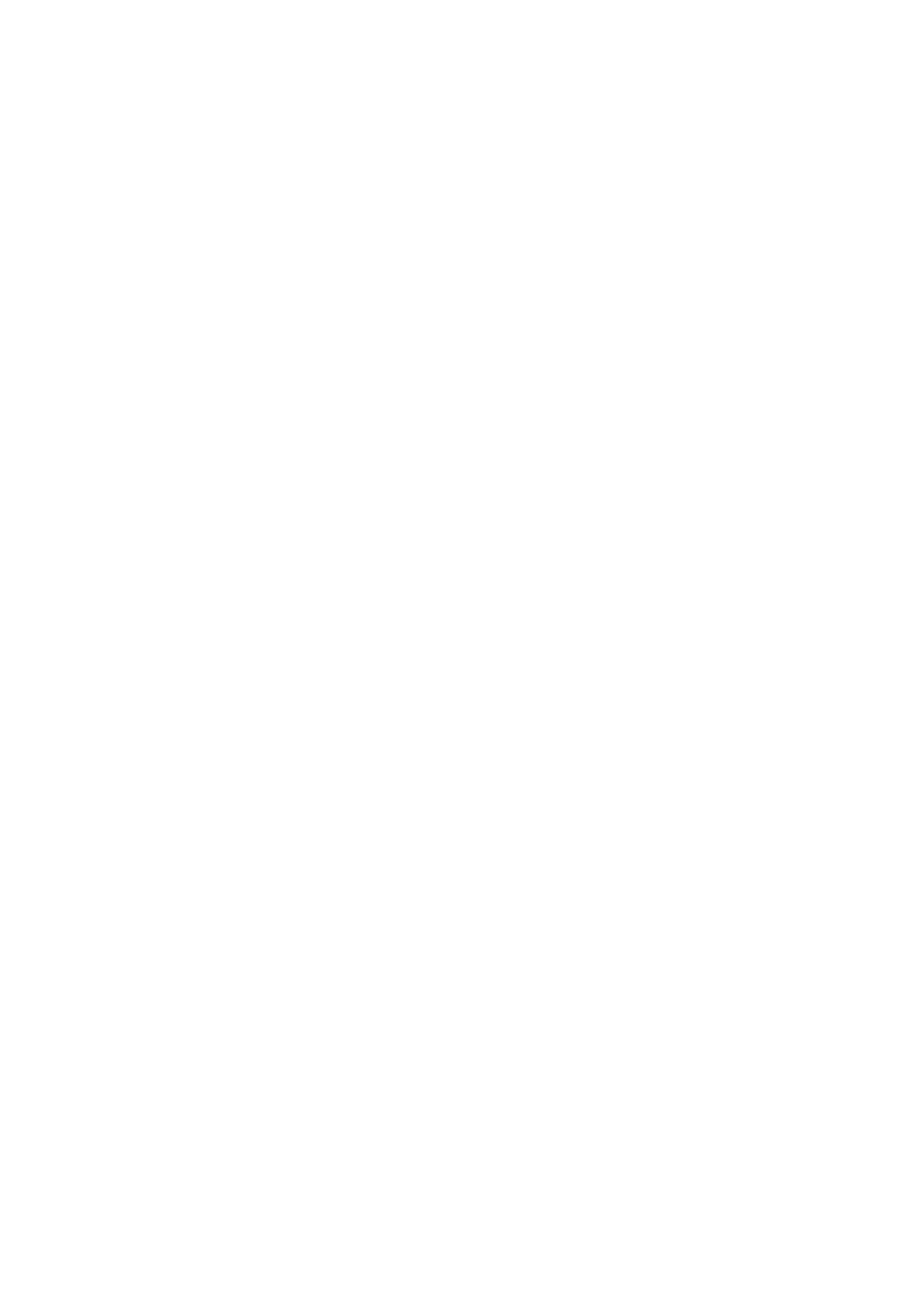# <span id="page-8-0"></span>Chapter 1 Introduction

Several peer-to-peer-based applications have emerged in recent years to overcome the limitations and costs of centralized servers. Especially file-sharing has become very popular and already accounts for most traffic on the Internet. Its main purpose is the exchange of audio and video files. Unlike file sharing, the adoption of peer-to-peer technologies for audio and video streaming is so far progressing very slowly, both for on-demand and live streaming. On-demand streaming would spare users from waiting until downloads have completed, and live streaming could be used, for example, to broadcast TV channels, radio stations, and sporting events. Unfortunately, streaming is inherently more complex than file sharing. Besides providing robustness and scalability, applications have to deliver data blocks in time to ensure a good playback quality.

In this master thesis peer-to-peer live streaming is studied. Native IP multicast is the typical and most efficient solution within local networks, but it lacks a large-scale deployment over the boundaries of local networks to the entire Internet. This has triggered studies of application-layer peer-to-peer-based protocols like the one presented in this thesis. Many different aspects have to be taken into account when designing a live streaming protocol, such as malicious and selfish peers, network delays and locality, packet loss, network diameter, scalability, efficiency, overhead, and churn. There are already numerous proposals such as  $[1, 2, 3, 4, 5, 6, 7, 8, 9, 10]$  $[1, 2, 3, 4, 5, 6, 7, 8, 9, 10]$  $[1, 2, 3, 4, 5, 6, 7, 8, 9, 10]$  $[1, 2, 3, 4, 5, 6, 7, 8, 9, 10]$  $[1, 2, 3, 4, 5, 6, 7, 8, 9, 10]$  $[1, 2, 3, 4, 5, 6, 7, 8, 9, 10]$  $[1, 2, 3, 4, 5, 6, 7, 8, 9, 10]$  $[1, 2, 3, 4, 5, 6, 7, 8, 9, 10]$  $[1, 2, 3, 4, 5, 6, 7, 8, 9, 10]$  $[1, 2, 3, 4, 5, 6, 7, 8, 9, 10]$ . Many of these proposals focus on giving a solution to some aspects, frequently leading to problems with other aspects. For example, tree-like overlays are efficient but fragile, while more random overlays are robust but inefficient. Or some of the proposed overlays are better suited than others to provide incentives for peers to share their upload bandwidth. Aspects such as packet loss, heterogeneous bandwidths, or network delays have frequently been omitted, but clearly have a profound impact in the real world. What still seems to be missing are more detailed studies about the entire problem. By introducing StreamTorrent, we aim at combining and improving some of the proposed solutions to overcome their respective limitations and thereby providing a more robust and efficient protocol.

StreamTorrent uses a combination of pull-based and push-based strategies to provide, unlike most other protocols, both efficiency and robustness. Peers maintain a set of neighbours to exchange notifications about data blocks and to request missing data blocks. A XOR-based metric topology, frequently adopted by distributed hash tables, is used to guarantee a logarithmic network diameter, to add locality-awareness, and to increase efficiency by pushing data blocks (sending data blocks without a request). Upload and download slots are allocated for neighbours according to the used bandwidth and observed packet loss. To give peers incentives for sharing upload bandwidth with neighbours, neighbour ranking, tit-for-tat, recommendations, and certificates are adopted.

The StreamTorrent protocol has been implemented and can be used both to perform simulations and to stream in the real world. Various simulations are used in this thesis to evaluate StreamTorrent with thousands of peers to verify its efficiency, scalability and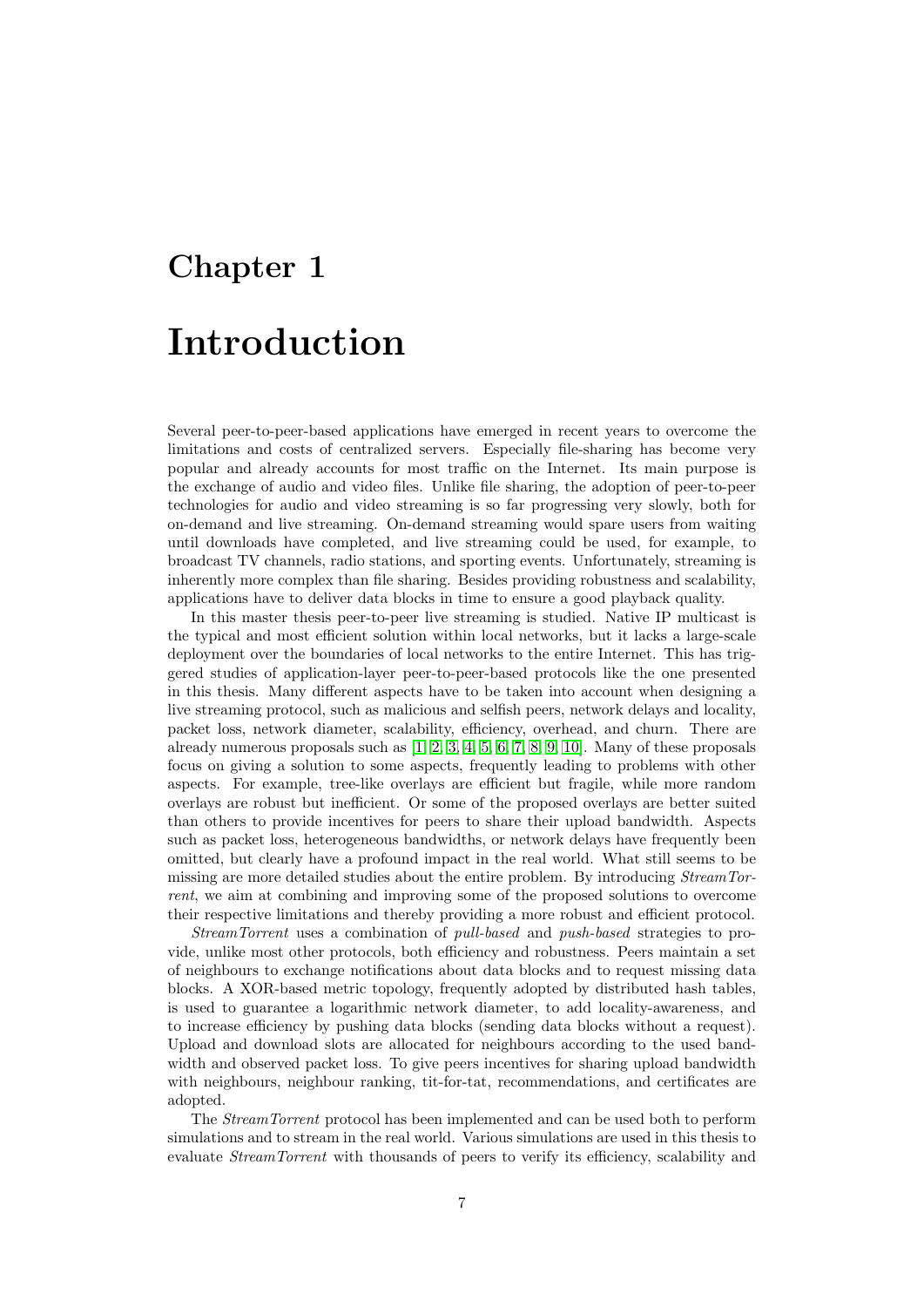robustness. The *StreamTorrent Player*, a real world application, supports live audio and video streaming over the Internet and is similar in its use to popular BitTorrent clients. The StreamTorrent Player is based on a plugin architecture to allow future extensions. The user interface provides an integrated browser to find streams on web sites, an integrated media player to playback streams, and many smaller features such as favorites, a history, time-shifted viewing, and recording support.

Chapter [2](#page-10-0) outlines work related to this thesis. Chapter [3](#page-14-0) presents the StreamTorrent protocol in detail and Chapter [4](#page-22-0) its implementation. The simulator and an evaluation of the results are given in Chapters [5](#page-26-0) and [6.](#page-30-0) The StreamTorrent Player is presented in Chapter [7.](#page-42-0) And finally, Chapters [8](#page-52-0) and [9](#page-54-0) give a conclusion and outline future work.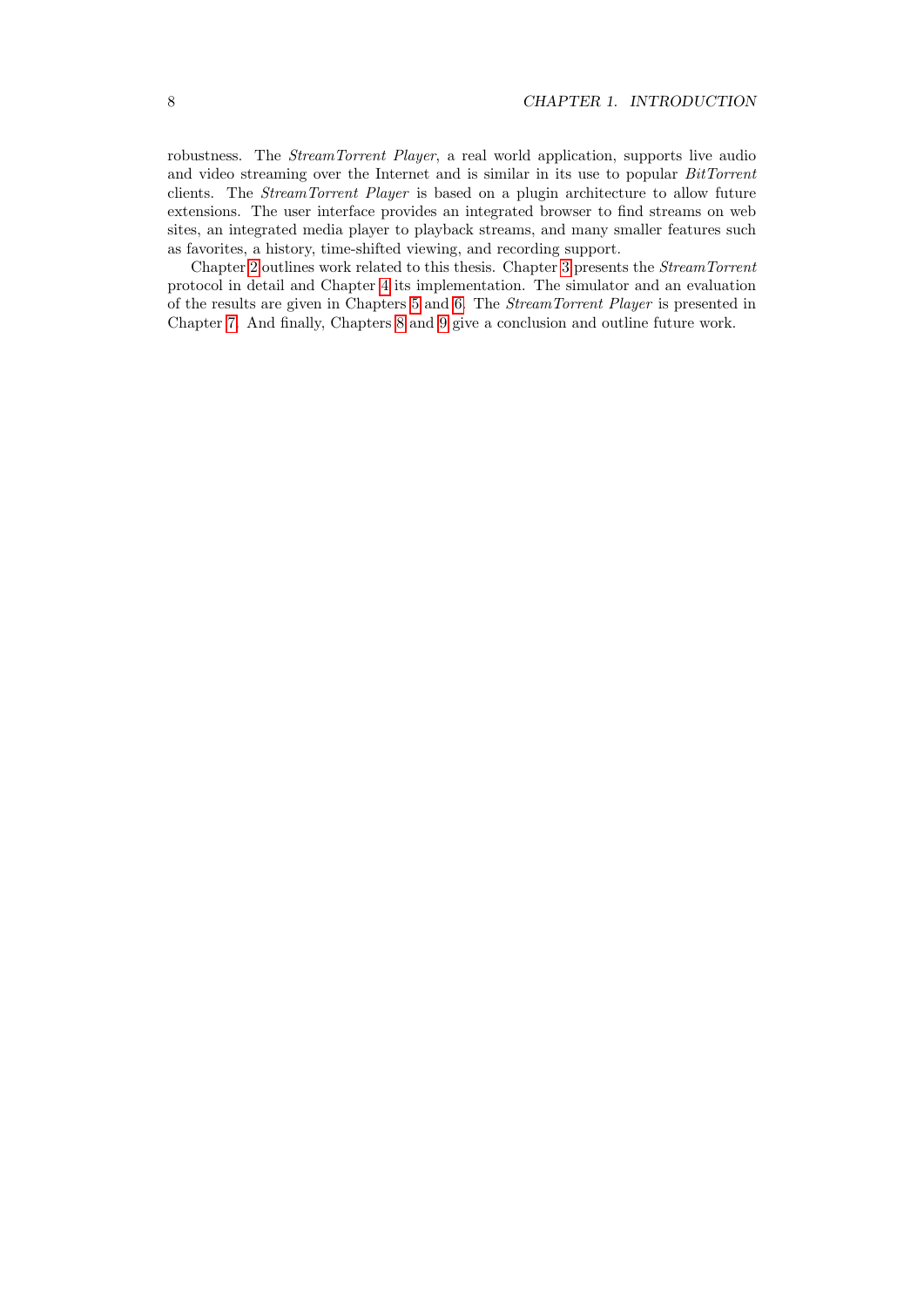## <span id="page-10-0"></span>Chapter 2

# Related Work

## <span id="page-10-1"></span>2.1 Streaming

Several protocols have already been proposed for peer-to-peer streaming [\[1,](#page-58-0) [2,](#page-58-1) [3,](#page-58-2) [4,](#page-58-3) [5,](#page-58-4) [6,](#page-58-5) [7,](#page-58-6) [8,](#page-58-7) [9,](#page-58-8) [10\]](#page-58-9). Most of these protocols fall into two classes:

- Protocols based on a tree-like overlay. Trees are used to avoid duplicates when packets are sent without being requested, known as pushing. In its simplest form, the source is the root of a single tree and pushes new packets to its children, the children in turn push packets to their children, etc. Unfortunately, the bandwidth available to peers is limited by all their parents. And if peers leave the overlay, trees have to be repaired or the peers' children receive no data. Consequently, trees are fragile under churn, i.e. when peers frequently join and leave, or when some peers have not enough upload bandwidth.
- Protocols with an overlay of more random nature. Peers maintain a set of neighbours to periodically exchange notifications about available packets and to request missing packets. Protocols of this type are usually far more resilient against churn, but incur a higher overhead and longer delays due to the notify-request-response cycles. To some degree the protocols are similar to  $BitTorrent$  [\[11\]](#page-58-10) and other file sharing tools.

Overcast  $[2]$  and FreeCast  $[9]$  are typical protocols using a single tree. Both are simple and work well within a stable network, but are fragile under churn. While inner nodes have to forward the stream to all their children, leaf nodes do not have to share anything. This is a major disadvantage since the upload bandwidth is often limited, e.g. ADSL broadband connections, and many peers might attempt to join as leaf. This problem is partly overcome by protocols like Zebra [\[10\]](#page-58-9). Zebra splits streams into two stripes. Each stripe is distributed among the peers using a separate tree. A peer has to be an inner node in one tree and a leaf in the other. If every inner node has two children, then every peer has to contribute the same upload bandwidth. Besides the disadvantages of any tree-like protocol, parts of Zebra use centralized sub protocols that limit its use to merely a few dozen, maybe hundred peers. The concept of multiple trees is further generalized by  $SplitStream$ , using k stripes and multiple description coding [\[12\]](#page-58-11). Multiple description coding allows to split a stream into stripes so that any subset of stripes allows to reconstruct the original stream (with reduced quality if not all stripes are available). Unfortunately, multiple description coding is still an active research effort and not used in practice. A similar, more centralized approach is taken by  $CoopNet$  [\[13\]](#page-58-12). The concept has been further improved by protocols such as *ChunkySpread* [\[5\]](#page-58-4), for example, by introducing a "weak" tit-for-tat model, adding locality-awareness, and providing a more efficient protocol to build and repair trees.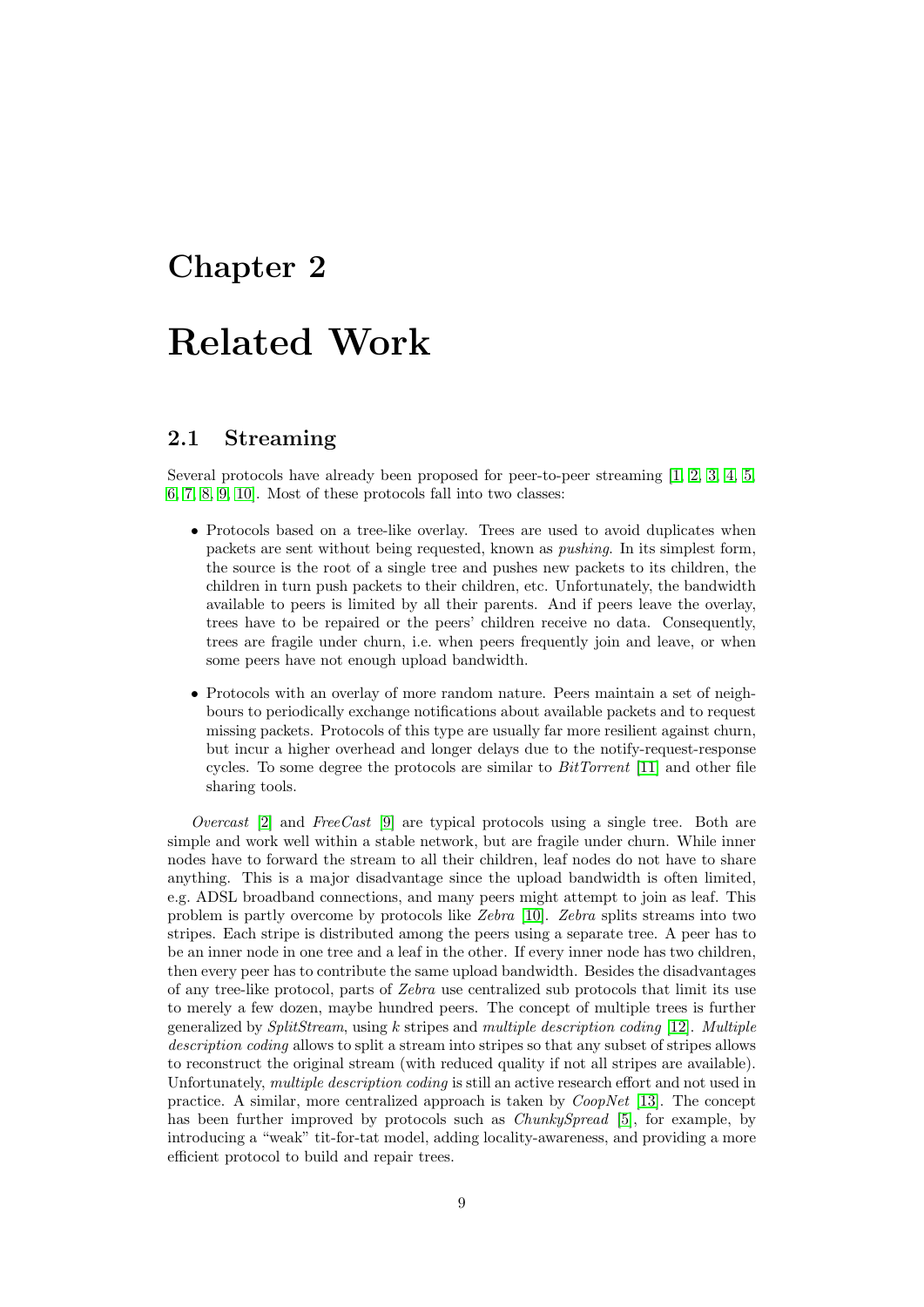Bullet [\[4\]](#page-58-3) builds a mesh on top of an arbitrary tree overlay to increase robustness. Additional links are added to reduce the dependency of peers to their parents. The stream is split into disjoint blocks and distributed within the tree. Only as much packets are sent to children as bandwidth is available. Missing packets are then localized and downloaded using the mesh. Its robustness depends on the underlying tree, but it is improved by the additional links provided by the mesh. Naturally, the mesh imposes additional overhead which is substantial in total:

- 30 Kbps per node to maintain the mesh and locate missing blocks.
- $5\%$  overhead if *erasure codes* are used  $([14, 15, 16])$  $([14, 15, 16])$  $([14, 15, 16])$  $([14, 15, 16])$  $([14, 15, 16])$ .
- Less than 10% duplicate packets under churn.
- The overhead of the underlying tree.

Chainsaw [\[1\]](#page-58-0), CoolStreaming/DONet [\[17\]](#page-59-2), and GridMedia [\[18\]](#page-59-3) belong to the second class of protocols, i.e. they are more random in nature. Simulations of Chainsaw [\[1\]](#page-58-0) have shown that peers recover from 50% of all peers crashing simultaneously with minor packet loss. While such a robustness might seem unnecessary, it is what happens when, for example, TV channels start showing commercials or a movie ends. None of the treebased overlays recover from such events without severe packet loss. The overhead of such random protocols increases with the number of neighbours, the notification frequency, and the needed buffer size. While in Chainsaw peers have between 20 and 40 neighbours, it is between merely two and six for CoolStreaming/DONet. However, the parameters also influence each other. More neighbours allows a lower notification frequency. Smaller buffers result in smaller notifications. The overhead of *CoolStreaming/DONet* is less than 2% in a stable network with 6 neighbours. The drawback of few neighbours are less robustness and larger buffer sizes (5 seconds with Chainsaw compared to 60 seconds with CollStreaming/DONet). GridMedia additionally pushes data packets to speed up packet distribution.

 $DaqStream$  [\[7\]](#page-58-6) and *Dagster* [\[6\]](#page-58-5) use direct acyclic graphs (or *DAG*). *Dagster* maintains the current overlay topology at the source and does therefore not scale. DagStream is a pull-based, decentralized, and locality-aware protocol. It ensures connectivity by using properties of the underlying DAG. Similar to CoolStreaming/DONet peers maintain a small set of neighbours.

In contrast to these attempts, we strive for combining the advantages of trees with the robustness of random structures and having an overlay that provides connectivity with small diameter, locality-awareness, and incentive-compatibility.

## <span id="page-11-0"></span>2.2 Distributed Hash Tables

In contrast to peer-to-peer streaming, connectivity, neighbour selection, and expected diameter have been well-studied for distributed hash tables. Many protocols guarantee a logarithmic diameter  $(19, 20, 21, 22)$  $(19, 20, 21, 22)$  $(19, 20, 21, 22)$  $(19, 20, 21, 22)$ . Pastry [\[21\]](#page-59-6), for instance, assigns a unique identifier to each peer and uses prefix routing. Each peer maintains a logarithmic number of neighbours. In its simplest form, a peer chooses a neighbour whose identifier is the same at the i most significant bits and differs in the subsequent bit  $i + 1$ , for  $i = \{0, 1, 2, 3, ...\}$ . Objects are also addressed by identifiers and stored on the peers with the most similar identifier. To speed up prefix routing, identifiers can be partitioned into disjoint blocks of size b. For each block i, peers choose  $2<sup>b</sup> - 1$  neighbours that have the blocks 1, ...,  $i-1$  in common and differ in the current block in one of the  $2^b-1$ ways. This way, prefix routing fixes b bits at each hop.

Protocols like Pastry [\[21\]](#page-59-6), eQuus [\[22\]](#page-59-7), and Vivaldi [\[23\]](#page-59-8) additionally provide locality awareness. A simple heuristic for neighbour selection, also adopted by Pastry, adds locality-awareness to Kademlia. For short common prefixes, many peers can be used as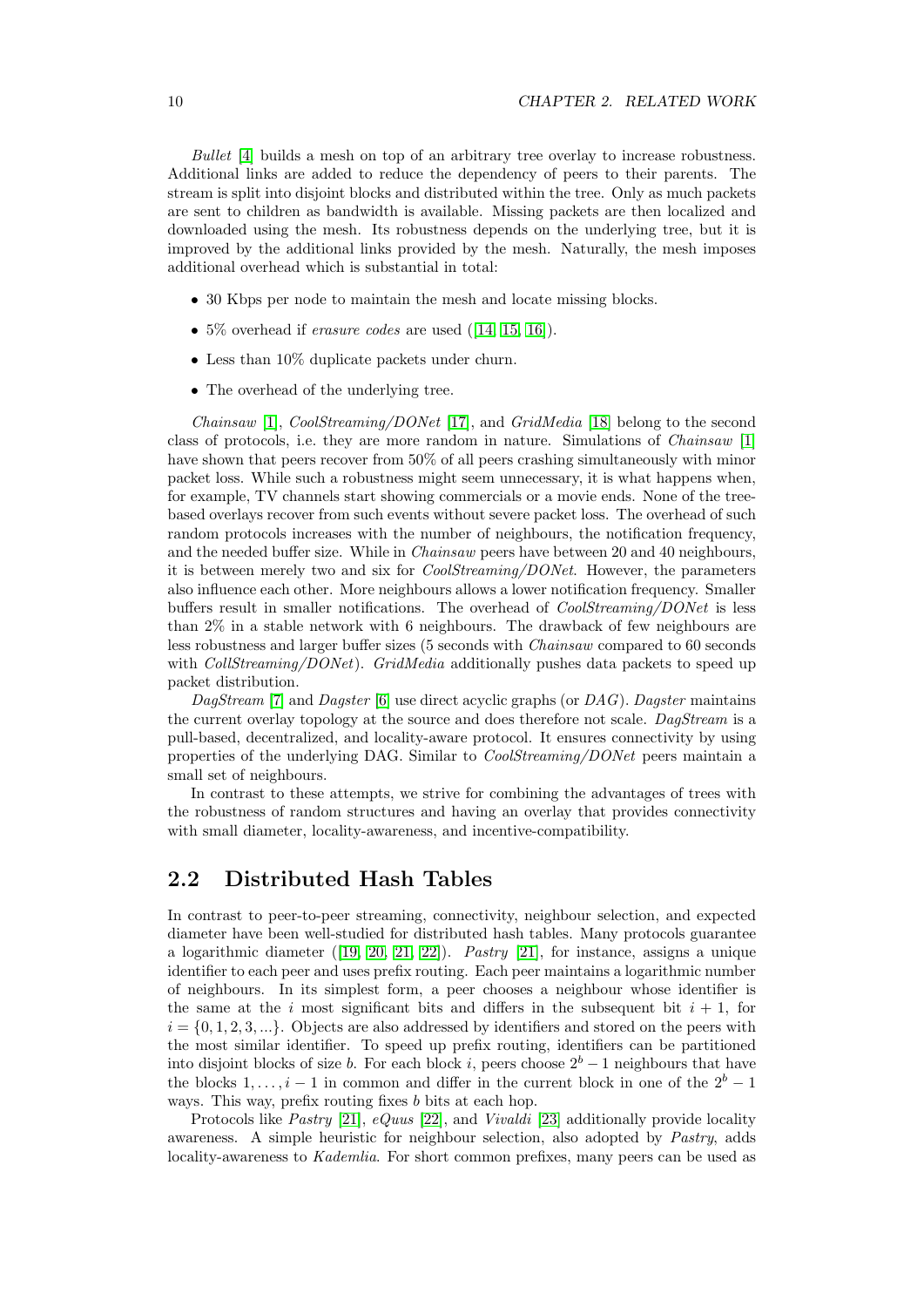neighbours (about  $n2^{-i}$  where n denotes the number of peers). By choosing the nearest one known and by asking nearest neighbours for more neighbours, peers gradually improve locality while maintaining connectivity with a logarithmic diameter. This concept is extended in Vivaldi by introducing virtual coordinates. Each peer obtains a virtual coordinate that is constantly updated based on other peers' coordinates. This has the advantage that peers can guess in advance which peers might be nearer than others without actually having to contact these peers to measure round trip times.

Some of these concepts will be applied in *StreamTorrent* to also gain these properties.

## <span id="page-12-0"></span>2.3 Incentives

One of the hardest and most essential challenges in peer-to-peer computing is to give peers incentives to share their resources since peer-to-peer is based on collaboration. For example, Huberman and Adar [\[24\]](#page-59-9) have shown that in Gnutella nearly 98% of the responses were returned by 25% of the sharing hosts and almost 50% of the responses where returned by merely 1% of the sharing hosts. Clearly, all hosts would greatly benefit if there is a mechanism preventing hosts from downloading without uploading. Updating the client software to throttle the download bandwidth for free-riders is not a viable solution as software can be modified by a third party. Most prominent example is Kazaa [\[25\]](#page-59-10) and its modified version KazaaLite.

What makes the problem hard within large overlays is that peers only interact with a small fraction of the peers. Maintaining private histories of good and bad peers does not scale [\[26\]](#page-59-11), especially considering the zero-cost nature of online identities in most systems, exploited by white-washing and Sybil [\[27\]](#page-59-12) attacks. Better systems leverage the opinion of other peers, for example, by sharing a common history. Such solutions usually face two challenges. First, storage and communication is needed to store, update, and query ranking information. Implementations either use centralized servers or incur a high communication overhead by building a distributed alternative. Second, such systems are vulnerable to collusions of malicious peers. Malicious peers might improve their ranking by recommending each other. Collusions can be overcome by adopting subjective shared histories [\[28,](#page-59-13) [29\]](#page-59-14) where peers "favor" other peers with a "similar opinion". A related mechanism is the use of micro-payments, e.g. in Karma [\[30\]](#page-59-15).

A popular and simple alternative are tit-for-tat mechanisms [\[31\]](#page-59-16). Simply speaking, a peer A only shares packets with peer B if peer B shares its packets with peer A. Clearly, one of the two parties has to start sending packets to prevent deadlocks and starvation and thereby risks supporting a free-rider. This problem can be partly overcome by only sharing certain packets for free. Free packets are determined based on the receivers identity. Simple approaches choose two hash functions, one for IP addresses and one for sequence numbers, and a packet is free if the hash values match. The set of free packet is known as allowed fast set [\[32\]](#page-59-17) in BitTorrent. Naturally, tit-for-tat is only feasible for protocols with bidirectional packet exchange, immediately excluding DAG-based and most tree-based protocols. Attempts to overcome this limitation for trees usually split streams in stripes and periodically rebuild the trees to gain more symmetry, i.e. that the parent-child roles are periodically reversed and parents can then punish their children if they did not share in the past (e.g. [\[33\]](#page-60-0)). Unfortunately, like all private history approaches, such attempts do not scale.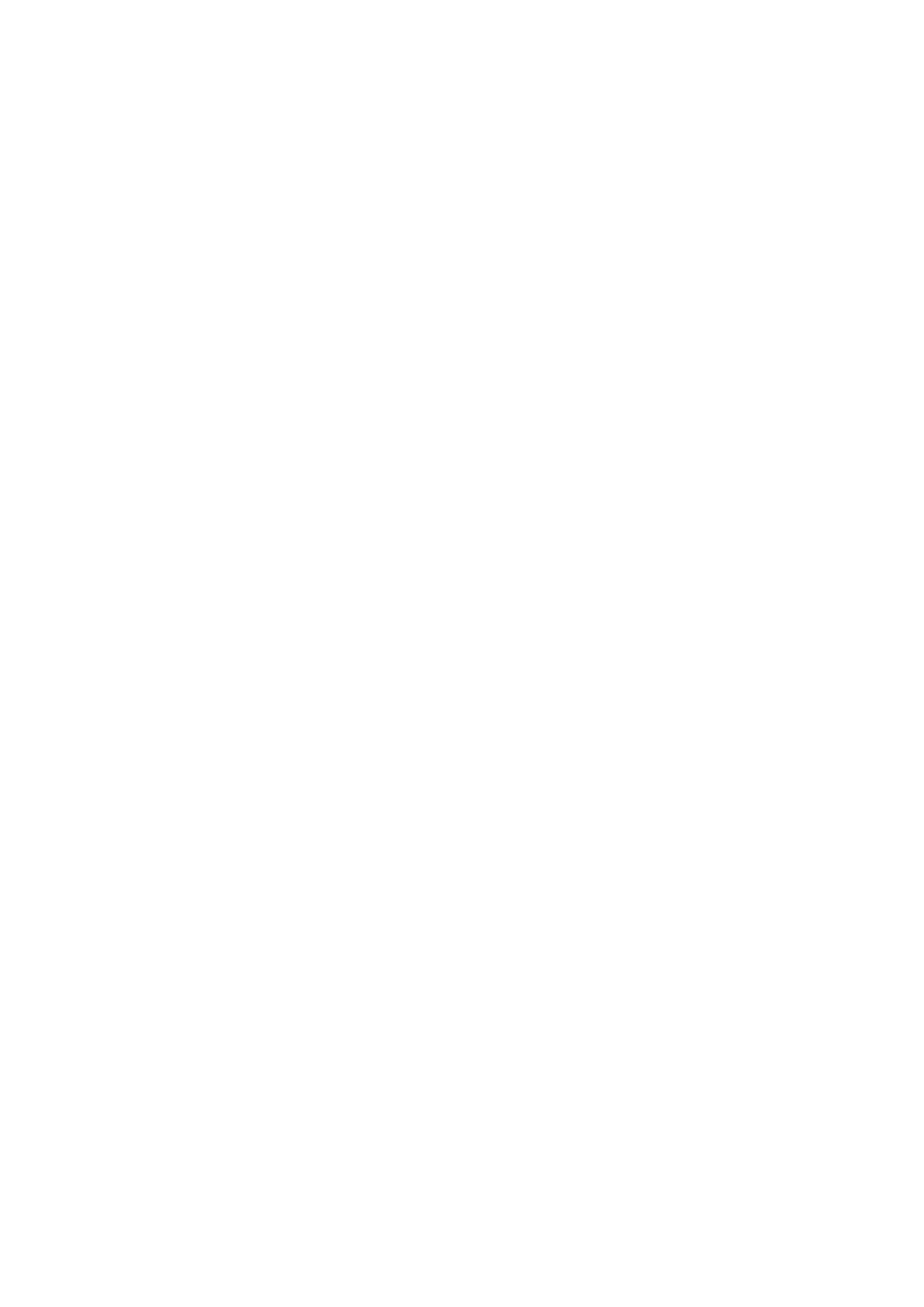## <span id="page-14-0"></span>Chapter 3

## Protocol Design

At its core, the *StreamTorrent* protocol is a pull-based protocol similar to *Chainsaw* [\[1\]](#page-58-0) and file sharing protocols like  $BitTorrent$  [\[11\]](#page-58-10). A logarithmic number of neighbours are maintained to exchange notifications and data packets. The pull-based nature of StreamTorrent has the advantage of high robustness against churn. However, the latency is typically bad for pull-only protocols. To overcome this problem, neighbours are chosen based on the topology proposed by Pastry [\[21\]](#page-59-6). This allows the source to push new packets to speed up packet distribution. The chosen topology thereby ensures a negligible number of duplicates. Moreover, the flexibility in choosing neighbours is used to add locality-awareness while maintaining a logarithmic network diameter. In contrast to trees and directed acyclic graphs, neighbourhood is symmetric. This results in a more incentive-compatible overlay. Simple techniques like tit-for-tat and its allowed fast set extension are adopted to give peers incentives to share upload bandwidth. Together with the fact that buffers are small and there is not much time to obtain packets, peers are forced to share packets in order to sustain a continuous delivery with neglibile packet loss. The subsequent sections give an overview of the protocol.

### <span id="page-14-1"></span>3.1 Network Model

The protocol assumes that peers are connected among each other by unreliable, unordered channels and that each peer has unique identifier, a maximum upload band-width, and a maximum download bandwidth.<sup>[1](#page-14-3)</sup> Real world implementations consequently use UDP instead of TCP for several reasons:

- 1. Packets have to be delivered in time. Chances are increased by sending retransmissions to different peers.
- 2. Peers usually have between 20 and 40 neighbours and exchange only few packets with each. Acknowledgements would significantly increase the number of packets. Some packets do not need to be acknowledged anyway.
- 3. More sophisticated protocols than the ones adopted by TCP are known to avoid congestion and packet loss and maintain a high bandwidth (e.g. [\[34\]](#page-60-1)).

## <span id="page-14-2"></span>3.2 Neighbour Selection

Chainsaw [\[1\]](#page-58-0), CoolStreaming/DONet [\[17\]](#page-59-2), and GridMedia [\[18\]](#page-59-3) adopt a random neighbour selection, guaranteeing neither connectivity nor locality-awareness. For a high node

<span id="page-14-3"></span><sup>1</sup> Assuming connectivity among each other is not entirely correct since there might NAT devices and firewalls. Techniques used to by-pass such devices and consequences for the protocol are outlined in Chapter [7.3.3.](#page-45-0)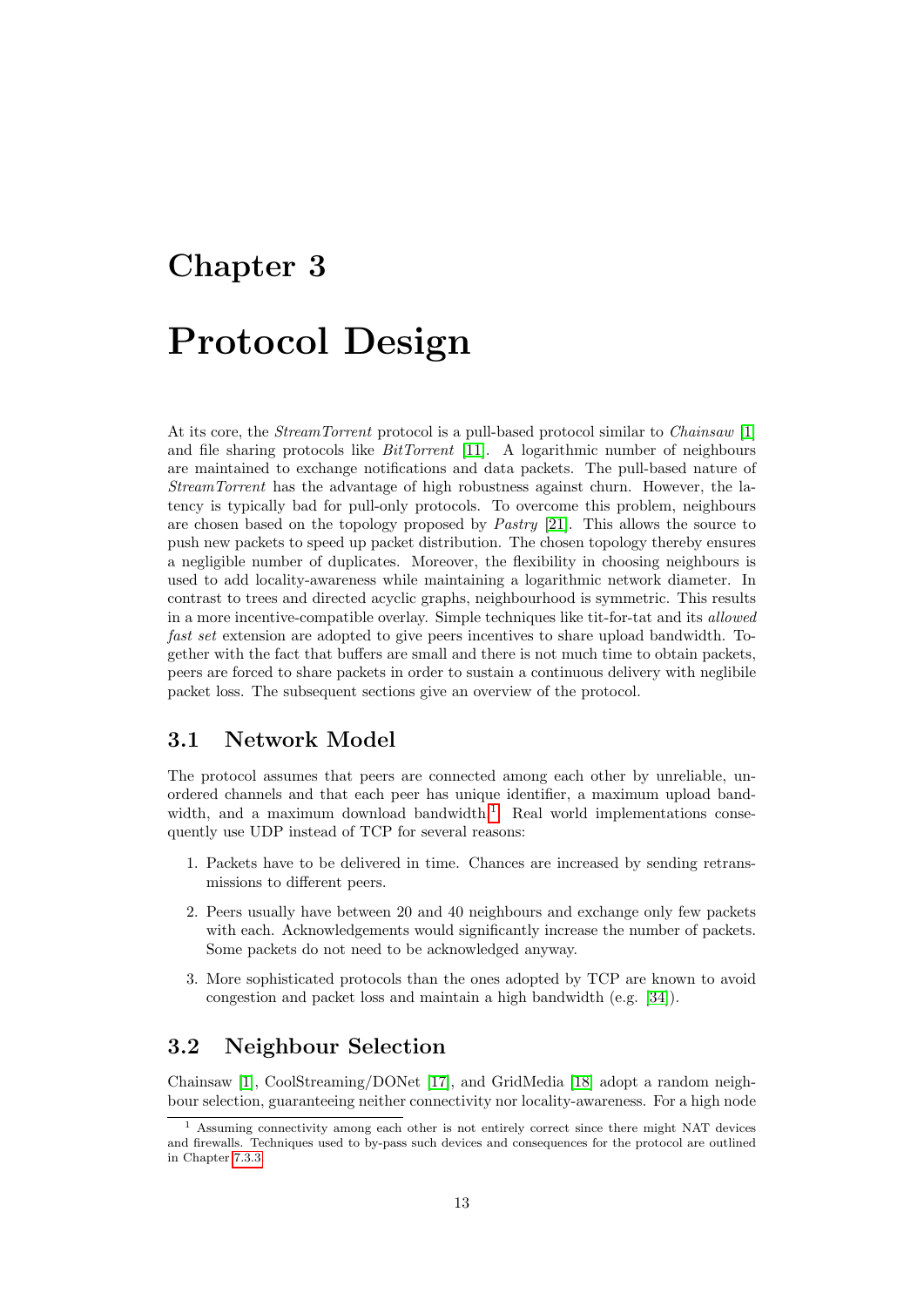degree, one might can assume good connectivity and a small diameter. However, extra precautions have to be taken to maintain these properties if the protocols are extended by, for example, locality-awareness and incentive mechanisms. For instance, choosing the nearest known peers as neighbours could result in an overlay more similar to a linked list, causing long delays and buffer underflows. Moreover, the number of neighbours has to be adapted according to the number of peers to ensure scalability.

A better overlay might use a combination of both local and distant neighbours, similar to the small world phenomena [\[35\]](#page-60-2). StreamTorrent uses the XOR-based metric topology proposed by Kademlia. It guarantees a logarithmic diameter with a logarithmic number of neighbours. As stated in Chapter [2.2,](#page-11-0) more neighbour candidates are available the shorter the common identifier prefix is. StreamTorrent selects candidates based on the observed round trip times and provided bandwidth. Peers attempt to minimize round trip times if enough bandwidth is available and the buffers are full, and attempt to maximize the received bandwidth otherwise. Moreover, the next section describes how the chosen topology can be used to speed up packet distribution.

## <span id="page-15-0"></span>3.3 Pushing Packets

While pull-based protocols are robust, they incur longer delays and a higher overhead compared to tree-based solutions. Waiting for a notification of a new packet, then sending a request, and waiting for an answer (or timeout) takes time that increases with each hop. Frequently sending notifications is essential for pull-based protocols to reduce delays. However, notifying neighbours causes communication overhead, limiting the notification frequency.

In an attempt to reduce both the delays and the associated notification overhead, it is essential to observe that pull-based protocols perform well once packets are already distributed among a fraction of the peers. Most delay is incurred in the interval between the source has made a new packet available and it is distributed to a few peers. One could devise more sophisticated notification strategies, taking the age of packets into account, leading, unfortunately, only to minor improvements. This suggest that a new approach is needed to distribute new packets.

A solution to this problem is to push new packets, i.e. sending packets without having received corresponding requests. But a mechanism is needed to avoid duplicates. That is where the chosen topology perfectly fits in. For each packet, a tree is dynamically created among a subset of the peers to push new packets. The tree might differ for each packet to balance the load and favor good neighbours. The tree does not reach all peers, but this is not needed anyway.

Let b again denote the number of bits that the prefix routing algorithm of  $Kademlia$ fixes at each hop (see Chapter [2.2\)](#page-11-0), *StreamTorrent* typically uses  $b = 2$ . Given a new packet, the source selects a peer among its neighbours to be the root of the packet's distribution tree and sends the packet to this peer. The peer selects  $2<sup>b</sup>$  peers among its neighbours based on their identifiers to forward the packet. A neighbour is chosen for each of the  $2<sup>b</sup>$  bit strings of length b so that the neighbour's identifier starts with this particular prefix. These neighbours then proceed recursively. They select neighbours for each of the  $2<sup>b</sup>$  bit strings of length 2b that have the first b bits in common with themselves. This is repeated until no further neighbours are found to forward the packet.

Using this mechanism, there are still two ways how duplicates can occur:

- A notification for a pushed packet might arrive sooner than the packet itself and triggers a request. This happens, for example, if a peer near the root knows a peer further down the tree.
- It is possible that a child sends the packet back to one of the parent's parents. At each hop,  $2^b - 1$  of the selected neighbours are known to have identifiers that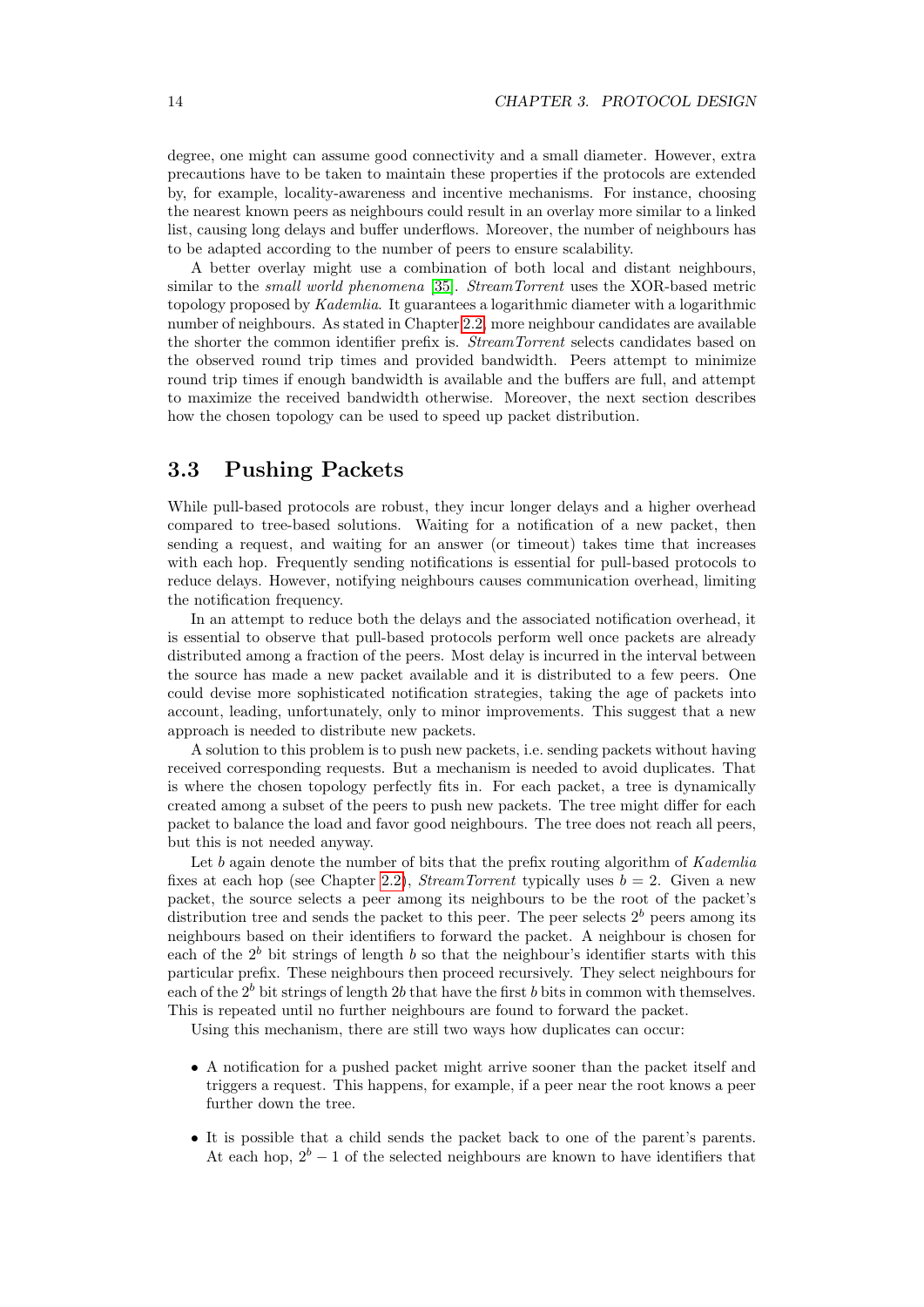#### 3.4. NOTIFICATION STRATEGY 15

differ from all the parent identifiers. This is not the case for the remaining one as one can easily verify.

The first type of duplicates is negligible except for a small number of peers. The impact of the later type is more noticeable, but there are techniques to overcome the problem. The simplest solution is to add the identifiers of the parents to the pushed packet and to exclude them in the neighbour selection. Unfortunately, the strategy reveals a path to the source, rendering it more vulnerable to denial of service attacks and malicious peers. Another solution is to only forward packets to  $2<sup>b</sup> - 1$  neighbours, avoiding the problem at cost of efficiency. This approach is well suited for up to few hundred peers. With a growing number of peers, the second type also becomes negligible. In between, the strategies can be combined, i.e. sending to all  $2<sup>b</sup>$  neighbours near the source and to  $2^b - 1$  neighbours further down the tree.

Push packets are acknowledged near the root to get better resilience against packet loss and churn. If a timeout occurs, the packet is retransmitted to another neighbour of the same prefix. By acknowledging, for example, up to a depth half the estimated tree height, the number of acknowlegments is bounded by the square root of the number of peers within the tree. The resulting overhead is negligible.

## <span id="page-16-0"></span>3.4 Notification Strategy

Having a push mechanism to distribute new packets allows to reduce notifications. StreamTorrent sends a list of all available packets that have not been delivered so far. If the system is working properly, buffers are almost full and notifications have a low entropy. Therefore, a simple coding scheme is adopted, i.e. a notification contains:

- The sequence number of the next packet to be delivered.
- The number of packets that can be delivered in-order without packet loss.
- A bitmap of the remaining buffer showing whether packets are available or not.

In most cases the chosen coding is more efficient than sending a list of newly received packets because sequence numbers are 16-bit values. This way, the protocol is alsomore resilient against packet loss. Packets that have been delivered are dropped and are not longer available to the neighbours. This is no problem since peers are roughly synchronized among each other and deliver the same packet more or less at the same time (see Chapter [3.7\)](#page-20-2).

Notifications are not sent to all neighbours at once, but alternately to disjoint sub-sets to also spread subsequent requests equally over time.<sup>[2](#page-16-2)</sup> Peers start sending more notifications if they see that they do not share enough packets with neighbours (given that enough bandwidth is available). This is helpful when, for example, peers join the stream or a large number of peers crash. To avoid packet header overhead, notifications are bundled with other packets.

### <span id="page-16-1"></span>3.5 Pull-based Request and Response Strategies

Peers allocate download slots for neighbours to manage their own upload bandwidth, especially to not exceed the maximum bandwidth. The number of slots is periodically adapted according to the used and total upload speed, the observed packet loss, and the number of neighbours. Slot information is send to neighbours together with the notifications.

A round-robin scheme is used to issue requests. One neighbour after another is checked whether a new packet and a free slot are available. If several packets are

<span id="page-16-2"></span><sup>&</sup>lt;sup>2</sup> Round trip times are usually significantly smaller than notification intervals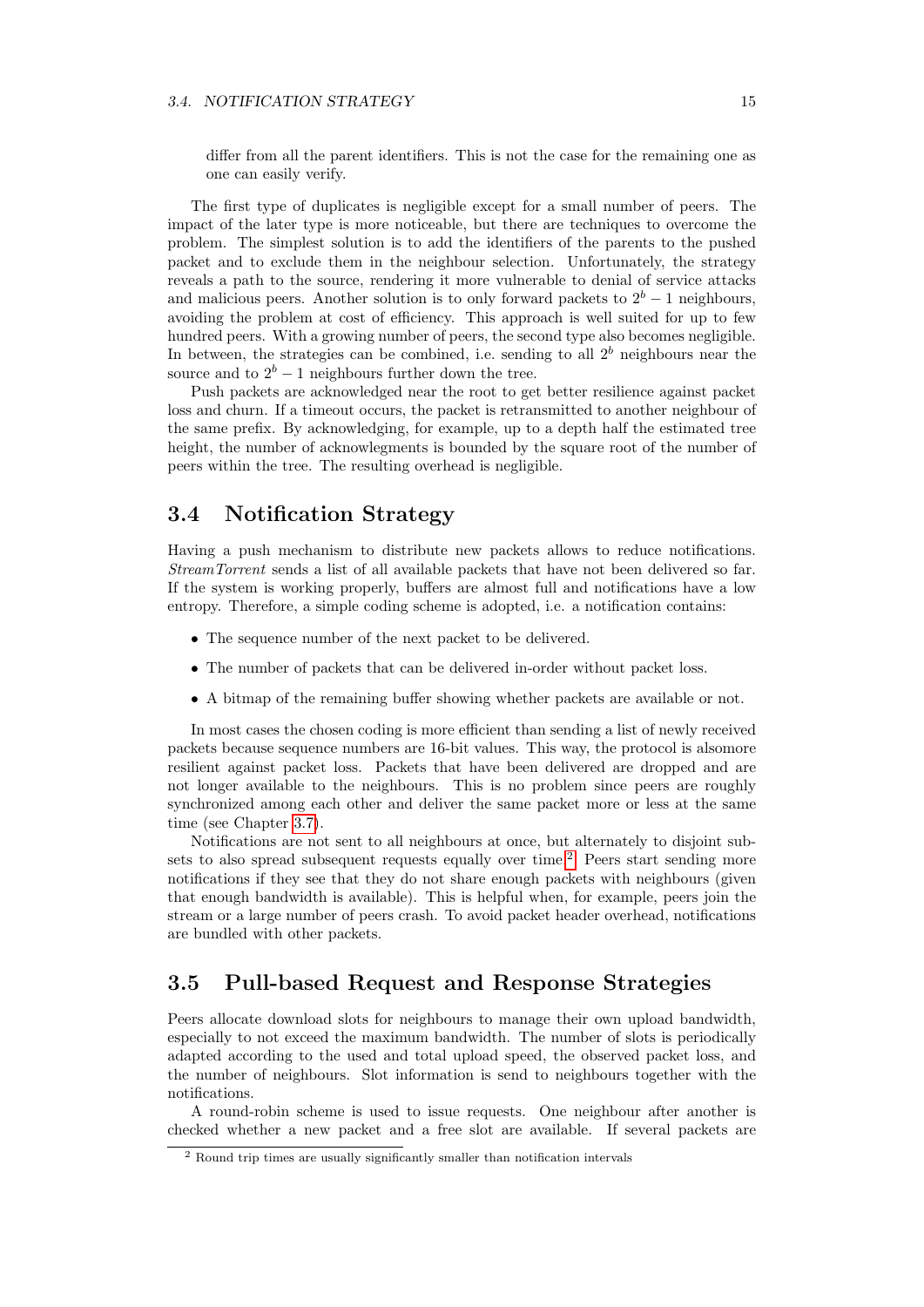available from a neighbour, one is selected at random and depending on in its age. The selection works as follows. Let  $R_N$  denote the set of missing packets that are available from neighbour  $N$ . A sequence number  $s$  is selected uniformly at random within the interval between the oldest and newest sequence number of  $R_N$ . Sequence number s may or may no be in the set  $R_N$ . If it is the case, s is selected itself, otherwise the next older sequence number in  $R_N$ . A request is then issued for the selected sequence number and the next neighbour is checked for packets.

Typically, the same amount of slots is allocated for each neighbour.[3](#page-17-2) Both the round-robin scheme and this uniform slot allocation are used to boost symmetry. The goal of StreamTorrent is that peers uniformly exchange data with all neighbours to speed up packet distribution and to avoid peers depending on a small set of neighbours. Naturally, the symmetry can only be sustained as long as all peers provide enough bandwidth. Otherwise, slow peers provide the bandwidth they have.

Because some slots may not be used, peers allocate more slots than available. It is therefore still possible for peers to receive more requests than bandwidth is available. In this case, peers might choose to send overload messages instead of the actual responses. The adopted strategy is expected to keep *overloaded* messages at a minimum to avoid more communication and delays. In contrast, selecting neighbours and packets at random results in a logarithmic overhead for some the neighbours. [4](#page-17-3)

### <span id="page-17-0"></span>3.6 Incentives

For peer-to-peer streaming it is essential to give peers incentives to share enough upload bandwidth to quickly distribute packets. Incentive mechanisms influence virtually all parts of the system. The implementation is still in an early stage, but already works reasonably well in many cases. The following subsections give a brief overview.

#### <span id="page-17-1"></span>3.6.1 Comparison to File Sharing

There are several differences between file sharing and live streaming. Live streaming uses small buffers and packets have to be delivered in time. This gives both advantages and disadvantages. Free-riding file-sharers might have longer download times, but there is no further penalty. By contrast, free-riding within a streaming applications may quickly results in packet loss and reduced playback quality. This suggests that given a reasonably good incentives mechanism, rational free-riders have no incentive to continue free-riding. On the negative side, free-riders and slow peers still consume some bandwidth. Given the small buffers, this could also lead to packet loss at good peers if the total bandwidth is scarce.

A further advantage is the notification overhead. All peers are forced to periodically notify their neighbours or they get dropped. This limits the number of neighbours a peer can maintain concurrently. At least it would be more reasonable to have less neighbours and to sent a few packets instead.

For live streaming, the source represents a single point-of-failure. If it leaves the overlay, all peers are affected. It is therefore crucial to protect the source from denialof-service attacks and malicious peers, for example, by disguising its role as the source from the others.

<span id="page-17-2"></span><sup>&</sup>lt;sup>3</sup> Note that the subsequent *incentive* section describes how cope to with free-riders and slow peers in general.

<span id="page-17-3"></span> $\frac{4}{4}$ The problem is related to the famous buckets and bins problem. It is well-known that by putting bins randomly into buckets, some buckets are expected to a have logarithmic overhead (in the number of buckets).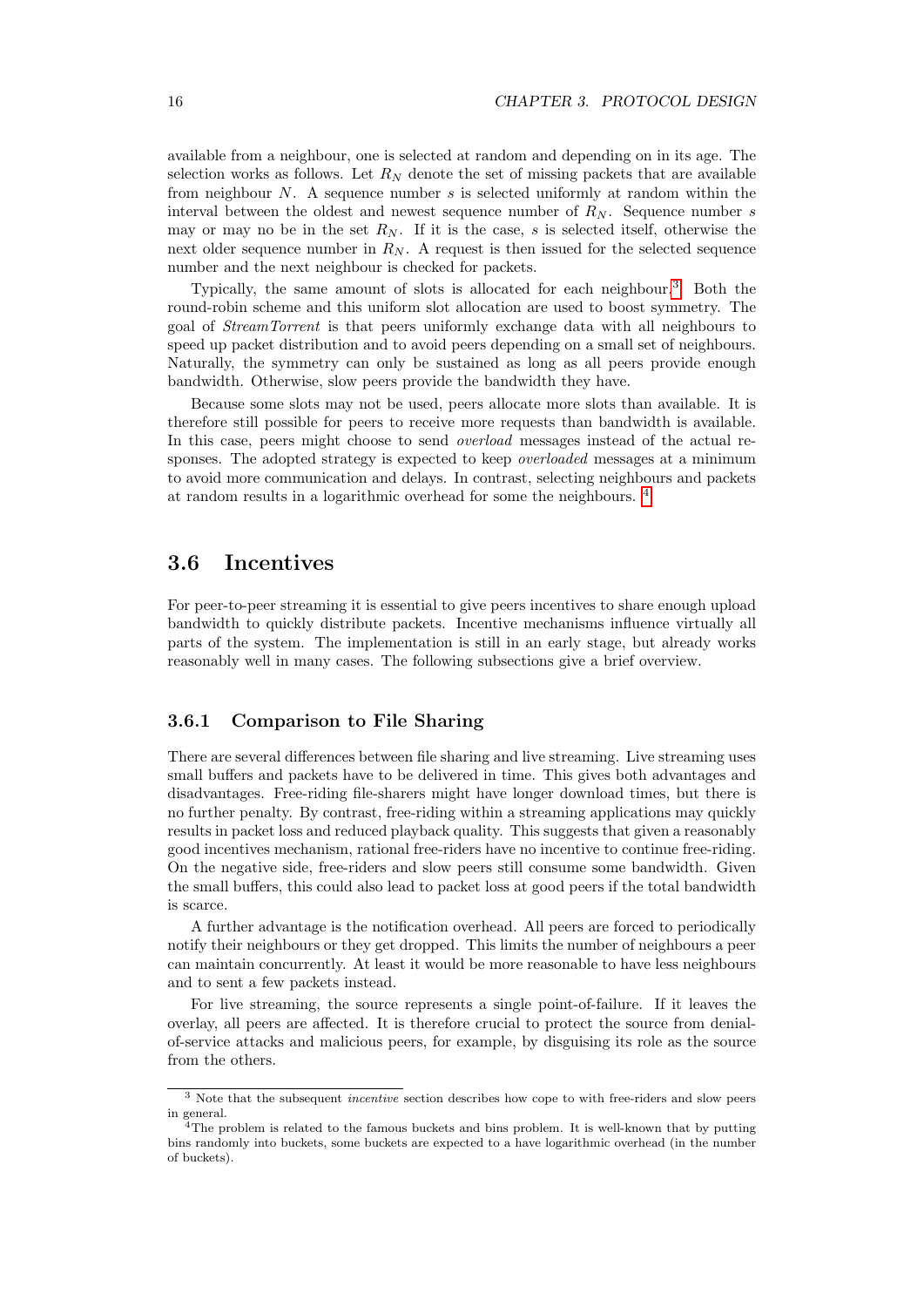#### <span id="page-18-0"></span>3.6.2 Hiding the Source

The source maintains a second buffer and requests packets like any other peer. By doing so, some precautions have to be taken when sending notifications and requests. When a notification is sent to a neighbour, packets where the neighbour has been selected as root of the packet's push distribution tree have to be added to the notification. Moreover, the neighbour should not receive request for those packets. Older packets that the source was unable to obtain from the neighbourhood are added from the original buffer (and maybe could be pushed a second time).

StreamTorrent does not adopt the mechanism of Chainsaw that allows the source to reply to requests with an arbitrary packet not sent so far. Such a strategy immediately reveals its role as the source and is unnecessary because all packets are pushed. Unfortunately, pushing packets as described in Chapter [3.3](#page-15-0) also reveals its role to the selected roots within its neighbourhood. A simple trick avoids this problem. Packets are first forwarded a random number of hops before the distribution starts. At each hop, forwarding is stopped with constant probability. By observing pushed packets and notifications, peers might still be able to guess whether a source is located in the neighbourhood, but it becomes harder.

To further increase security, the source can be replicated. Three problems have to be considered when replicating the source:

- Replicas have to deliver the same content with the same sequence numbers.
- Packet timestamping has to be identical.
- The task of pushing packets has to be partitioned among the replicas to avoid duplicates.

#### <span id="page-18-1"></span>3.6.3 Tit-for-Tat Response Strategy

Tit-for-tat with the allowed fast set extension of BitTorrent is adopted to limit freeriding. The IP address rather than a peer's identifier is used to determine freely available packets, ensuring that free-riders cannot obtain all packets by running multiple protocol instances on different UDP ports. For non-free packets, the payback ratio, specifying how many bits a peer is expecting in return for sending one byte, has to be fulfilled. The ratio is periodically adapted to the current load.

#### <span id="page-18-2"></span>3.6.4 Neighbour Ranking

Neighbours receive a ranking, for example, to decide whether to drop neighbours or to select neighbours to forward push packets. Ranks are assigned by computing a score and sorting neighbours by score. The score of a neighbour is determined by the number of received packets. Other parameters, like the number of overload messages, have been added to the equation with only minor improvements. Fortunately, the equation is already working well. More information about the quality of the ranking is given in the Evaluation chapter. Note that up to now, round trip times are not included in the ranking, but handled separately.

#### <span id="page-18-3"></span>3.6.5 Dropping Neighbours

There is no point in supporting peers that share only few packets or are far away if there are better peers available. To be able to drop neighbours, the system first ensures that connectivity is still fulfilled afterwards. If it is the case, peers decide based on the experienced delay whether to improve bandwidth (based on ranking) or locality. To prevent fast peers being dropped instead of much slower ones merely because the faster ones are slightly farther away, or the other way around, such alternative candidates are checked first before a neighbour is dropped.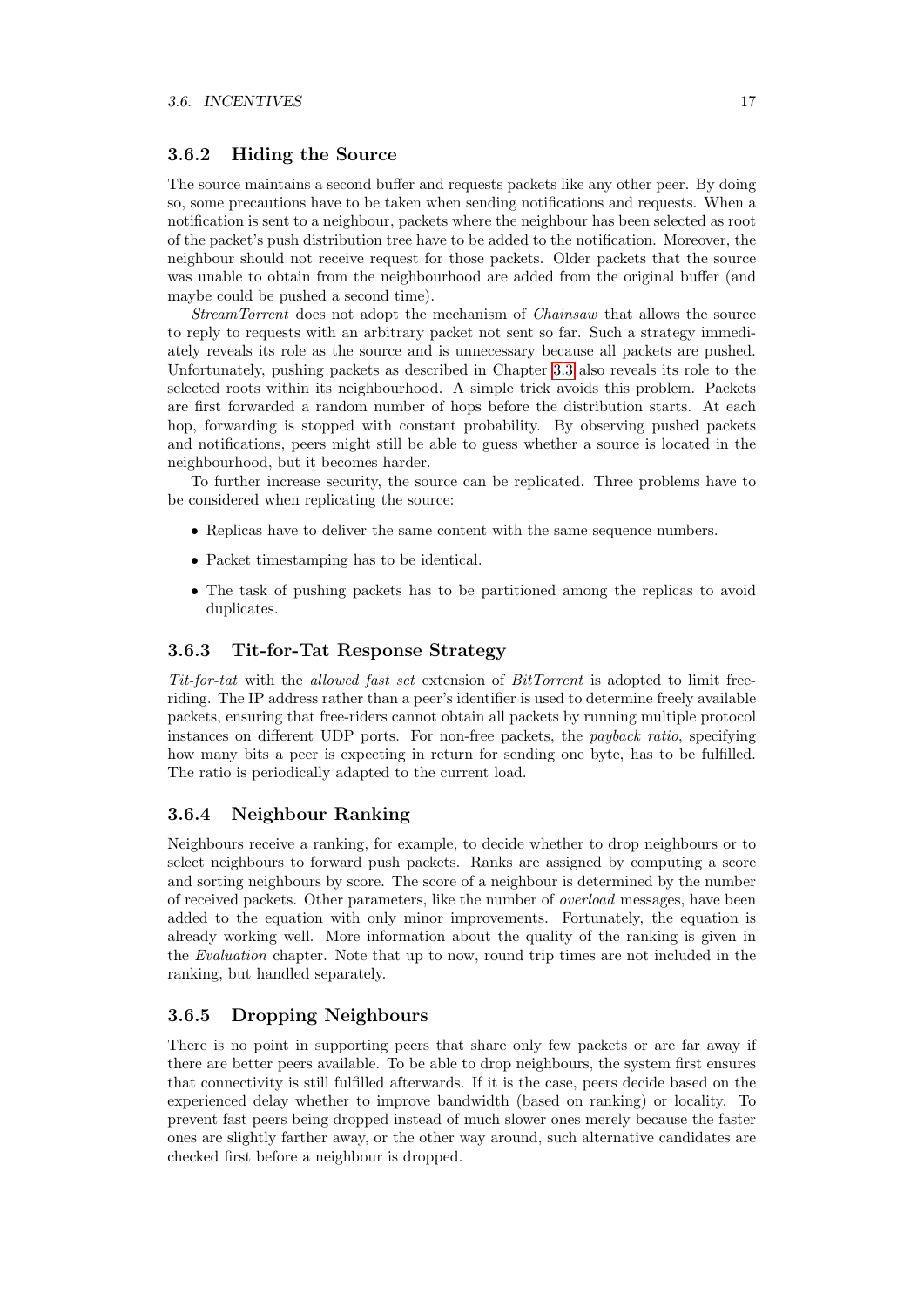#### <span id="page-19-0"></span>3.6.6 Neighbour Recommendations and Certificates

While tit-for-tat strategies limit the amount of data sent to free-riding peers, another mechanism is needed to prevent bad neighbours in the first place. Determining the rank of peers before exchanging packets suggests some sort of history or recommendation mechanism. Shared histories are considered to be too expensive regarding communication cost. Private histories do not scale with the number of peers. Not having a history implies that peers first have to prove themselves upon joining a network. Otherwise a registration mechanism would be required to prevent white-washing and Sybil attacks (see Chapter [2.3](#page-12-0) for more information). Within StreamTorrent, peers ask their neighbours for more neighbours.[5](#page-19-1) Neighbours in turn respond with a subset of their own neighbourhood according to the requester's identifier and rank. While this strategy increases the probability of non-free-riders getting other non-free-riders as neighbours, it can not provide any guarantees. The main limitation is that neighbours receiving subsequent join requests do not have any information about the sender requesting a join. This manifests itself on several occasions:

- A peer may has enough neighbours and therefore rejects the join request. He has to compile list of alternative candidates without having any ranking information about the receiver.
- Entrypoints currently do not have any ranking information and return random candidates. This candidates will not know that an entrypoint provided the address.
- Free-riders could collude and exchange addresses of good peers.

A partial solution to this problem is given by adopting certificates and chains-of-trust. A certificate is issued for each recommendation. If peer  $P_A$  and peer  $P_B$  have a common neighbour  $P_C$ ,  $P_A$  can issue a certificate to  $P_B$  for  $P_C$ . A certificate contains the identity of the issuer and the issuer's ranking of the recommended peer. However, certificates have to be used carefully to not cause deadlocks and starvation. New neighbours do not have any ranking and should nevertheless be able to join a stream. Free-riders typically have a bad ranking but they could pose as new neighbours. The mechanism is consequently used to reward highly ranked peers, for example by:

- Lowering the payback ratio enforced by the tit-for-tat strategy.
- Removing bad neighbours instead of rejecting joins.
- Allocating spare capacity in the neighbour buckets.

Certificates do not need to be based on public key cryptography. Recommended peers receiving join requests are the only ones that need to verify certificates. Symmetric cryptography is sufficient for this purpose. Peers in *StreamTorrent* classify their neighbours into four groups depending on their ranks. For each new neighbour, a random key is generated for each of the four groups and sent to the new neighbour. To issue a certificate, the neighbour computes the receiver's group based on his rank and hashes the corresponding random key with the receiver's identifier. The certificate is neither transferable to other peers nor extractable by the receiver to determine its ranking.

The mechanism can be extended in two ways. A trust value might be assigned to neighbours depending on how good the certificates match with the own experience. And peers rejecting other peers with good certificates might issue a new certificate for its own neighbours when providing alternative candidates, given that the peers trust the original certificate issuers, leading to chains-of-trust.

<span id="page-19-1"></span><sup>5</sup> Access to entrypoints is limited to reduce their load and avoid misuse by free-riders.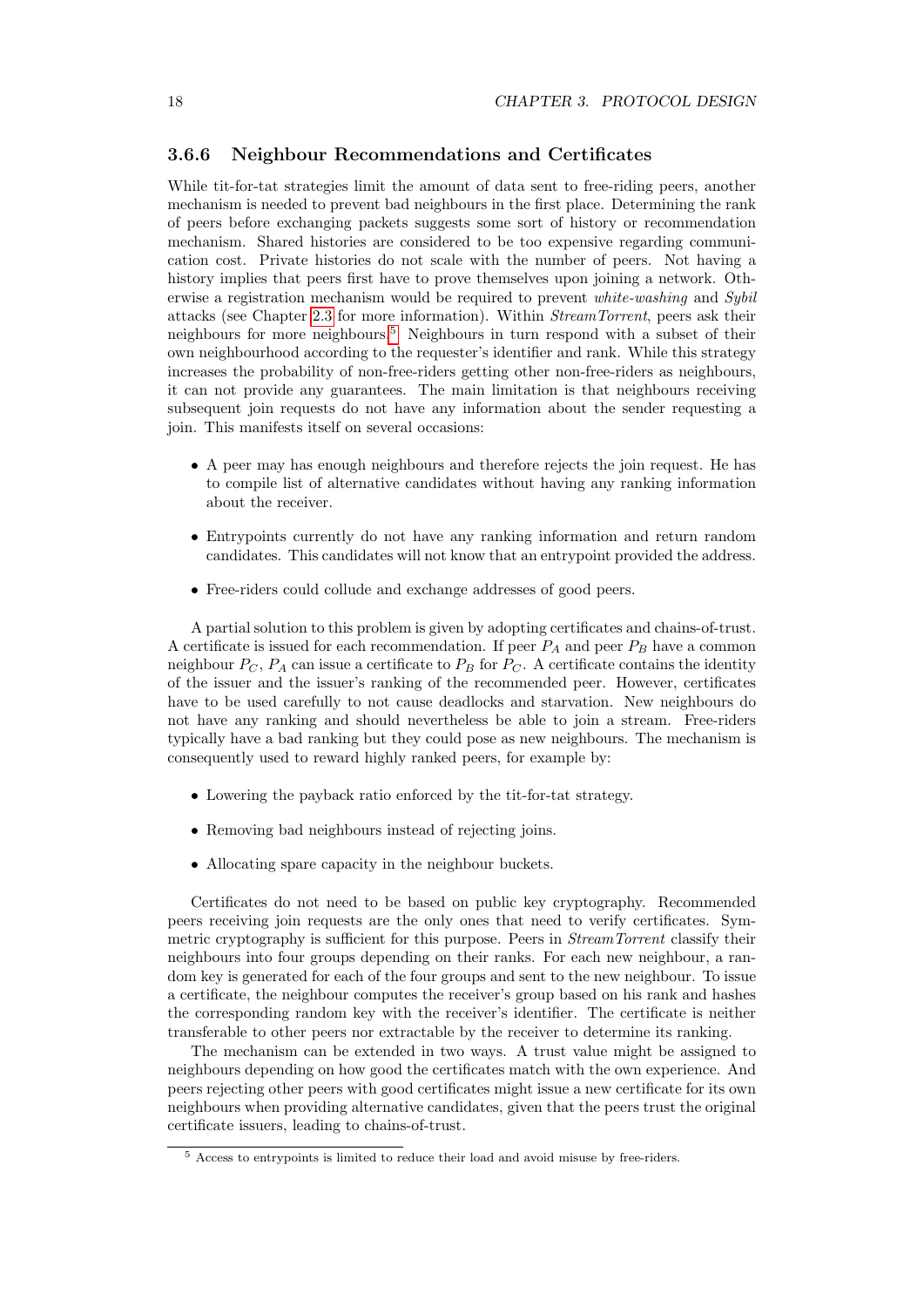#### <span id="page-20-0"></span>3.6.7 Pushing to Good Neighbours

Peers forward push packets to highly ranked neighbours to improve the overall distribution. By assuming that the source itself has a high ranking among its neighbours and good neighbours, packets first get distributed among good peers and then gradually to lower ranked ones. The good peers ensure that packets get further distributed using pull-based requests.

#### <span id="page-20-1"></span>3.6.8 Slot Allocation

The uniform slot allocation strategy presented in Chapter [3.5](#page-16-1) can be adapted to favor highly ranked peers. As every incentive strategy, it has to be used carefully. It is difficult to distinguish newly joined peers from free-riders and consequently, both get fewer slots.

### <span id="page-20-2"></span>3.7 Synchronization

The delivery of packets is weakly synchronized among the peers by exchanging synchronization messages. A synchronization message contains the sequence number and the timestamp of the next to be delivered packet and the time left to its delivery. Local delivery times are computed based on the packet timestamps, the synchronization messages, and the measured round trip times. Future versions might improve the synchronization by considering round trip time variances and by introducing an estimate for the synchronization accuracy at peers to weight synchronization messages (similar to the virtual coordinates of Vivaldi [\[23\]](#page-59-8)).

### <span id="page-20-3"></span>3.8 Source and Network Coding

Peers rely on their neighbours to sent notifications for needed packets. Chances that peers benefit from each other are improved by adopting source coding. In its simplest form the source adopts optimal erasure code to create n encoded packets out of a block of  $k < n$  original packets and distributes the n encoded packets. A peer having received any of the  $k$  encoded packets can reconstruct both the original  $k$  packets and the missing  $n - k$  encoded packets. Given that peers randomly choose the packets to be requested, source coding increases the probability that two incomplete sets of packets for the same block do not overlap. Optimal erasure codes do not have any overhead, but are inefficient for large block sizes. They are nevertheless a good possibility for StreamTorrent because of its small buffers and even smaller block sizes. Examples for optimal erasure codes are the trivial polynomial code or Reed Solomon codes [\[36\]](#page-60-3). For larger block sizes, near optimal erasure codes provide better efficiency at the cost of an overhead of a few percent (e.g. [\[14,](#page-58-13) [15,](#page-59-0) [16\]](#page-59-1)).

Earlier versions of StreamTorrent greatly benefited from source coding, especially under packet loss, churn, and when the upload bandwidth was close to the streaming bitrate. However, the benefits gradually decreased with newer versions because of the push mechanism and the improved slot allocation. More work has to done in the future to determine whether there might be a benefit when it is used with tit-for-tat. Alternatively, network coding [\[37\]](#page-60-4) might help to further increase the chances that two peers can exchange packets. It would also help eliminating most duplicates we have in our system. To implement *network* coding, the notification strategy and the *allowed fast* set extension of the tit-for-tat strategy have to be adapted. The computational costs of network coding would be negligible if the block size is small.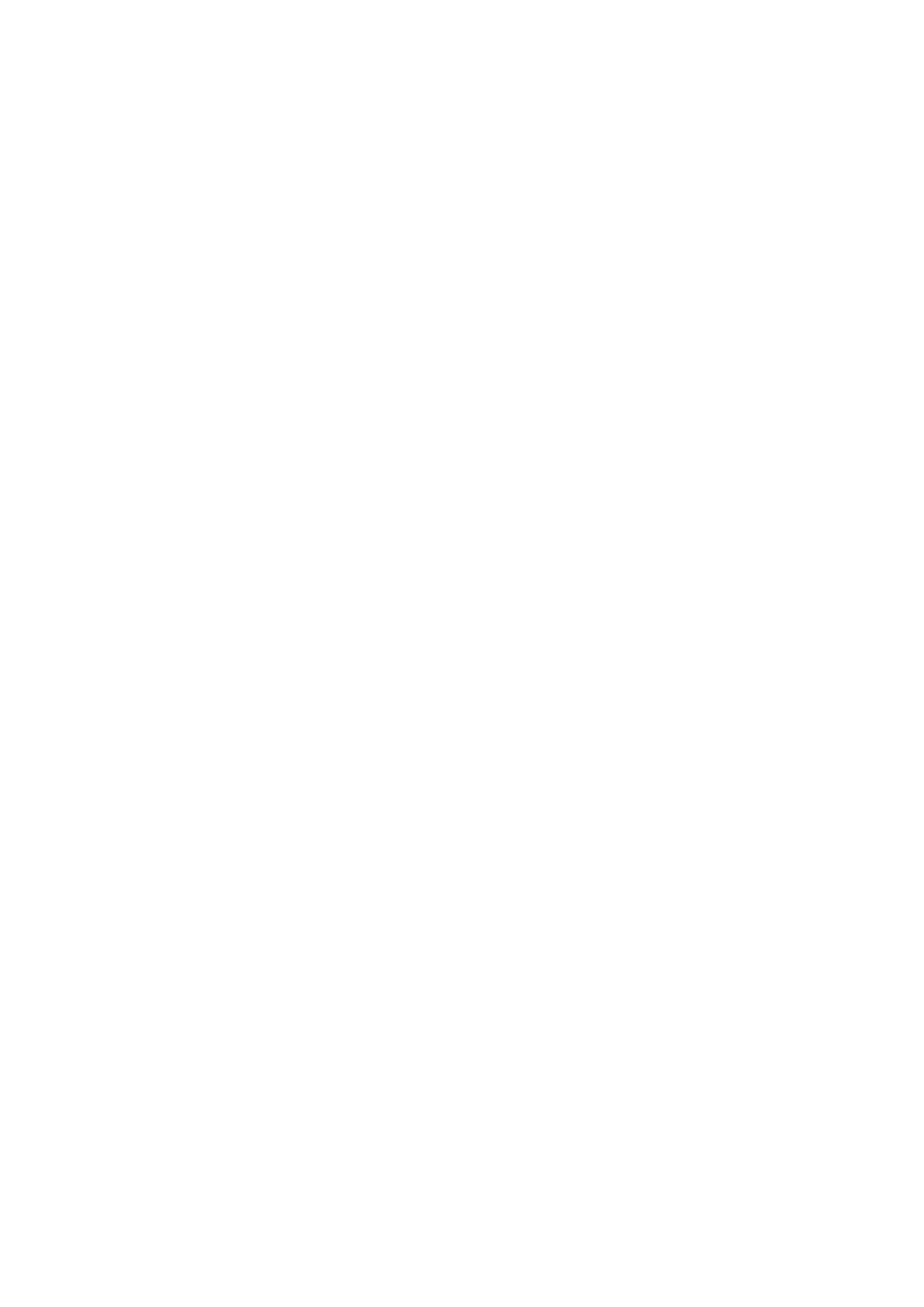## <span id="page-22-0"></span>Chapter 4

# Protocol Implementation

Most parts of the protocol proposed in the previous Chapter have been implemented in Java. This implementation is used both by a simulator for testing and evaluation and by the StreamTorrent Player, a media player supporting live audio and video streaming. This chapter gives an overview over the protocol implementation itself, the simulator and the player are described in more detail in the Chapters [5](#page-26-0) and [7.](#page-42-0)

## <span id="page-22-1"></span>4.1 Abstraction of the Protocol Environment

Two abstractions have been introduced to enable the implementation to run both within simulators and in the real world.

#### <span id="page-22-2"></span>4.1.1 Task Scheduling

The protocol has to run tasks, either once at a given time or periodically, implying some concept of time. Naturally, the player runs in real-time using the clock provided by the operating system. On the other side, simulations are designed in an eventdriven manner, i.e. events occur at given instants and might trigger future events in the progress. In the case of StreamTorrent, an event is either a task to be executed or an arriving packet. The simulator repeatedly executes the earliest event until none are left, implicitly yielding a simulated clock by using the timestamp of the current event.

To bring the two models together, an interface Scheduler has been defined and both the player and the simulator provide an implementation. It has methods to register tasks, obtain the current time, and dispatch incoming packets. To gain optimal performance within simulations, the protocol implementation is single-threaded to avoid synchronization overhead, i.e. at most one thread accesses protocol objects of a particular peer at any time. The player's scheduler implementation is straightforward using a single thread. The simulator's scheduler is more complex as it still exploits multithreading by assigning simulated peers to threads. Each thread manages a given set of peers and has its own clock. The clocks are weakly synchronized among each other so that they do no differ by more than a few milliseconds. This is sufficient for round trip times of up to several hundred milliseconds. For a large number of peers, the load for every thread is almost identical and only periodical synchronization is needed, resulting in almost linear scalability with the number of available processing cores. The drawback of this threading model is that real world applications do not benefit from multi-threading, at least not within the protocol. But because the implementation has been heavily optimized to perform simulations, a single thread is sufficient.

The *blocking* scheduler is a third type of scheduler that suspends other threads before executing tasks and resumes them afterwards. It is used by the statistic components to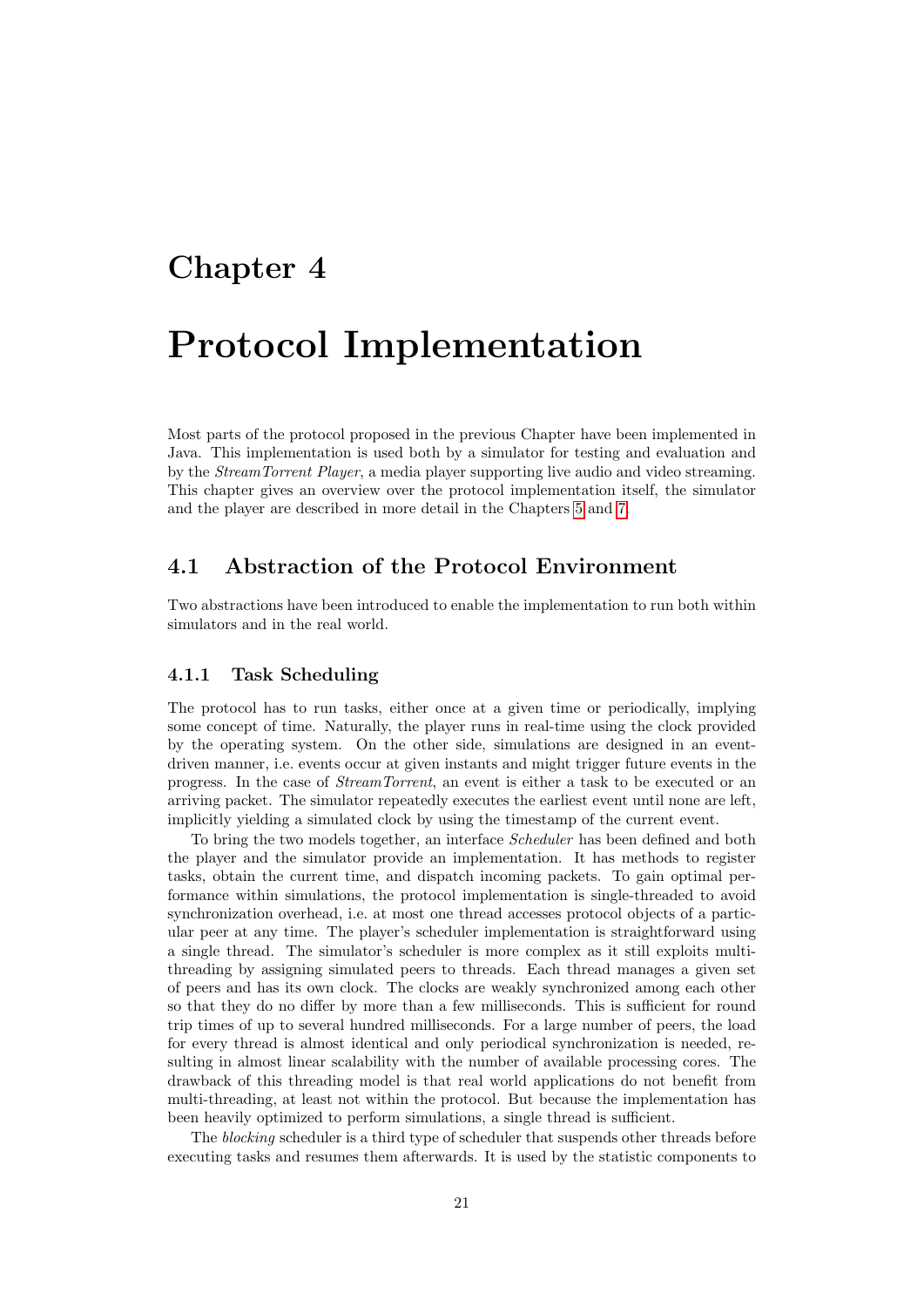maintain the invariant that at most one thread is accessing protocol objects of a given peer at any time.

#### <span id="page-23-0"></span>4.1.2 Network

The network API provides methods to send and receive messages and an abstraction for network addresses. There are not two, but three different implementations, one for the real world and two to perform simulations:

- The real world UDP implementation is mostly simple to implement since *Stream*-Torrent has been designed with UDP as transport protocol in mind (see Chapter [3.1\)](#page-14-1). Providing support for firewalls and NAT devices is the most laborious part and outlined in Chapter [7.3.3.](#page-45-0)
- The main implementation to perform simulations is tailored towards scalability and efficiency. It does neither marshall packets nor simulates NAT and firewalls. It is used for testing with thousands of simulated peers. Models for packet loss and round trip times can be added by implementing a given interface.
- The second implementation for simulations implements the Java Datagram Socket API, allowing the real world UDP implementation to be used within simulations. It provides an API to design networks, i.e. to add peers, firewalls, and NAT devices and to enable and disable multicast. It is primarily used by  $JUnit$  [\[38\]](#page-60-5) for automatic testing (see Chapter [5.3\)](#page-27-1).

## <span id="page-23-1"></span>4.2 Architecture

As the previous chapters might have shown, many different aspects have to be considered when designing a peer-to-peer streaming protocol. For each aspect, various strategies might be feasible, each one typically having several parameters to further adapt its behavior. Consequently, there is room for many future improvements. This fact is also reflected within the architecture underlying the protocol implementation. There are various interfaces to abstract data structures and strategies, glued together by an implementation of IStream to provide the desired streaming functionality, for example:

• Identifiers:

Most resources, such as streams and peers, are addressed by unique identifiers, typically 128-bit values.

• Stream descriptors:

Stream descriptors contain information needed to connect to streams such as the bitrate, payload type, list of entrypoints, and their unique identifiers. Stream descriptors are created and distributed by the source.

• Data packets:

The data broadcast by the source is transmitted in data packet. Each data packet has a sequence number and a timestamp, both 16-bit values. Timestamps are used to cope with varying bitrates and synchronization. The two main implementations are simulated packets and RTP packets. More sophisticated packets may include additional meta-data such as the identifier of the current audio track, movie, etc.

• Buffers:

The buffer holds data packets received within the last few seconds and delivers them, if possible, in-order and in time according to the packet timestamps.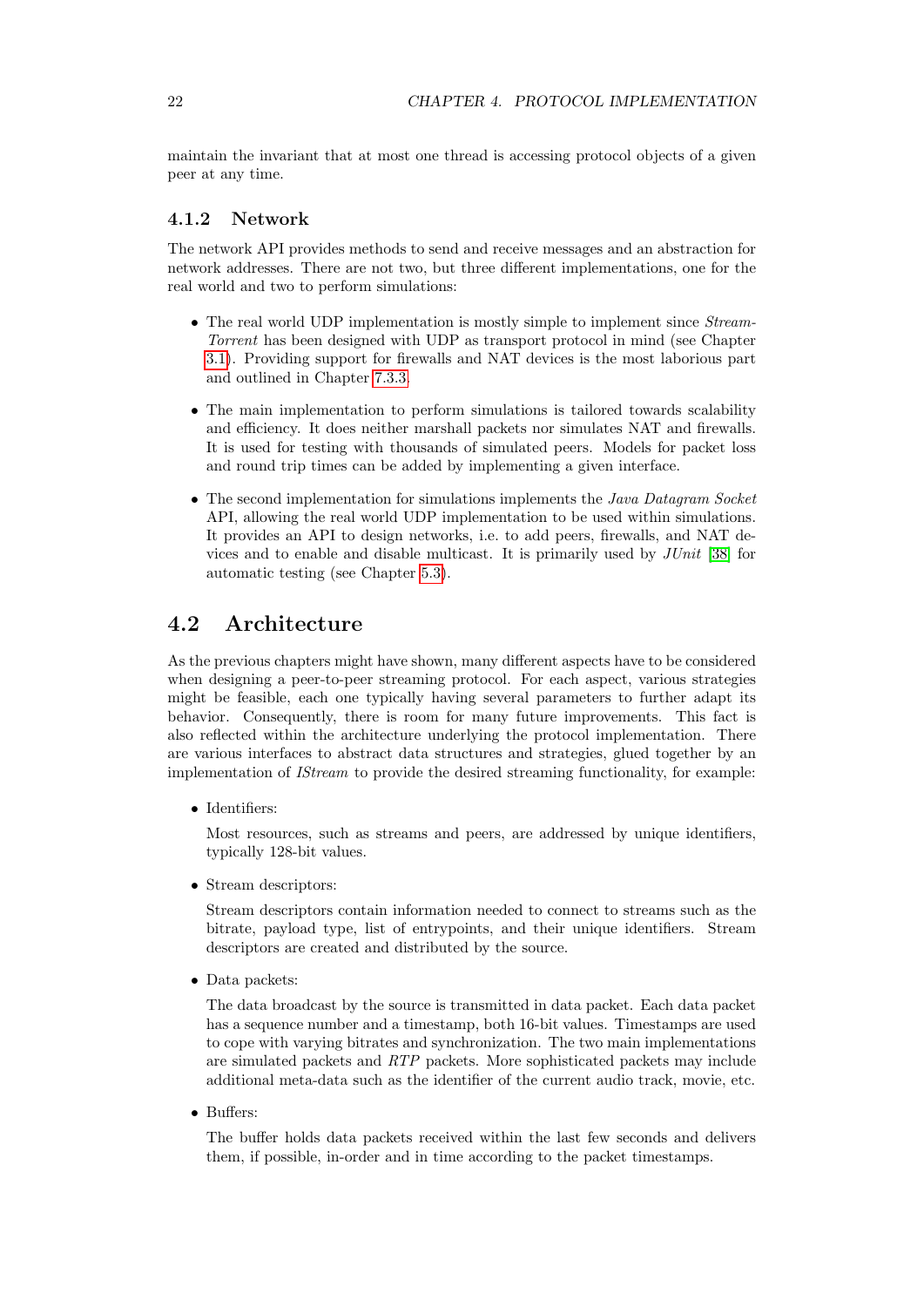Strategies define how the system selects neighbours, requests packets, responds to requests, etc.

• Neighbour strategy:

The neighbour strategy is responsible for selecting and managing neighbours among peers. There are two implementations, a random one and one based on hypercubes.

• Capacity Strategy:

The capacity strategy allocates download slots for neighbours. The number of slots may depend, for example, on the neighbour's ranking, experienced packet loss, and total upload bandwidth.

• Notification Strategy:

The notification strategy determines the frequency of notifications and bundles notifications with other packets.

• Request Strategy:

The request strategy chooses packets among neighbours according to availability, age, etc.

• Pull Response Strategy:

Upon data requests, the pull response strategy decides whether to answer with the requested data, to answer with an overload message, or to ignore the request.

• Push Strategy:

The push strategy is used to forward push packets to neighbours based on their identifiers and ranking.

• Encoder and decoder:

Encoders are applied at the source to modify data packets before they are distributed within the overlay. Similarly, decoders are applied at each peer before packets are delivered for playback. Encoders and decoders can be used to add, for example, encryption, meta-data, or fault-tolerance (e.g. source coding).

For each of these strategies, there are two interfaces. One interface is implemented by the strategy itself to provide the functionality, e.g. selecting a packet. The second interface, denoted the strategy site, specifies how the strategy can access the remaining system to send packets, read the buffer, obtain ranking information, etc. This way, improvements are possible in two ways, either by a replacing or extending an existing strategy and by modifying the *strategy site* to alter its view of the remaining system. For example, source coding has been added by providing an encoder and a decoder. In contrast, tit-for-tat has been implemented by modifying the request and response strategy sites. If, for example, the response strategy has determined that enough bandwidth is available and invokes its site to send the response, the new tit-for-tat site further checks whether the receiver has provided enough data itself and aborts if its not the case.

On top of all abstractions and strategies, there is a facade providing convenient methods to initialize strategies, create and join streams, etc. Overall, the chosen design should be generic to allow future updates and extensions.

## <span id="page-24-0"></span>4.3 Additional Protocols

Besides the streaming itself, other protocols are used to find peers and share information. The following sections give a brief overview over their implementations.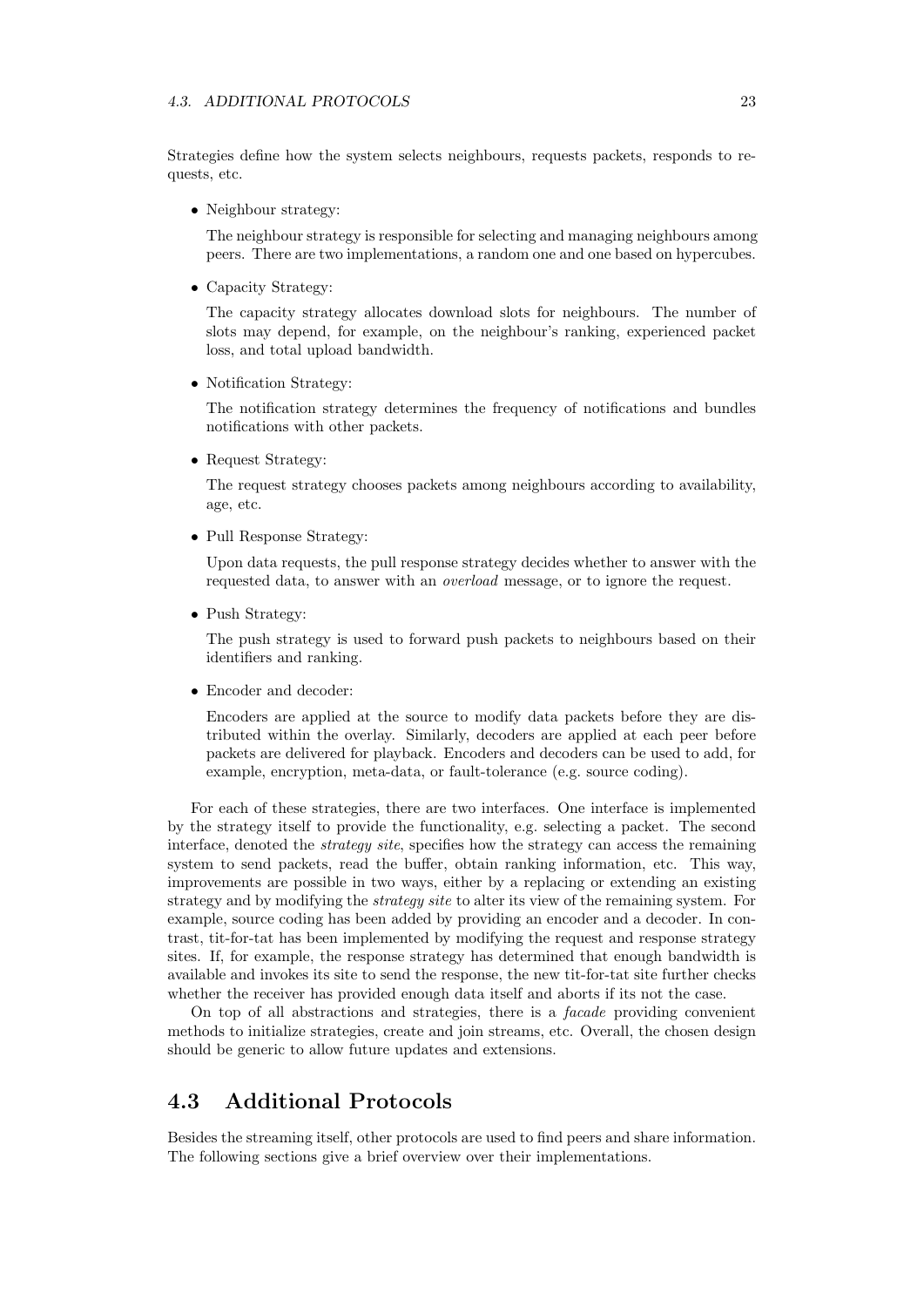#### <span id="page-25-0"></span>4.3.1 Entrypoints

Entrypoint servers are contacted by peers to find groups of peers, addressed by a group identifier. Upon request with a group identifier, entrypoint servers return a few members of the corresponding group. One example is a peer joining a stream after having obtained the corresponding stream descriptor. Stream descriptors provide a list of entrypoints and stream identifiers can be used as group identifiers.

#### <span id="page-25-1"></span>4.3.2 Distributed Hash Tables

StreamTorrent adopted the concepts of the topology of Kademlia. An implementation for a distributed hash table comes therefore almost for free. Only the put and get operations have to be implemented.

Both put and get operations are performed by the peer that initiated the operation. To publish a new object o with identifier k, a peer compiles a list of x neighbours most similar to o regarding their identifiers. This list is gradually improved by concurrently asking the the most similar  $y < x$  endpoints in the list for better peers. New peers are added to the list, replacing the worst existing ones, if their identifiers are more similar to k. This step is repeated until no more peers are found. Object  $o$  is then sent to the final  $x$  endpoints. Timeout handling and maintaining a list of  $x$  endpoints ensure good robustness against churn and packet loss.

Search operations using get are performed in a similar fashion. A list is maintained and peers are asked to either return the desired object, if possible, or to return better peers. The search is performed until a threshold of peers returned the same object or no peer can provide better peers. Waiting for a threshold of answers ensures that malicious peers can alter the result with only negligible probability. It is assumed that the application itself takes additional precautions, e.g. by choosing the content's hash value as key or by adopting digital signatures. If a peer does not receive the desired content, the number of concurrent candidate requests and the threshold of needed objects can be increased to gain more robustness.

An alternative, faster approach is to directly forward requests to the next best hop instead of sending list back. However, this approach is also more vulnerable to packet loss, churn, and malicious behavior. In the future, a better implementation might combine both approaches to allow faster searches while maintaining robustness.

To reduce the load on peers storing frequently accessed objects, a simple replication mechanism is adopted. Once a peer received the desired object, he replicates it to the best candidates in its list that not already have the object. With high probability the chosen candidates will be useful in the future.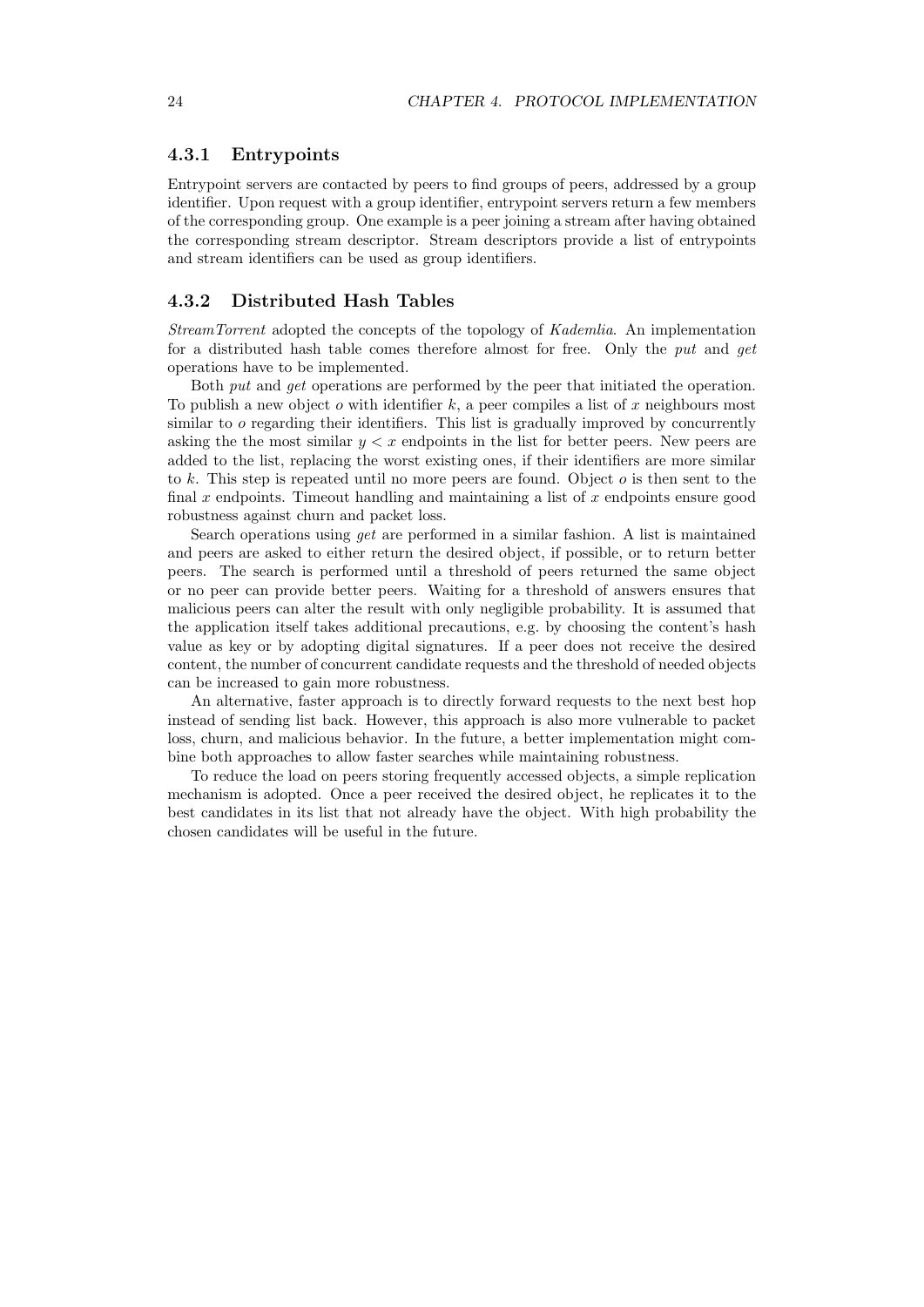# <span id="page-26-0"></span>Chapter 5 Simulator

The simulator is used to evaluate the protocol implementation presented in the previous chapter. It allows to run the protocol with tens of thousands of simulated peers. The simulator provides both automated tests to verify the basic functionality and various statistics to study its properties in detail. This way, the implementation can be tested before it is deployed in the real world, saving a lot of debugging time.

## <span id="page-26-1"></span>5.1 Simulations and Simulation Suites

There are various strategies to cope with problems like packet loss and churn, each one usually having various parameters. To facilitate setup and execution of simulations, they can be defined in simple XML files (see Figure [5.1\)](#page-26-2). The document structure is similar to  $ANT$  [\[39\]](#page-60-6), a popular Java build system. The files are usually small and easy to understand and modify. Virtually all parameters of the protocol and the network setup can be changed. For example, groups of peers can have their own set of strategies (free-riding, honest, etc.). A templating mechanism allows to reuse simulation settings within new simulations and to selectively override inherited settings with new values.

```
<simulation>\langle \log showUnderflows="true"/>
  \langleimport file ="../default.xml"/>
  \langle network topology="uniform">
      \langlepacketLoss type="none"/>
  \langle/network><peers nPeers="${nGood}" group="1" upload="150000" download="800000"/><br><peers nPeers="${nNormal}" group="2" upload="75000" download="800000"/><br><peers nPeers="${nFreeRiders}" group="3" upload="10000" download="800000"/>
  \langlestreamSource extends="defaultStreamSource"/>
  <streamEndpoints nEndpoints="${nGood}" extends="honestPeer"/><br><streamEndpoints nEndpoints="${nNormal}" extends="honestPeer"/>
  \frac{1}{2} streamEndpoints nEndpoints="\frac{1}{2} (nFreeRiders)" extends="freeRider"/>
  \langleevent at="21000">
     \langlestopStreaming group="1" p="${p}"/>
      <stopStreaming group="2" p="${p}"/><br><stopStreaming group="3" p="${p}"/><br><snapshots id="availableWindow,bufferImage,degree" each="250" for="6000"/>
  \langle/event>
  \langleimport element="run" file ="../default.xml"/>
\langle/simulation>
```
Figure 5.1: Example XML file describing a simulation.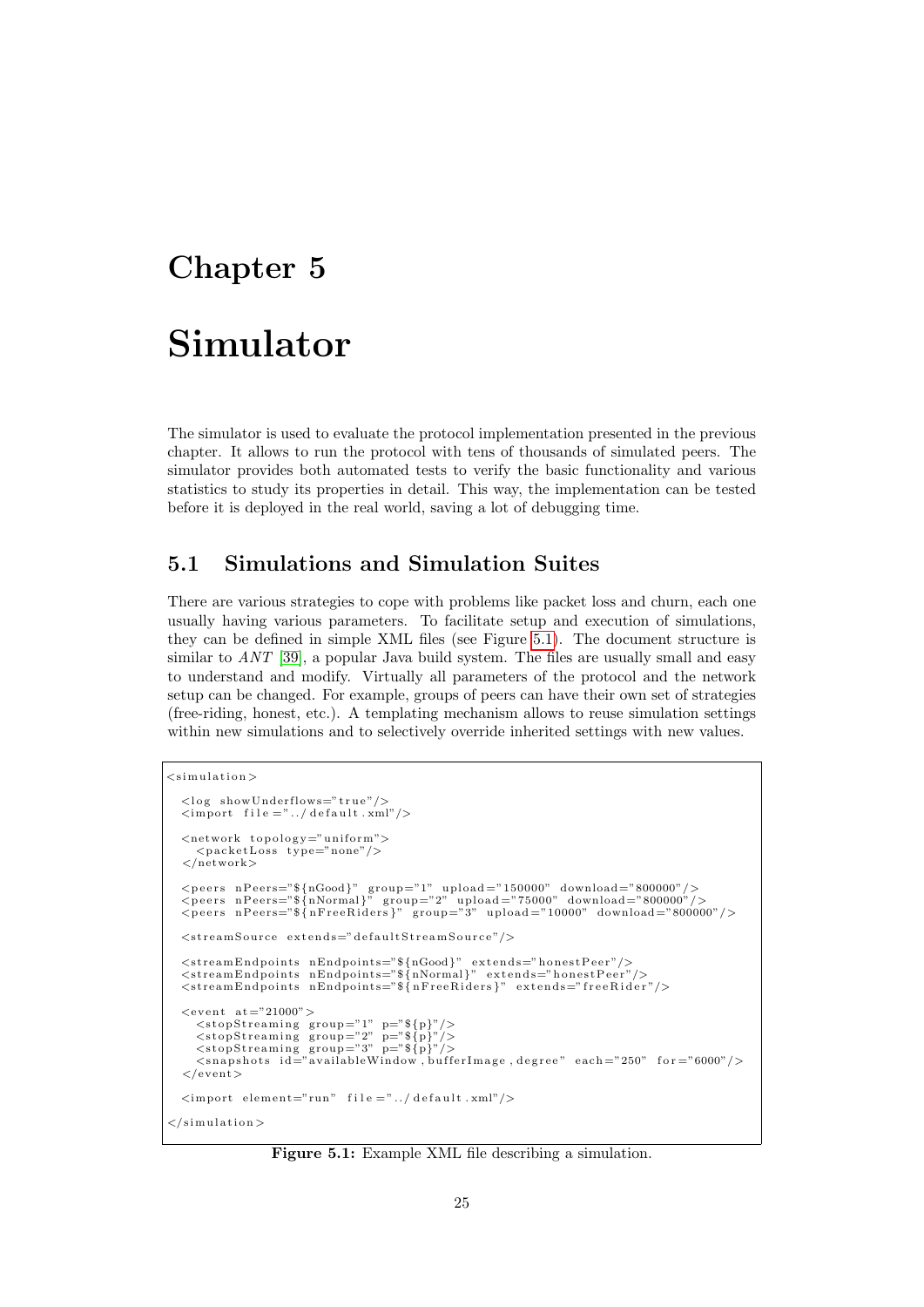Simulation suites allow to run several simulations together and to compare results. An example suite that sets up crash simulations is given in Figure [5.2.](#page-27-2)

```
\langlesuite name="Crash">
    \langleparam name=" r a t e ">36\langle/param>
    \langleparam name="nGood">300\langleparam>
    <param name="nNormal">1000</param>
<param name="nF r e eR id e r ">50</param>
   \langleparam name="simulationLength">31000\langle/param>
   \langlesimulation name="crash 25%" file="crash.xml">
        \langleparam name="p">0.25\langleparam>
    \langle simulation >
    \langle simulation name=" crash 50%" file=" crash .xml">
        \frac{1}{2} \frac{1}{2} \frac{1}{2} \frac{1}{2} \frac{1}{2} \frac{1}{2} \frac{1}{2} \frac{1}{2} \frac{1}{2} \frac{1}{2} \frac{1}{2} \frac{1}{2} \frac{1}{2} \frac{1}{2} \frac{1}{2} \frac{1}{2} \frac{1}{2} \frac{1}{2} \frac{1}{2} \frac{1}{2} \frac{1}{2} \frac{1}{2} \langle/simulation >
\langle/suite>
```
Figure 5.2: Example XML file describing a simulation suite.

## <span id="page-27-0"></span>5.2 Statistics

To analyze the simulations, the simulator compiles various statistics that give an overview of what is going on within the system, for example:

- Network throughput aggregated by packet type.
- Expected round trip time to neighbours.
- Average number of neighbours in total and by group.
- Data sent and received within the last seconds.
- Packet loss
- Buffer state
- Histogram of the number of hops required for packets to reach a peer.
- Packet exchange between different groups.
- Histogram of how fast packets are distributed.
- Histogram of when peers start delivering packets.

Data can either be collected at given instants or over a period of time. Peers are usually combined into groups to compare groups with each other. The collected data is also stored in csv files, a simple and popular file format that ca be read by every spreadsheet application.

## <span id="page-27-1"></span>5.3 JUnit

There are various tests to analyze *StreamTorrent* automatically without having to manually inspect the statistics. The unit testing framework JUnit [\[38\]](#page-60-5) is used for this purpose. Example tests are:

• NAT detection tests with various network configurations.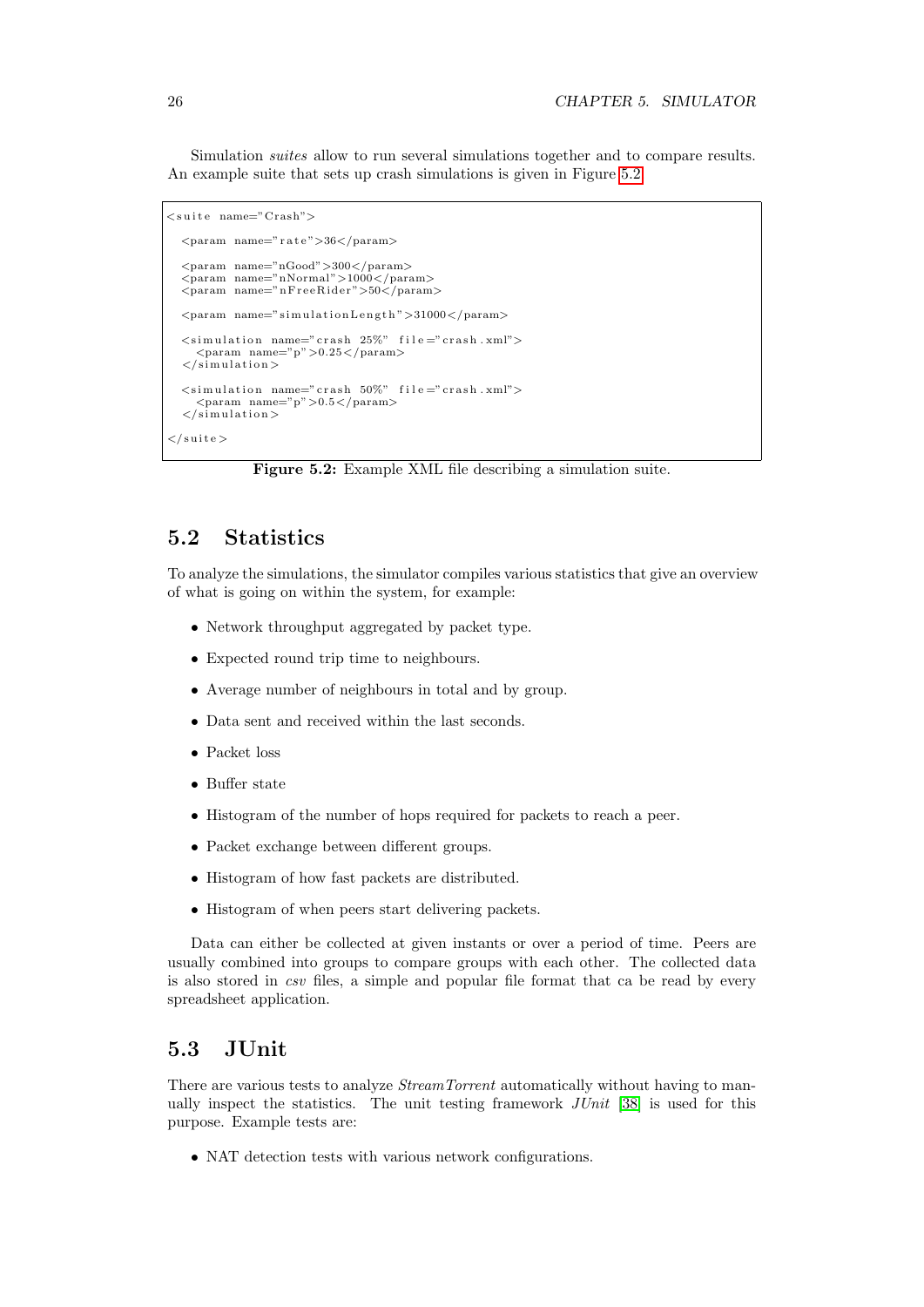- Connectivity within the overlay.
- Synchronization tests verifying that peers properly resynchronize after the source left and later rejoined.

## <span id="page-28-0"></span>5.4 Simulation Efficiency

Both the simulator and the StreamTorrent protocol implementation have been heavily optimized with Java profilers [\[40,](#page-60-7) [41\]](#page-60-8). Within a second, the simulator is able to simulate up to 2,000 peers for one simulated second on a decent computer. While the subsequent chapter mostly evaluates the protocol with 10,000 peers, upto 50,000 peers have been simulated. It is expected that this number increases to 100,000 and more in the near future.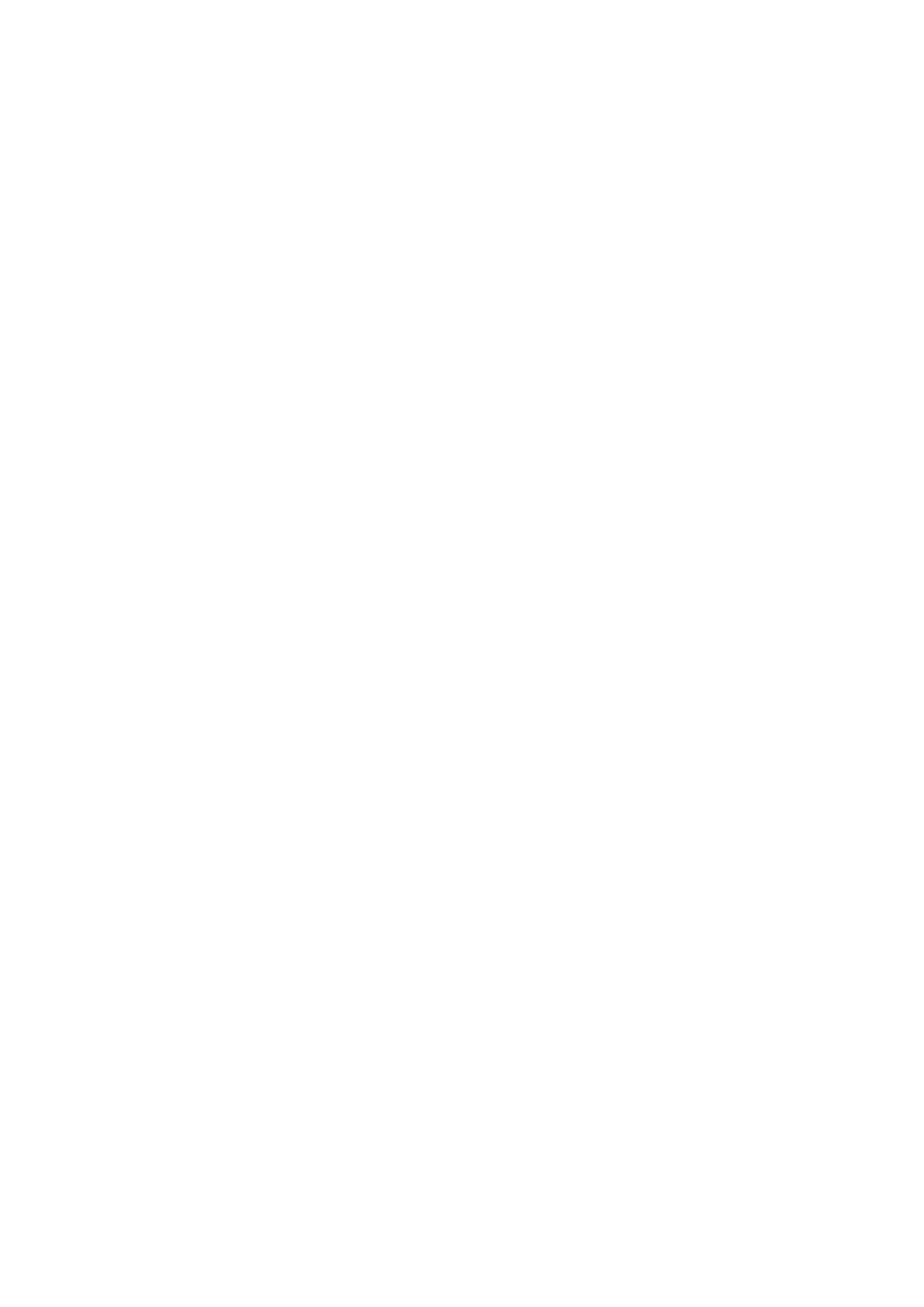## <span id="page-30-0"></span>Chapter 6

## Evaluation

The following sections give a brief overview of the simulation results that have been performed with the simulator.

### <span id="page-30-1"></span>6.1 Network Model

The simulated network roughly correspond to UDP in today's Internet. The header consists of 28 bytes and the maximum transfer unit is 1500 bytes. The payload of data packets has a length of 1328 bytes, corresponding to the length of RTP packets generated by the VLC player.<sup>[1](#page-30-3)</sup> The source usually sends 36 packets per seconds, resulting in a bitrate of roughly 50 KB per second. This corresponds to the bitrate needed to send a video stream with reasonably good quality.

Peers are uniformly distributed within a square and round trip times are computed using the euclidean distance. The diagonal of the square corresponds to 200 ms, leading to a maximum round trip time of 400 ms, a typical value for today's Internet. Each peer has a maximum upload and download bandwidth. We focus on the upload bandwidth in this evaluation since it is usually significantly smaller than the download bandwidth.

Currently, there are two packet loss models. One model drops packets with constant probability, the other drops packets if the used bandwidth exceeds the maximum. The second model has been implemented based on tests performed with a broadband connection of a larger Internet service provider. For example, small bursts exceeding the total available bandwidth are allowed, but only for a short period of time. Packet loss is either enabled or not depending on the focus of the simulations. It will be shown that the bandwidth used by peers rarely exceeds the available one.

## <span id="page-30-2"></span>6.2 Locality

Figure [6.1](#page-31-2) compares the locality-aware neighbour selection strategy with a random one. The simulations have been performed with 10,000 honest peers. Clearly, the expected round trip time to neighbours is significantly smaller while connectivity is maintained.

Note that the trade-off between connectivity, locality, and incentives makes it more difficult to reduce round trip times. Ignoring either connectivity or incentives would naturally result in better locality, but a more fragile protocol in general. The subsequent section about incentives gives more information on this trade-off.

<span id="page-30-3"></span><sup>&</sup>lt;sup>1</sup>More information about payload size, codecs, and players is given in Chapter [7](#page-42-0)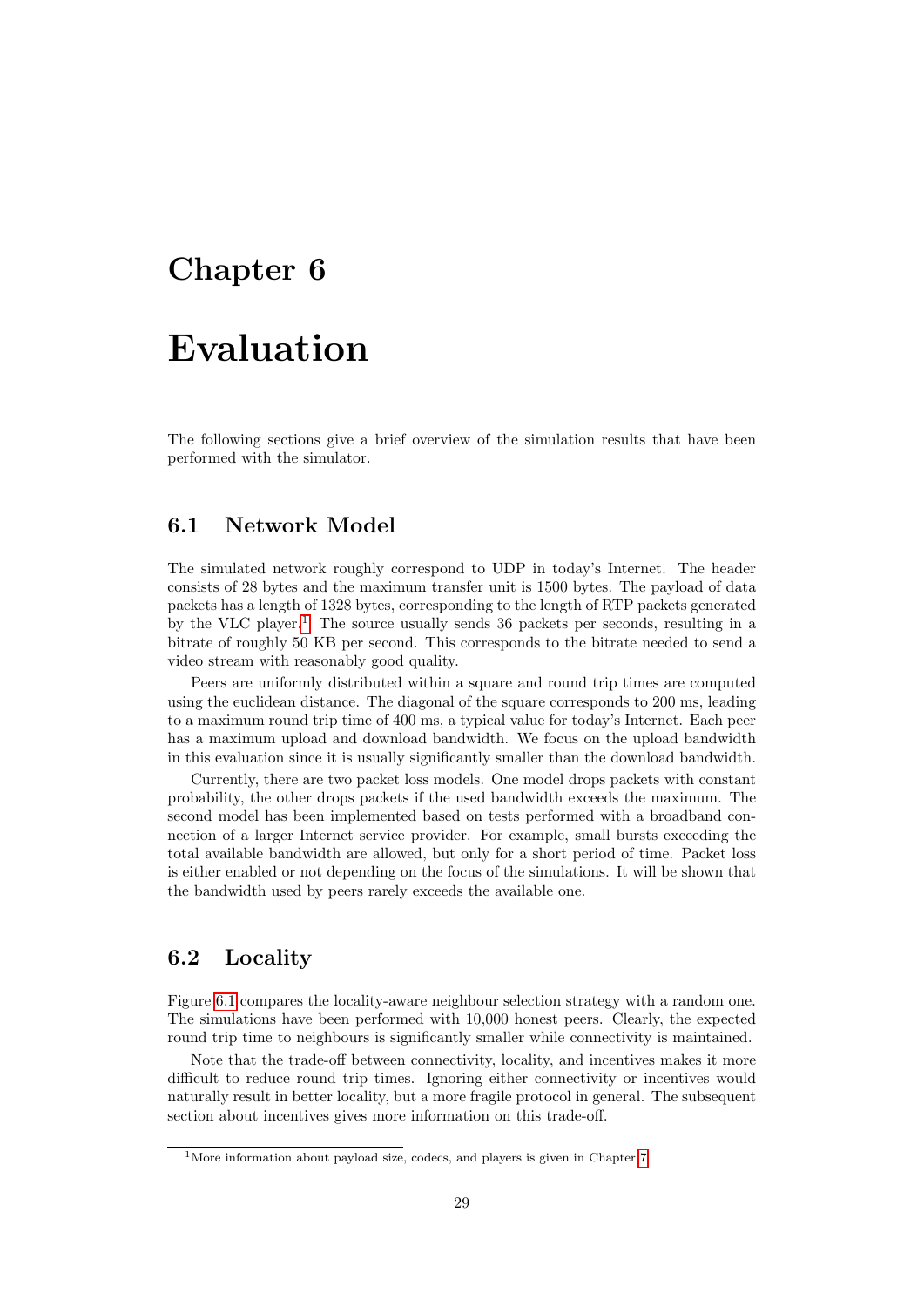<span id="page-31-2"></span>

### <span id="page-31-0"></span>6.3 Radius

Arranging peers within a hypercube guarantees a logarithmic diameter. Packets should therefore arrive at peers after a logarithmic number of hops. Figure [6.2](#page-31-3) shows a histogram of the number of hops taken by packets to reach a particular peer for 10, 100, 1,000, and 10,000 peers.

<span id="page-31-3"></span>

Figure 6.2: Histogram of the number of hops taken by packets.

By computing the averages and plotting them together with the number of peers, the linear increase of hops with exponentially more peers becomes more apparent as depicted in Figure [6.3.](#page-32-0)

## <span id="page-31-1"></span>6.4 Pushing

Figure [6.4](#page-32-1) shows how fast packets get distributed among the peers if pushing is used. While it takes time for the pull-only strategy, e.g. Chainsaw, to reach the 10%-threshold, it is clearly sped up by the push-based strategy. Once a given threshold of peers is reached, pushing is not needed anymore to quickly distribute packets to the remaining peers. The figure also reveals that the adopted strategy scales well with the number of peers. As for the radius, delays grow logarithmically with the number of peers. The difference between 1,000 and 10,000 peers is between merely 100 and 175 milliseconds.

Note that the pull-only strategy performs slightly worse than the one adopted by Chainsaw. This has several reasons:

• StreamTorrent sends less notifications, stretching the initial distribution interval.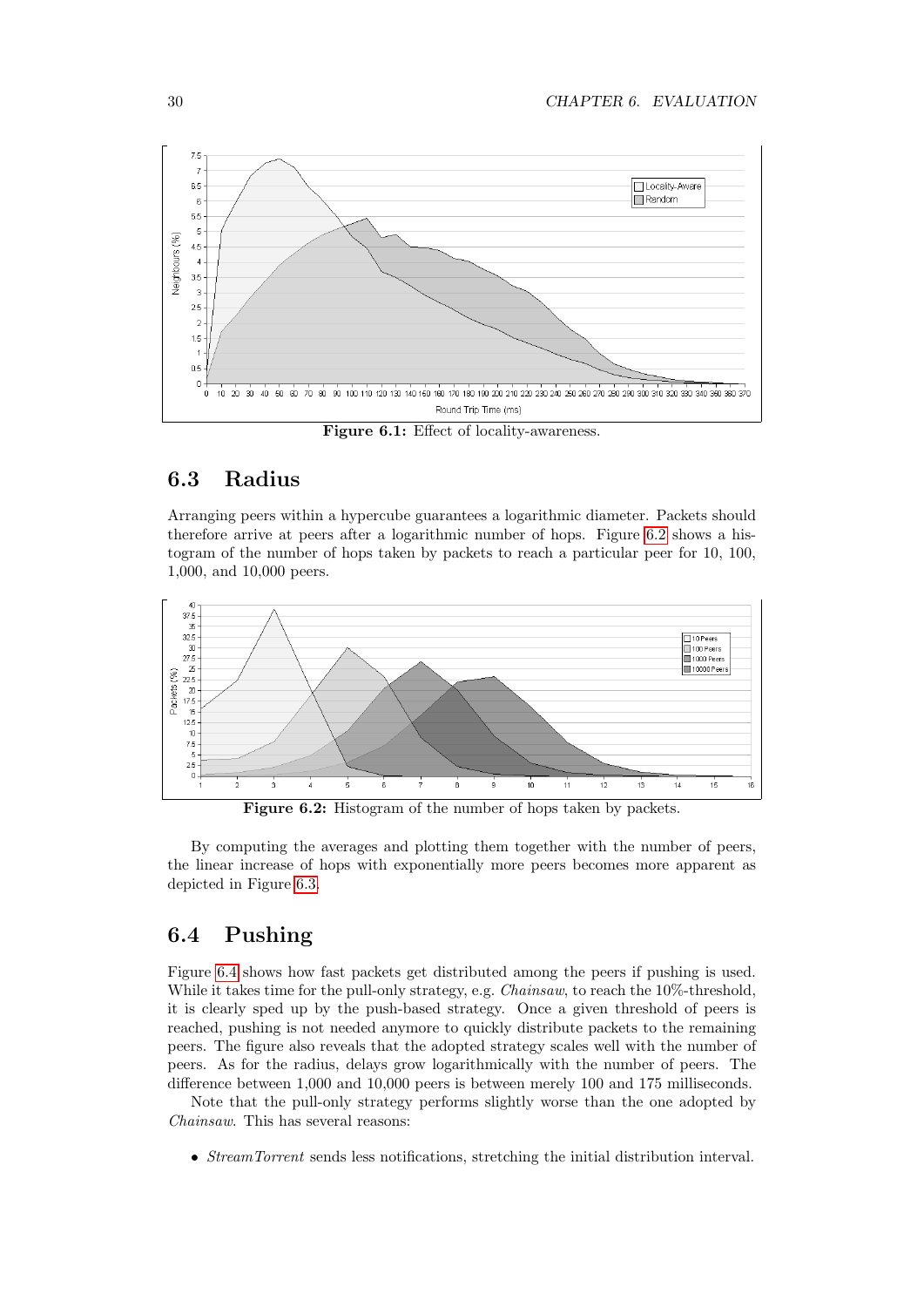<span id="page-32-0"></span>

Figure 6.3: Average number of hops for a given number of peers.

<span id="page-32-1"></span>

Figure 6.4: Packet distribution with and without pushing.

- Incentive mechanism such as  $tit$ -for-tat are used.
- The source behaves like a regular peer, i.e. it does not answer requests with packets that have never been sent before. Such a strategy immediately reveals its role as the source. On the other hand, it reduces the load on the source and speeds up packet distribution for pull-only strategies.
- The request strategy is not entirely random because peers try to avoid exceeding their total upload bandwidth.

On the other hand, the pull-only strategy benefits from locality-awareness.[2](#page-32-2)

Figure [6.5](#page-33-0) shows the ratio of packets received by pushing. The corresponding duplicate ratios are given in Figure [6.6.](#page-33-1) The simple strategy forwards a push packets to all  $2<sup>b</sup>$  neighbours, while the *duplicate avoidance* strategy only to  $2<sup>b</sup> - 1$  as described in Chapter [3.3.](#page-15-0) Both the ratio of push packets and duplicates decrease logarithmically with the number of peers. The *simple* strategy is about two magnitudes better in terms of efficiency, but yields more duplicates. Future versions of StreamTorrent will switch

<span id="page-32-2"></span> $\frac{2 \text{ Chainsaw uses a constant delay of } 50 \text{ ms.}}{2 \text{ Chainsaw uses a constant delay of } 50 \text{ ms.}}$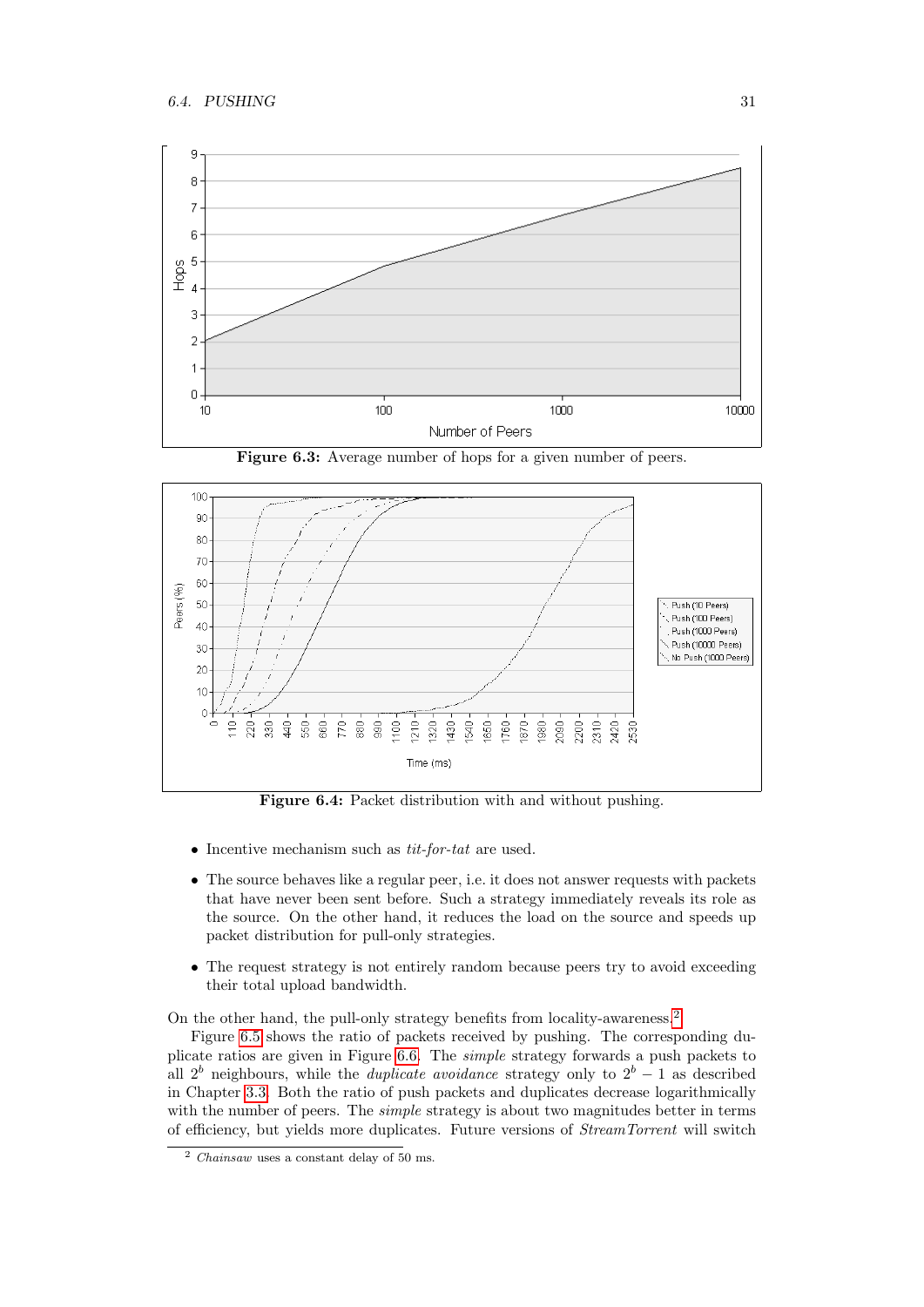between the two strategies based on estimations of the number of peers and the number of hops already taken by packets. For less than 100 peers it might be beneficial to further throttle pushing to reduce duplicates, a push ratio of more than 20% is not needed anyway. Interesting to note is that the duplicate avoidance strategy performs with 10,000 peers not much worse than the *simple* strategy, even though the push ratio is significantly smaller. This further confirms the observation from Figure [6.4](#page-32-1) about scalability and suggests that 100,000 or even 1,000,000 peers does not cause any problems. The push strategy only has to provide a good initial distribution of new packets, the pull strategy ensures that packets are quickly distributed to the remaining peers.

<span id="page-33-0"></span>

Figure 6.5: Push ratio for a given number of peers.

<span id="page-33-1"></span>

Figure 6.6: Duplicate ratio for a given number of peers.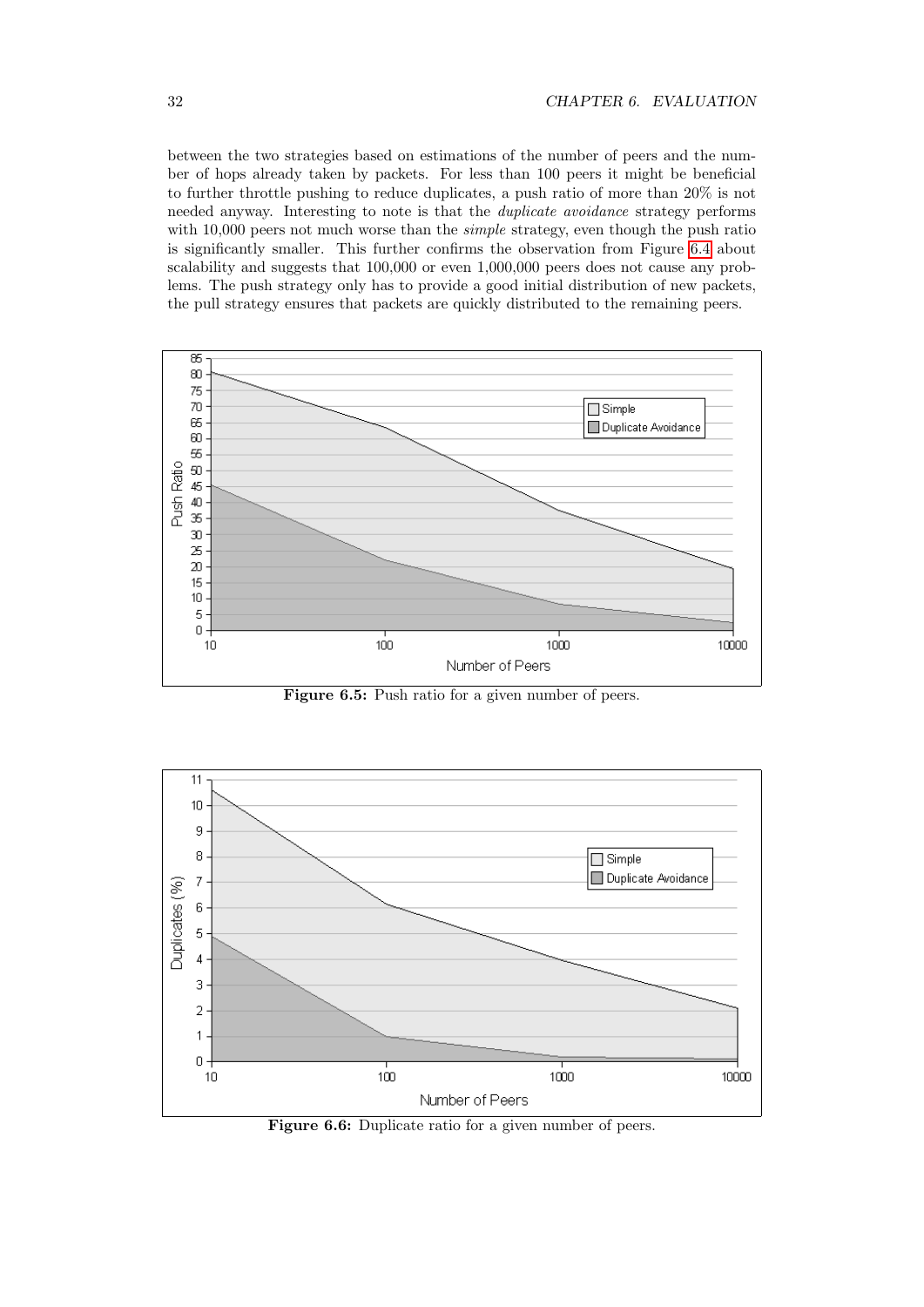### <span id="page-34-0"></span>6.5 Overhead

The overhead imposed by StreamTorrent depends on many parameters. More peers trigger a logarithmic increase of the number of neighbours and packet delays, leading to both larger and more notifications. Depending on the incentive mechanism, peers might search more aggressively for new neighbours and frequently drop neighbours. On the other hand, the absolute overhead increases only slightly with the streaming bitrate, i.e. StreamTorrent becomes more efficient if the source sends more packets. This holds because there is no need to search for more neighbours or to send more notifications at higher rates. The only difference is that notifications become larger. However, this increase is small for reasonable packet rates because the constant-size packet header already takes a lot of space.

Figure [6.7](#page-34-1) shows the overhead of *StreamTorrent* compared to an optimal (offline), unicast-based solution, i.e. the ratio between the number of bytes sent in data packets (including the header) to the number of bytes sent in total. Duplicates are accounted for as overhead. The simulations have been performed with 5,000 peers. A combination of the duplicate avoidance and the simple strategy is used to push packets (the simple strategy is used near the root).

<span id="page-34-1"></span>

Figure 6.7: Protocol overhead with 5,000 peers.

By tuning the parameters to a particular situation, the overhead can be further reduced. For example, we were able to get 97.5% efficiency at a rate of 72 packets per seconds. We therefore expect further improvements in the future. Especially at higher packet rates one might better exploits packet bundling.

Overall, an overhead of 5% or less is already remarkably good. Considering that many tree-based solutions apply some sort of rateless erasure coding, they immediately incur the same overhead only by the coding itself. Additional overhead is created by duplicate packets and to maintain the tree.<sup>[3](#page-34-2)</sup>

To show that the protocol is efficient, it is essential to also study how close the total upload bandwidth and the stream bitrate can get. It can not be expected that peers send with the maximum possible bandwidth. To test this boundary, two peer groups are used. The first group consists of 100 peers with 125 KB/s upload bandwidth. The second group consists of 1,000 peers. All peers managed to sustain a continuous stream with negligible packet loss if the peers in the second group have an upload bandwidth of 60 KB/s. Figure [6.8](#page-35-1) shows that peers rearely excceed their bandwidth limits and

<span id="page-34-2"></span><sup>3</sup> An example using Bullet is given in the Related Work chapter.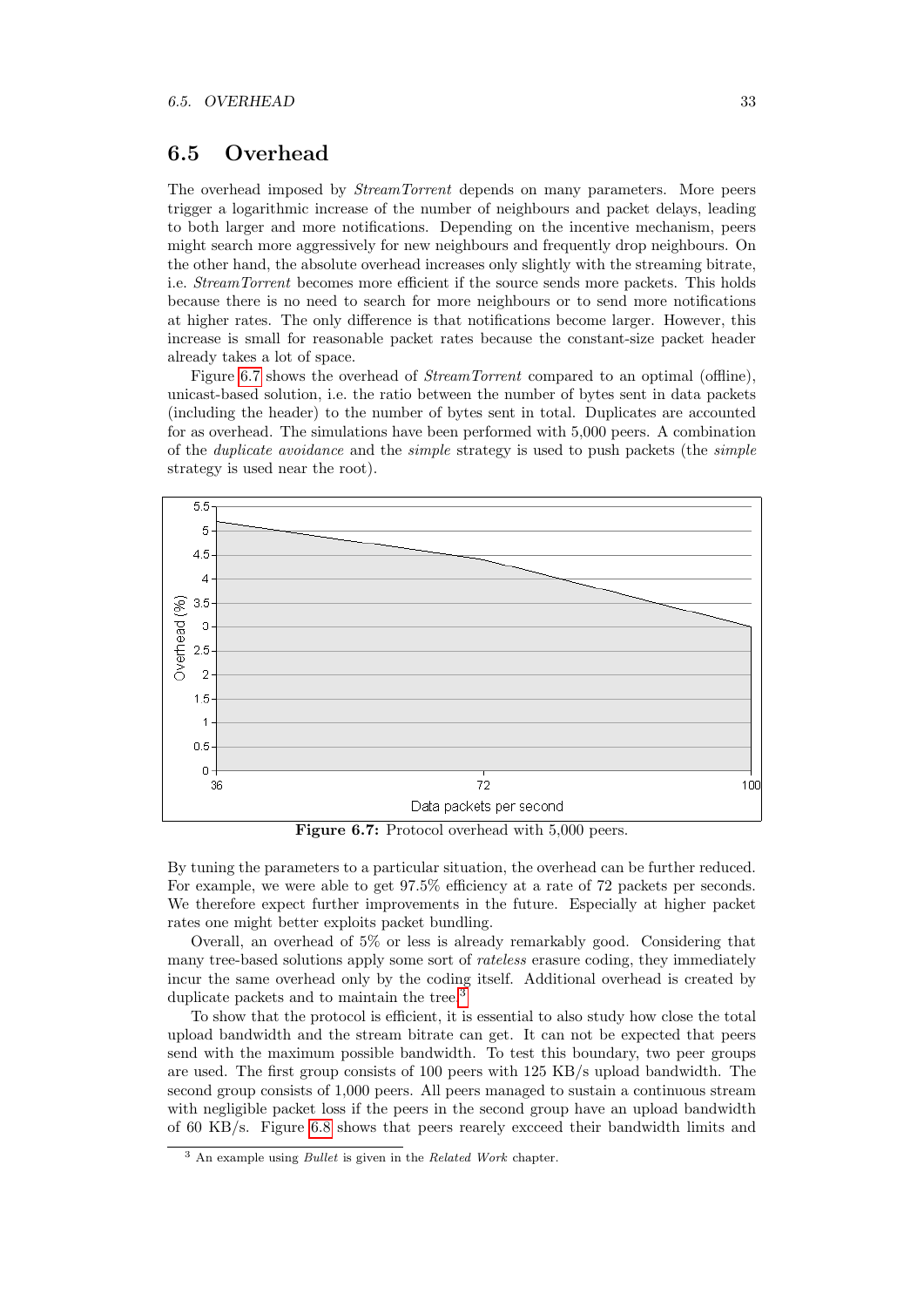Figure [6.9](#page-35-2) shows that buffers are almost full. Note that the second figure only shows in-order packets that are ready to be delivered, usually there are more packets with some missing in between. A second, more powerful group has been used since it is unlikely in the real world that all peers have the same capabilities. This groups is prefered by the incentive mechnaism to push new packets, resulting in a better packet distribution. Without having this group of better peers, the upload bandwidth has to be between 65  $KB/s$  and 70  $KB/s$ .

<span id="page-35-1"></span>

Figure 6.8: Average upload bandwidth over 4 seconds if upload bandwidth is scarce.

<span id="page-35-2"></span>

Figure 6.9: Buffer if upload bandwidth is scarce.

## <span id="page-35-0"></span>6.6 Crash & Churn

Results about robustness like the ones of Chainsaw [\[1\]](#page-58-0) can be confirmed. Tests have been performed with 10,000 peers, 1,000 peers having an upload bandwidth of 125 KB/s and 9,000 peers with 70 KB/s. Peers recover extremely fast if 25%, 50%, or even 75% leave the overlay simultaneously. The remaining peers deliver all packets in time, no underflows occur. By leaving is meant that peers send a final leave message to their neighbours. An example with 75% leaving is given in Figure [6.10.](#page-36-1)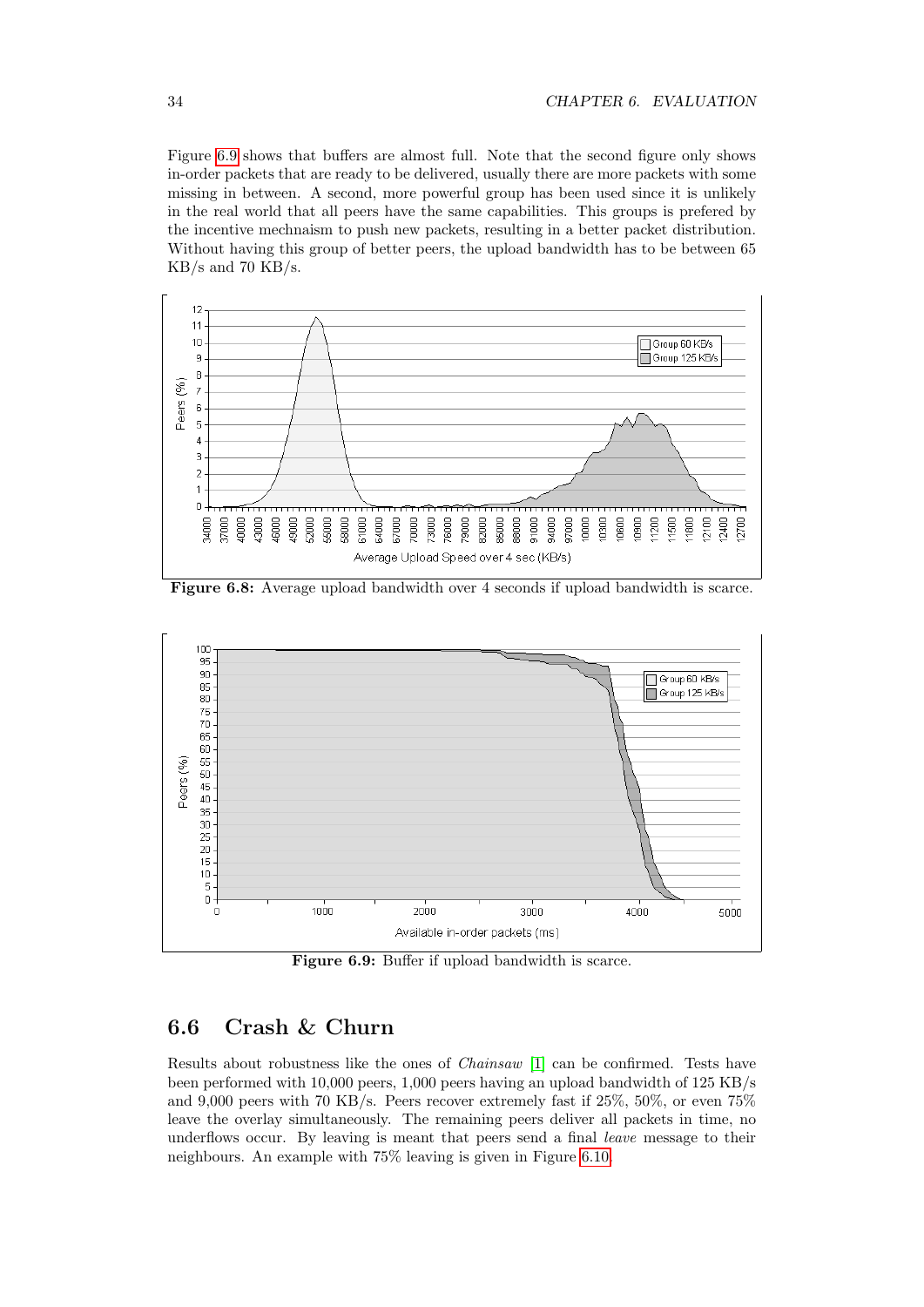<span id="page-36-1"></span>

Figure 6.10: Buffer snapshots when 75% of the peers leave simultaneously.

The overlay of StreamTorrent does not yield any new problems. In contrast to distributed hash tables, no expensive replication among the remaining peers has to be performed and it does not matter if the overlay is partly broken for a short while. It gets slightly worse if peers crash and do not send a leave message. It takes longer until crashed neighbours are removed and replaced by others. Acknowledgments for push packets near the root of the tree help to maintain efficiency. 50% of the peers can fail without any packet loss. If 75% fail, 1,700 underflows (0.54%) occurred in an interval between 4,300 ms and 7,800 ms after the peers failed. After 8,000 ms the overlay has stabilized and delays are smaller than before due to the smaller number of peers.

The protocol can be made even more robust, for example, by adopting source coding and increasing the buffer size. Naturally, robustness depends on the available bandwidth. If peers have only 60 KB/s upload bandwidth, recovery takes longer and underflows occur more often.

Given the connectivity guaranteed by the overlay and the robustness shown in this section, smaller churn rates are no problems either, typically not even noticeable since peers periodically drop some of their neighbours anyway. A comparision with tree-based protocols is given by Chainsaw in [\[1\]](#page-58-0).

#### <span id="page-36-0"></span>6.7 Packet Loss

Figure [6.11](#page-37-1) shows that the protocol is also robust against packet loss. The tests have been performed with a constant probability of packet loss, 150 peers having 125 KB/s upload bandwidth, and 850 peers having 80 KB/s upload bandwidth. The packet loss probability is between 1% and 20%. Note that with 20% packet loss, the usable upload bandwidth drops to 64 KB/s.

The packet distribution speed with 10% packet loss is depicted in Figure [6.12.](#page-37-2) What can be seen is that the push strategy is still working well. However, it takes longer until packets are delivered to the last 20% of the peers. This is not surprising because the probability of a request failing is 0.19 and the timeout length is about three times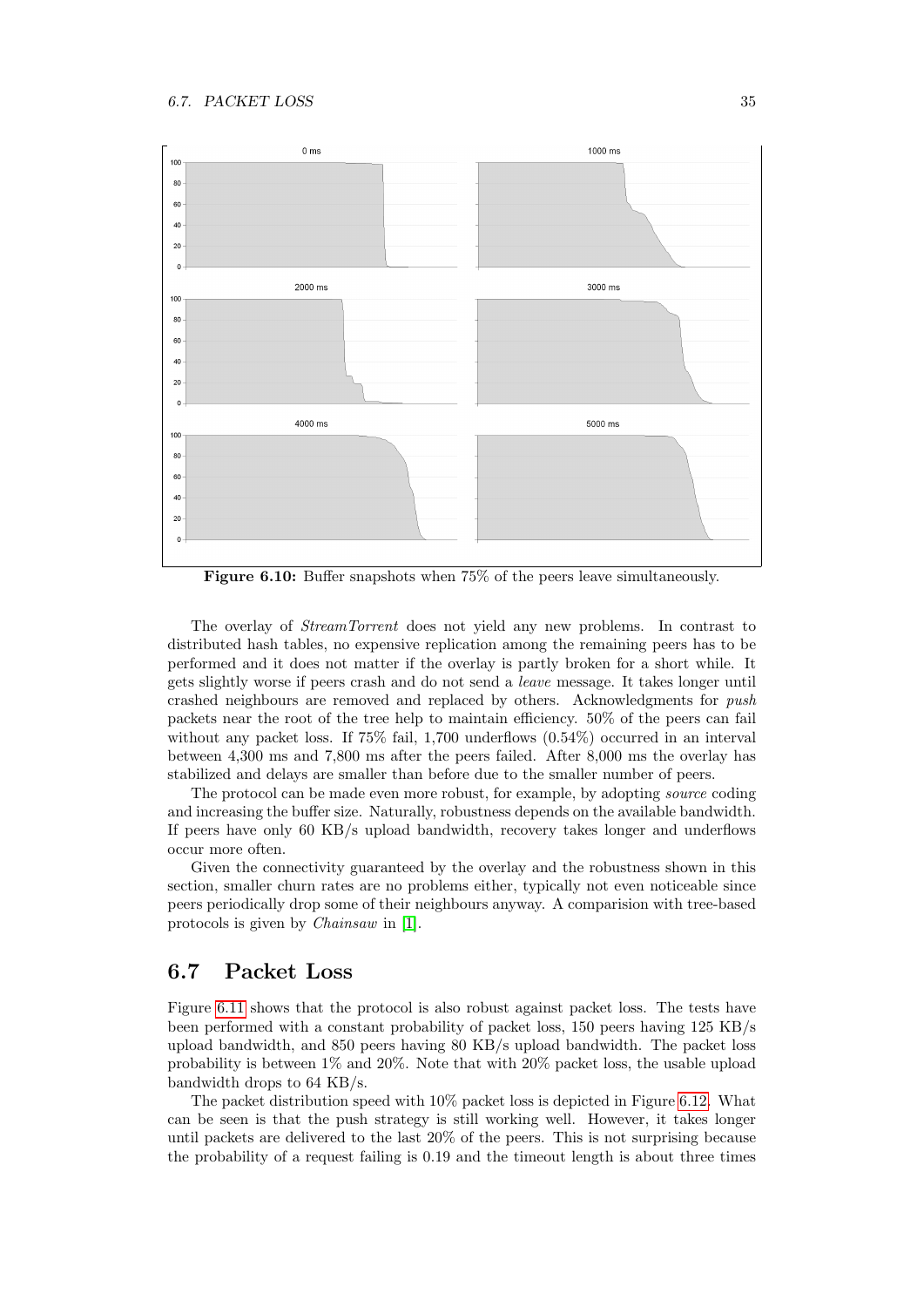<span id="page-37-1"></span>

Figure 6.11: Packet loss: Ratio of packets not delivered in time.

the round trip time. If there are longer delays, e.g. more packet loss, the notification strategy will start increasing its notification frequency. Note that such scenarios are unlikely in the real world as packets are distributed among good peers first, which generally experience only minor packet loss.

<span id="page-37-2"></span>

Figure 6.12: Packet loss: Distribution speed with 10% packet loss.

## <span id="page-37-0"></span>6.8 Incentives

As mentioned in Chapter [3.6,](#page-17-0) the incentive mechanism is still work in progress. This sections gives three examples and outlines a few problems and work that still has to be done.

When designing an incentive mechanism, there is a trade-off between efficiency and robustness against free riders. By making the incentive mechanism more aggressive, weaker peers are dropped more quickly, but it also becomes harder to join a network and to find a neighbour to request a packet, especially if a peer's upload bandwidth is close to the stream bit rate. Consider an example where 75% are almost free-riding, i.e. provide an upload bandwidth of 15 KB/s. Naturally, these peers consume some bandwidth from the remaining peers since they share a few packets and the remaining peers first have to determine that they do not share enough. The remaining peers mostly managed to sustain a continuous stream if they have an upload bandwidth of 120 KB/s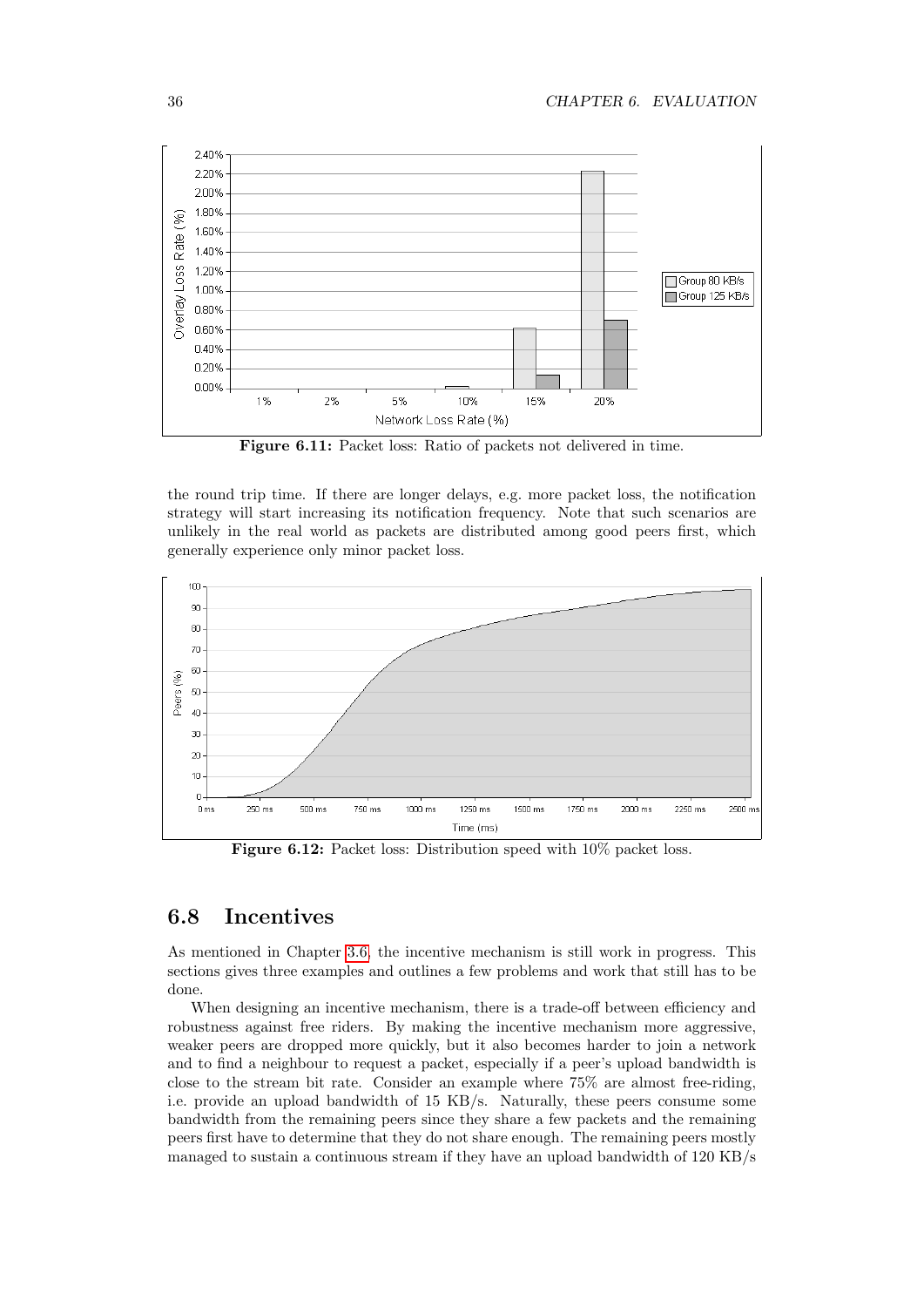#### 6.8. INCENTIVES 37

and by making the incentive mechanism very aggressive. Figure [6.13](#page-38-0) shows that the honest peers have  $40\%$  free riders as neighbours (instead of the expected  $75\%$ ). This value is low considering that connectivity is still fulfilled and that free-riders continuously search for new neighbours.

<span id="page-38-0"></span>

Figure 6.13: Neighbourhood when 75% are free riding.

Figure [6.14](#page-38-1) shows the number of in-order packets within the buffers of each group. Free-riders receive only a fraction of the packets and none is able to sustain a continuous delivery. In contrast, buffers are almost full in the honest group.

<span id="page-38-1"></span>

Figure 6.14: In-order packets within the buffers when 75% are free riding.

The given example is possible since the ranking of neighbours is working well. Figure [6.15](#page-39-0) shows a histogram of the ranks of honest peers computed by honest peers. The ranking is solely based on the provided bandwidth. Attempts to optimize the ranking function resulted only in minor improvements.

The average upload bandwidth of honest peers is 85 KB/s, although 120 KB/s are needed. Better slot allocation and tit-for-tat strategies might improve this bound in the future.<sup>[4](#page-38-2)</sup>

<span id="page-38-2"></span><sup>4</sup>Note that the slot allocation strategy has already been adapted for this example to favor good neighbours.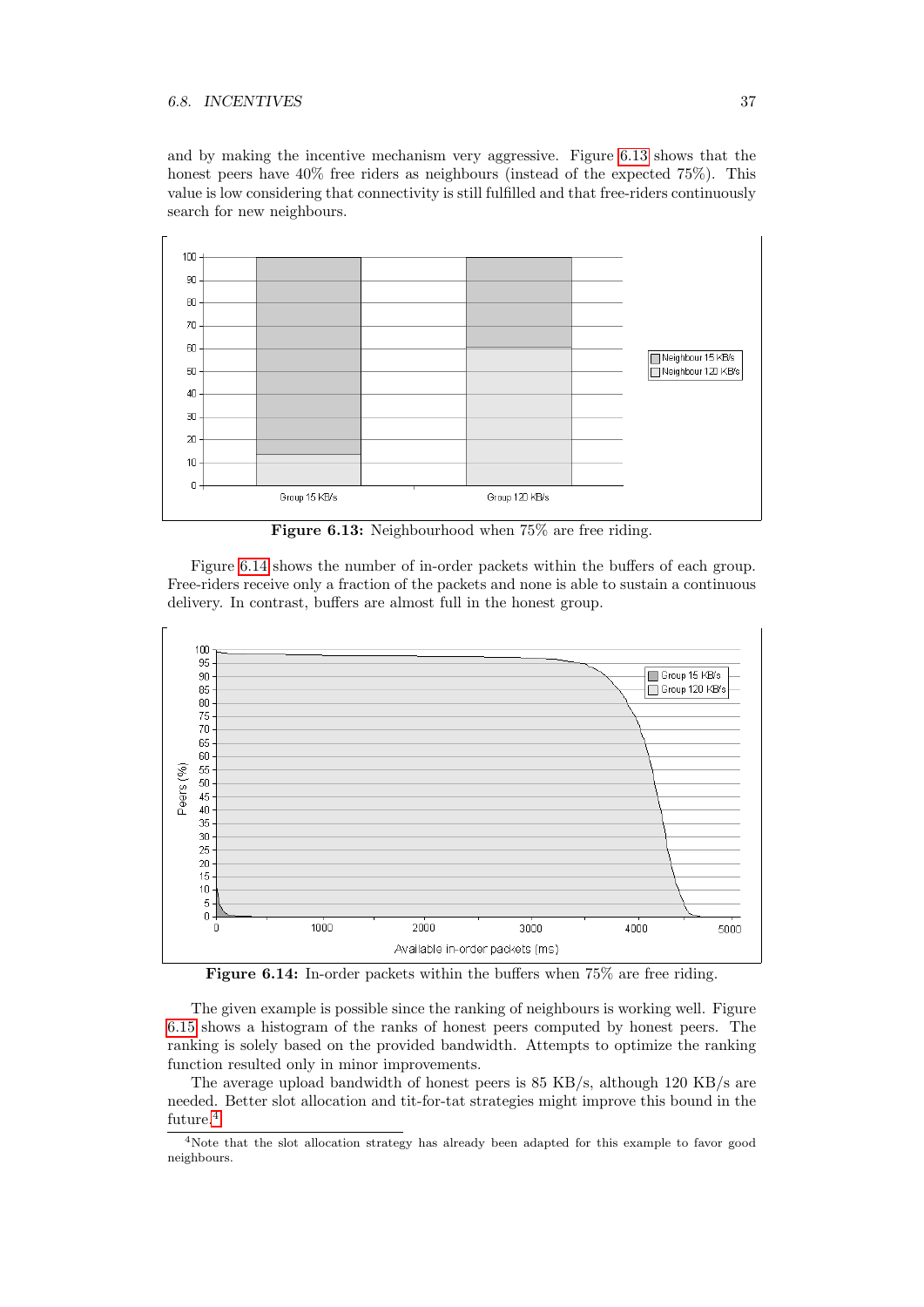<span id="page-39-0"></span>

Figure 6.15: Ranking of the honest neighbours when 75% are free riding (computed by honest peers).

Given that none of the free-riders is able to deliver the stream, there is no reason to continue free-riding, at least for rational free-riders. It might therefore be more reasonable to fine-tune the incentive mechanism to a small number of free riders so that they will not be able to sustain stream delivery. The two subsequent examples are based on four groups:

- 1. 250 peers with 125 KB/s upload capacity
- 2. 500 peers with 68 KB/s upload capacity
- 3. 300 peers with 40 KB/s upload capacity
- 4. 200 peers with 15 KB/s upload capacity

Figure [6.16](#page-39-1) shows the result for a weak incentive mechanism. The first two groups have no problem at all. The 40 KB/s group is also doing well, while the 15 KB/s group clearly has problems getting all packets. Figure [6.17](#page-40-0) reveals that the 15 KB/s group more aggressively attempts to get high-bandwidth neighbour at the cost of locality-awareness.

<span id="page-39-1"></span>

Figure 6.16: Buffers with a weak incentive mechanism.

By adjusting the parameters, it is possible to further decrease the number of packets free-riders receive at the cost of the 40 KB/s group (see Figure [6.18\)](#page-40-1). Future versions will have to better adjust parameters to the current situation. Moreover, real world tests will be needed to get more information about peers and their upload bandwidth to determine both the stream bit rate and a suitable incentive strategy.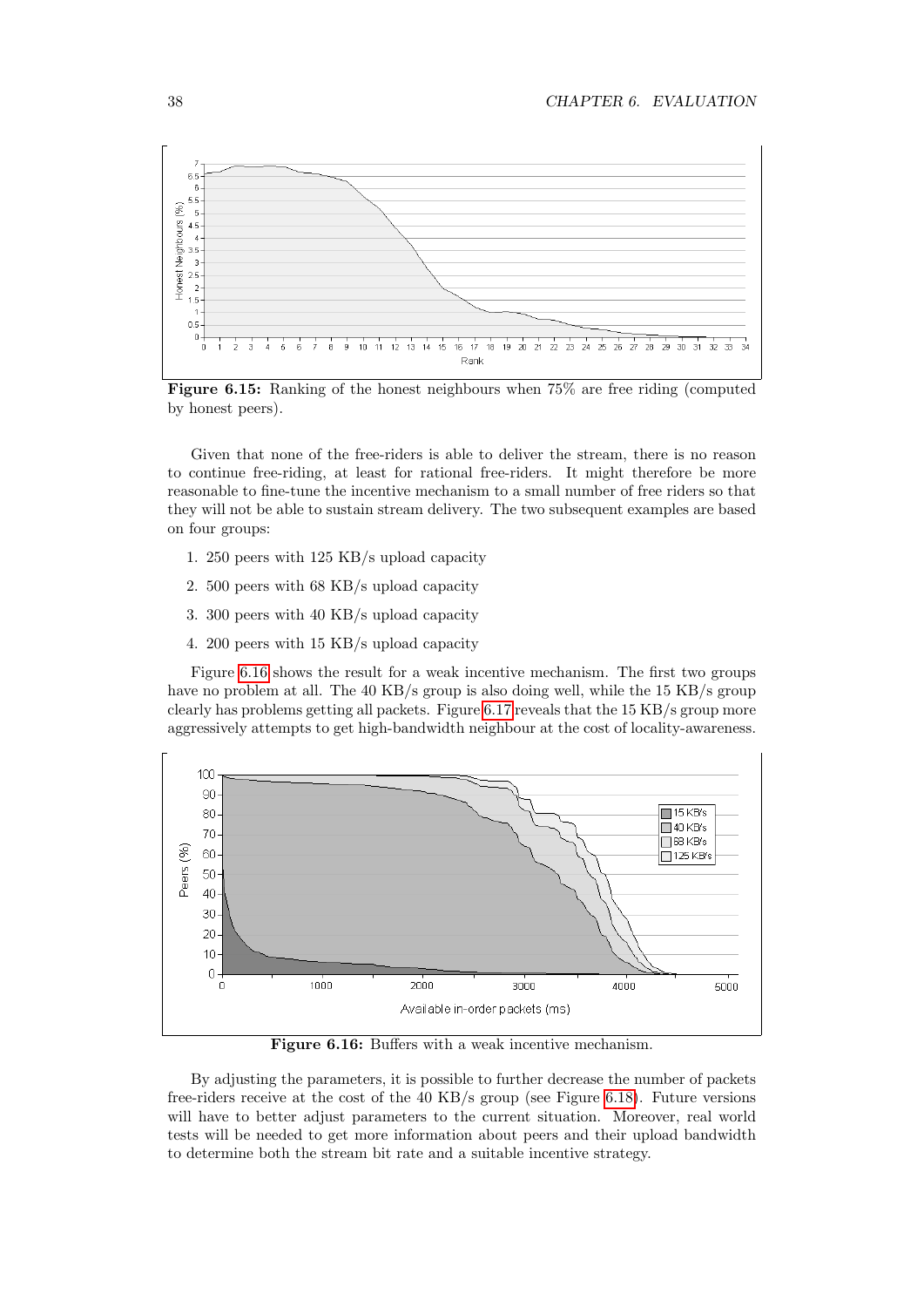<span id="page-40-0"></span>

Figure 6.17: Locality-awareness with a weak incentive mechanism.

<span id="page-40-1"></span>

Figure 6.18: Buffers with a moderately aggressive incentive mechanism.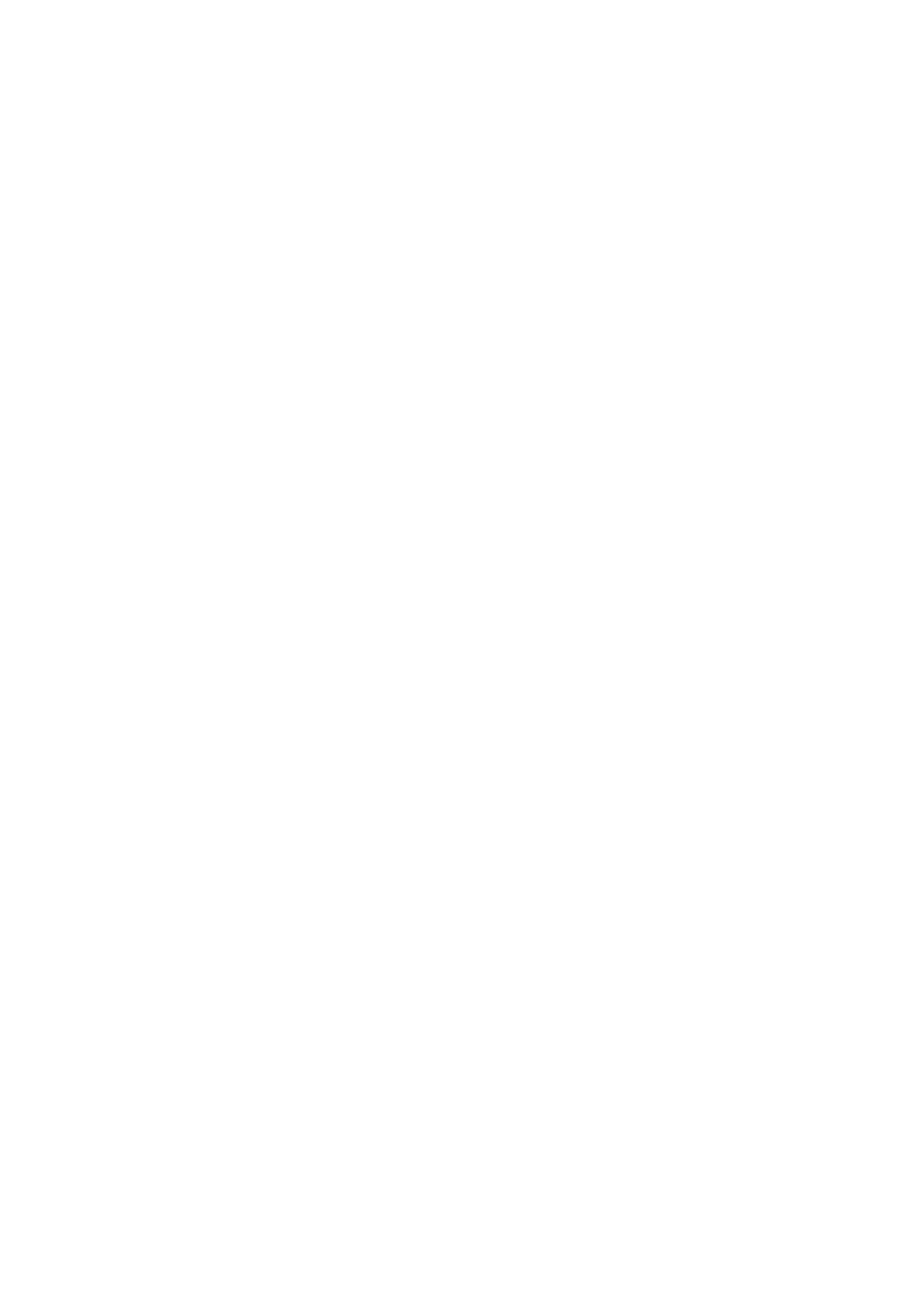## <span id="page-42-0"></span>Chapter 7

# StreamTorrent Player

The StreamTorrent Player is a media player supporting live audio and video streaming based on protocol proposed in chapter [3.](#page-14-0) Similar to BitTorrent and its .torrent files, streams are described by XML files and can be hosted on any HTTP server. An integrated third-party player is used for playback.

## <span id="page-42-1"></span>7.1 Architecture

The design of the *StreamTorrent Player* is composed of several layers shown in Figure [7.1.](#page-42-4) The chosen architecture should provide a clean, modular design and facilitate future extensions. The subsequent sections describe the layers in more detail.

<span id="page-42-4"></span>

Figure 7.1: Software Layers of the StreamTorrent Player.

## <span id="page-42-2"></span>7.2 Platform Core

The Platform Core layer provides a runtime environment for the player. This includes a plugin architecture, a unified event model, an adapter repository, among others. It is independent from the player and can be used in other projects.

### <span id="page-42-3"></span>7.2.1 Plugin Architecture

A plugin framework is used to support future extensions like new protocols, integrated players, and media formats. The plugin framework of Spamato [\[42\]](#page-60-9), a collaborative spam filter, has been adopted for this purpose. It is extremely small but still provides all important features.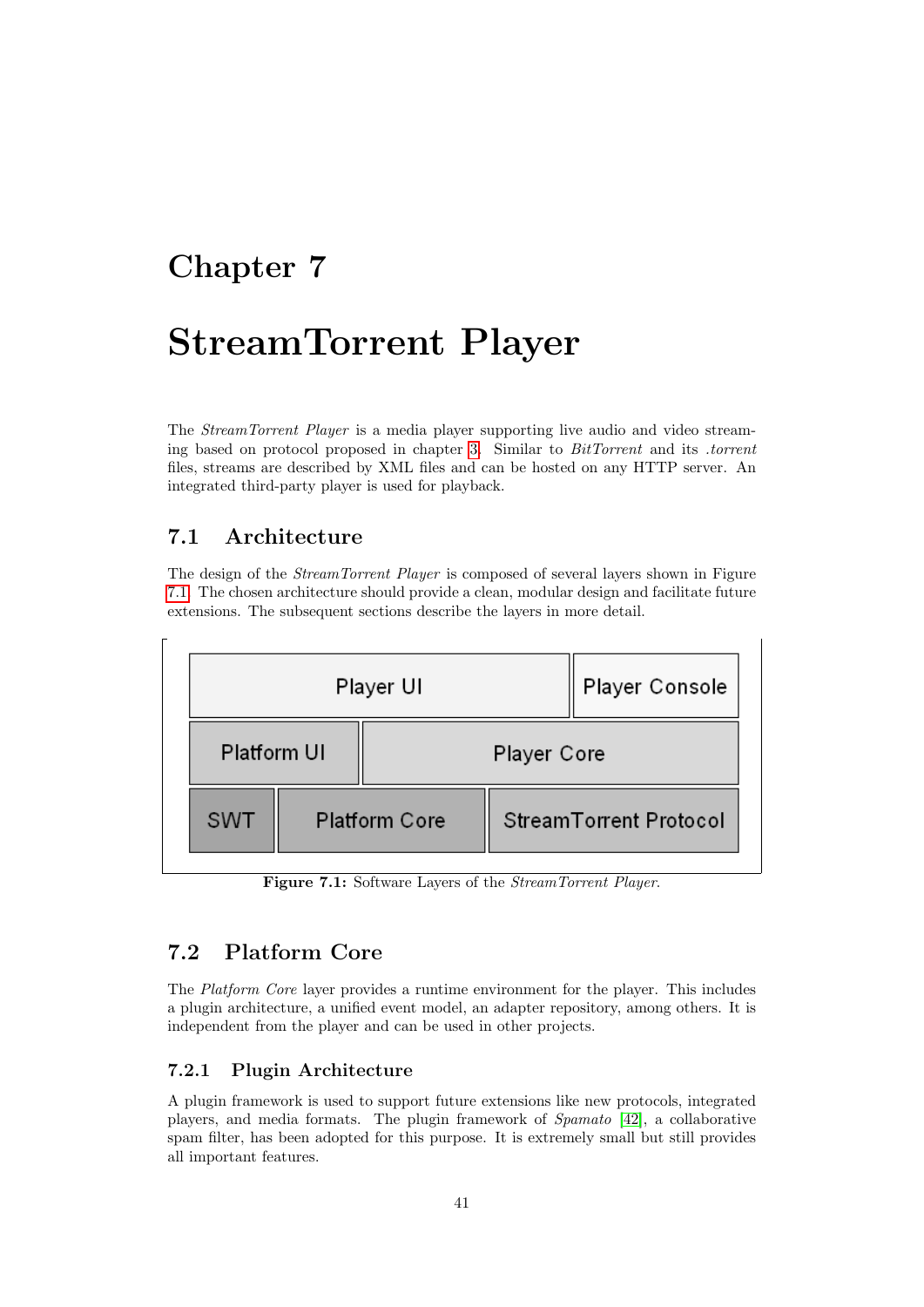Plugins can be installed, updated, and removed at runtime without restarting the system. A plugin consists of a *descriptor*, libraries, and other files such as images. Similar to streams and stream descriptors, plugins are described by plugin descriptors. Plugins might define dependencies to access other plugins. Dependencies are either strictly required or optional. The plugin framework ensures that the plugins are initialized and disposed in a correct order. Libraries are written in Java like the player itself, although additional support for scripting languages like JavaScript [\[43\]](#page-60-10) is in preparation.

One of most important features are extensions and extension points, a concept borrowed from *Eclipse* [\[44\]](#page-60-11). By defining an *extension point*, a plugin can enable other plugins to add their extensions. For example, the user interface offers a menu extension point in order that other plugins can place their menu items by writing a corresponding extension. The plugin framework itself provides extension points so that it can be extended itself.

#### <span id="page-43-0"></span>7.2.2 Adapter Repository

Adapters are a simple, yet powerful approach to extend the functionality of objects. For instance, the user interface provides a  $covq$  action within the menu bar and naturally, there are various kinds of objects that can be copied, such as stream descriptors, favorite items, and plugins. The simplest solution would be to let each object implement an interface. However, this leads to several problems:

- Most of the objects usually not belong the user interface. Introducing such a dependency is not wise.
- Maybe some of the objects cannot be changed, e.g. objects from third-party li**braries**
- Actions might be added and removed in the future. All objects would have to be updated in the progress.

Adapters are a more convenient alternative. An adapter, a compositional adapter to be more precise, is an object implementing type B for an object of type A. In order to find such adapters, or a factory to create them, an adapter repository is provided. It has just two methods, one to register new adapters and one two find an adapter given an object and the desired interface. This way, new features can be added to an object by contributing a new adapter and without having to change the original object. The implementation is rather simple and based on the *Java Reflection API*. The *adapter* repository is frequently used within all layers of the StreamTorrent Player.

#### <span id="page-43-1"></span>7.2.3 Event Handling

A unified event handling mechanism is provided and is used within all upper layers. Every object interested in receiving events implements the interface IListener and every object creating events implements IEventSource. IEventSource provides methods to register listeners and fire events. IListener has a single method called upon new events. An event has three properties, its source, its type, and the affected object, e.g. a stream having changed its state to buffering. Unifying event handing has proven extremely useful. For example, most of the user interface items can automatically listen to their underlying objects and update their appearance accordingly.

### <span id="page-43-2"></span>7.3 Player Core

The Player Core layer is based on Platform Core and the StreamTorrent protocol. It implements the main functionality of the StreamTorrent Player independent from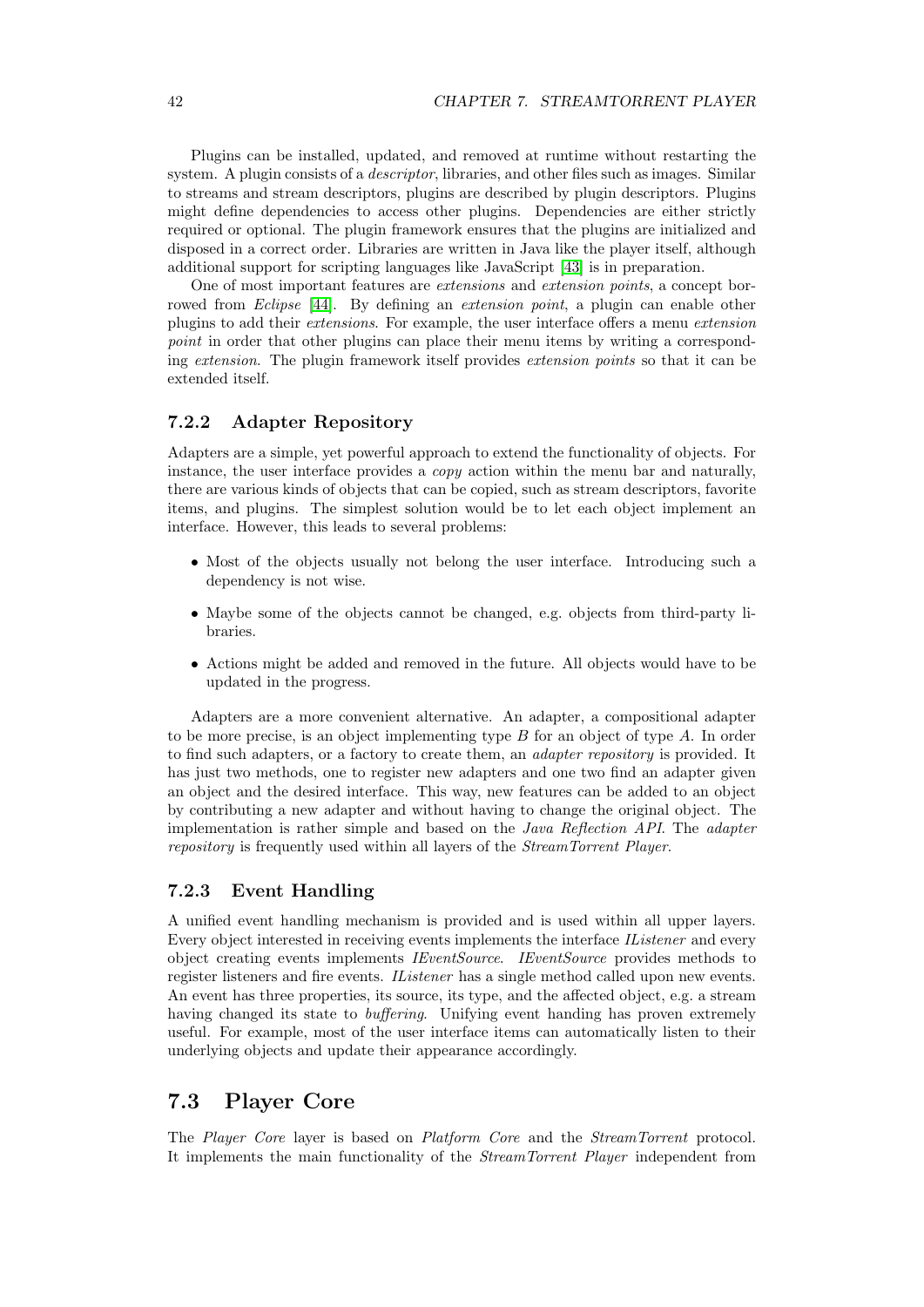any user interface. This includes initialization and management of the StreamTorrent protocol, providing access to resources, feeding an overlay with audio and video streams, delivering streams to players, and recording streams. Both the Player UI and the Player Console simply provide an interface for this functionality.

#### <span id="page-44-0"></span>7.3.1 Stream Input

The player supports both audio and video streaming based on the Real-time Transport Protocol (or RTP) defined in RFC 3550 [\[45\]](#page-60-12). RTP is a standardized packet format developed by the Audio-Video Transport Working Group of the IETF [\[46\]](#page-60-13). It provides, for example, sequence numbering, time stamping, and payload-type identification. RTP is supported by many media players and streaming servers, and hence, there is a lot of support and no dependencies to a single vendor. And since it was designed as a multicast protocol, it fits in perfectly.

RTP supports a wide range of payload types. MPEG is one of these payload types and supports various audio and video codecs, whereas some are better suited for streaming than others. Popular video codes are  $H.264$  [\[47\]](#page-60-14),  $XviD$  [\[48\]](#page-60-15), and  $WMV$  [\[49\]](#page-60-16).  $H.264$ provides the best quality among these three codecs, especially at low bitrates, but also incurs the highest computational overhead.  $MP_4$  and  $AC-3$  are popular audio codecs providing good quality at similar bitrates.

The Player Core layer provides the required implementations that RTP can be used within the *StreamTorrent* protocol (accessing the RTP source, packet marshalling, and delivery).

#### <span id="page-44-1"></span>7.3.2 Resource Repositories

The player uses various kinds of resources like stream descriptors, plugins, video snapshots, and stream program information. Typically, there are several sources to obtain resources. In order to facilitate resource management, access to these so-called resource repositories has been standardized. Each kind of repository implements the same interface to hide the underlying implementation and to extend and replace repositories more easily. There are currently three implementations:

1. Local repository

The local repository is a local, file system-based repository implementation. It is usually used as a cache for other kinds of repositories.

2. Traditional servers

There is a web application running on any Java-enabled HTTP server. It hosts its own local repository and provides access to it using remote procedure calls. The communication is either XML-based or binary. Automatically generated stubs are used on the client side to hide implementation details.

The server also provides a web-based interface. It can be used by users to browse for and download resources. The most prominent example is *streamtorrent.org*. For this purpose, a browser has been integrated into the user interface and is shown directly after startup.

3. Distributed hash tables

A peer-to-peer-based implementation is given based on the distributed hash table presented in Chapter [4.3.2.](#page-25-1) Using the described replication and locality techniques, it is a scalable and efficient alternative to centralized web-based repositories. However, for performance reasons, resources can only be addressed by their identifiers, meaning that no full-text search is provided. Its main use is to update already obtained resources to reduce the load on the centralized servers.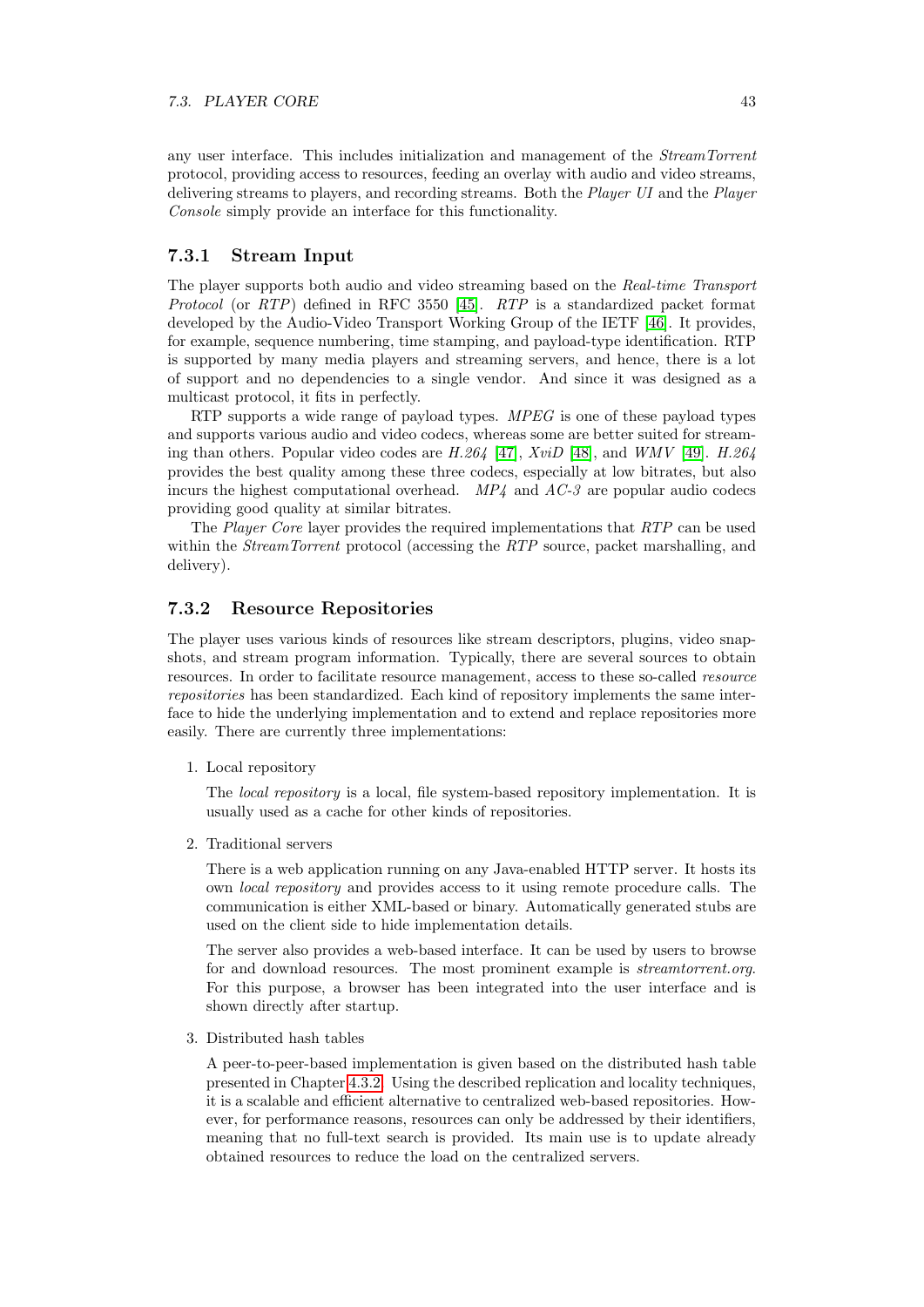Depending on type of resource, repositories provide additional services. Stream descriptors are usually indexed and can be queried using a simple query language (see Figure [7.2\)](#page-45-1). The query language supports both boolean and full-text expressions. Repositories translate queries into corresponding native queries when they are executed.

- <span id="page-45-1"></span>• mediaType == ' v id eo ' ORDER BY name
- mediaType == 'audio' && keywords CONTAINS 'soccer' ORDER BY name
- name like 'Soccer Finals' and mediaType == 'video' LIMIT 10

Figure 7.2: Examples queries to search for stream descriptors.

#### <span id="page-45-0"></span>7.3.3 NAT Support

NAT devices and firewalls are one of the main obstacles when deploying peer-to-peer applications. Several strategies are adopted to both detect and (partly) by-pass NAT devices and firewalls.

To detect the presence of a NAT device, one of the freely available IP checker services is queried to obtain the external IP address. If a NAT device is present, then the external address does not match the local address. If this is the case, ping messages are exchanged with non-local entrypoints or peers to determine the NAT type. An overview over the different NAT types is given in the appendix. Entrypoint and peer addresses are obtained either from a previous session, i.e. a list of the latest peers is saved to disk on shutdown, or from predefined http servers. Users might also provide some addresses by themselves using the preference dialog. Once some addresses are available, a ping message is sent to one of the peers. The peer, given that it is still alive, responds with a pong containing the observed sender address and port. Moreover, it also forwards the ping to another, third peer that also responds to the original sender. This is repeated several times. If no pongs have been received, either a firewall is present or the peer list is invalid. If no majority of peers reported the same address, it is assumed that the NAT device is symmetric. Otherwise, if there is a majority, it is either *full cone* or *restricted* cone depending on whether a forwarded ping response has been received. Note that we do not distinguish between *restricted cone* and *port restricted cone* since only one port and multiplexing is used. Besides the majority vote, each ping message contains a unique identifier that has to be included in the answer of the regular and the forward ping. Naturally, only one answer is accepted per ping identifier and answer type.

If either none or a full cone NAT device has been detected, everything is ok. Otherwise, Universal Plug and Play  $[50]$  (or  $UPnP$ ) is used to attempt to open a port on the NAT device matching the external address. If the attempt succeeds, the local NAT type becomes full cone, otherwise a warning message is shown.

Symmetric NAT is currently not supported since peer identifiers are computed by computing the hash value of the external address and port. In the future, another approach has to be taken to create an identifier for such peers. We also strive to support automatic relaying over peers in the local network if they do have a better connection, e.g. manually configured within the router. The implementation is however not finished at the time of writing.

The steps are repeated until the NAT type has been determined. If all strategies fail, the user can still manually open a port within the NAT device's configuration and it will be detected by StreamTorrent. Once the NAT type has been determined, ingoing and outgoing packets are observed and, if necessary, some of the steps repeated to ensure that the network configuration has not been changed. The local NAT type is added to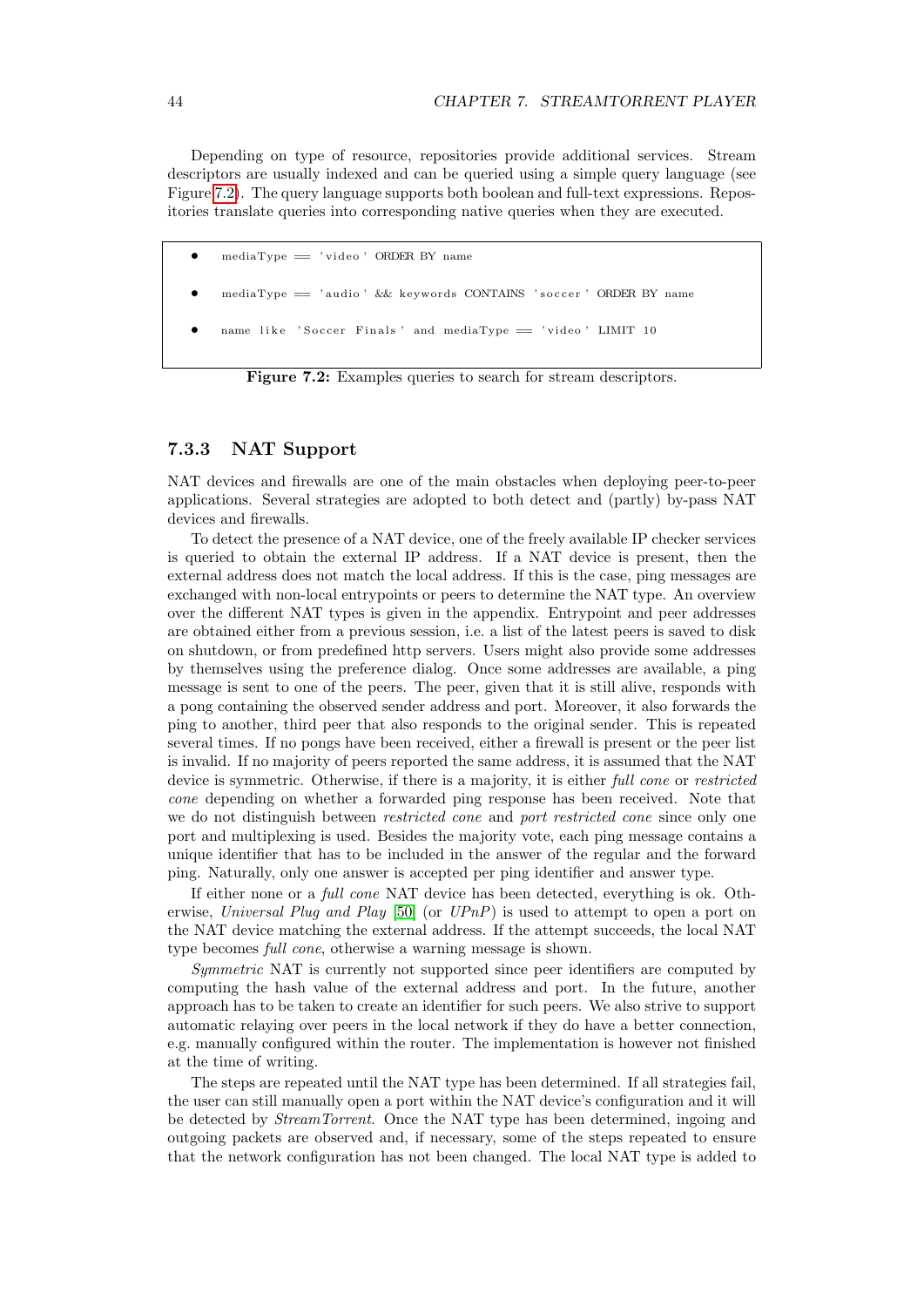the packet header to inform other peers. They will then take extra precautions, e.g. when providing recommendations.

Moreover, NAT devices also complicate the communication inside a local network. It is usually not possible to address a peer by its external address. To discover each other within a local network, peers join the same multicast group and periodically send notifications, e.g. containing the external address. The network layer of StreamTorrent uses this notifications to transparently map local and external address. The external address is also added to local packets (in case that multicast is disabled).

#### <span id="page-46-0"></span>7.3.4 Build System

StreamTorrent uses its own, small build system. There are builds for both plugins and the player itself. Builds are stored within build repositories. The repository allows to more easily publish and to find new builds. Concepts of Mozilla and Eclipse have been adopted to manage versioning. There are four types of builds, i.e. continuous, integration, milestone, and release builds. While release builds should be the most stable ones, continuous builds are created on a daily basis. Users can specify within the preferences which kind of builds they are interested in. Moreover, it is possible to create builds for each platform and language independently, if needed.

#### <span id="page-46-1"></span>7.3.5 Recordings

There is an initial implementation to record streams. It is used in two ways, for regular recordings and for time-shifted viewing. Regular recordings are stored on the local hard disk and can be watched later at any time. Time-shifted viewing allows to pause playback and to later resume playback at the same position, packets are stored temporarily until they get delivered.

Recordings are based on a simple, proprietary file format that cannot be read by other players. Future extensions might adopt the standardized MPEG file format. We also strive to support programmed recordings in the future.

## <span id="page-46-2"></span>7.4 UI Framework

Implementing a user interface is usually time-consuming and requires a large amount of code. Consistency within the entire application and similar design and behavior as popular applications are essential to guarantee a good user experience. This includes many smaller details like tooltips, drag  $\&$  drop, alerts for important messages, default actions like copy and paste, and drop-down menus.

To simplify its design, the player user interface is composed of two layers. a frame-work<sup>[1](#page-46-3)</sup> providing the most basic features and the player-specific components. Looking at web application, a field where Java has become popular in recent years, many frameworks emerged simplifying the development. By contrast, Java was considered to be unsuited for desktop applications by many developers for years (for example [\[51\]](#page-60-18)) due to its memory footprint, lack of responsiveness, problems with native look & feel, among others. There has been a lot of progress, but it still lacks the diversity of available frameworks that simplify development.

The most popular framework is the Eclipse Rich Client Platform [\[52\]](#page-60-19) that evolved from the Eclipse development environment. It incorporates many useful features, especially its flexible plugin architecture, but it imposes a high overhead for smaller application, such as the *StreamTorrent Player* itself, and frequent tasks are sometimes still to time-consuming. Eclipse uses the *Standard Widget Library*<sup>[2](#page-46-4)</sup> to implement its user

<span id="page-46-4"></span><span id="page-46-3"></span><sup>&</sup>lt;sup>1</sup> Usually referred to as a *rich client platform* within Java community

<sup>&</sup>lt;sup>2</sup>In contrast to its name, it is a non-standard solution (or  $SWT$ ). Swing is the standard library distributed with every Java runtime environment.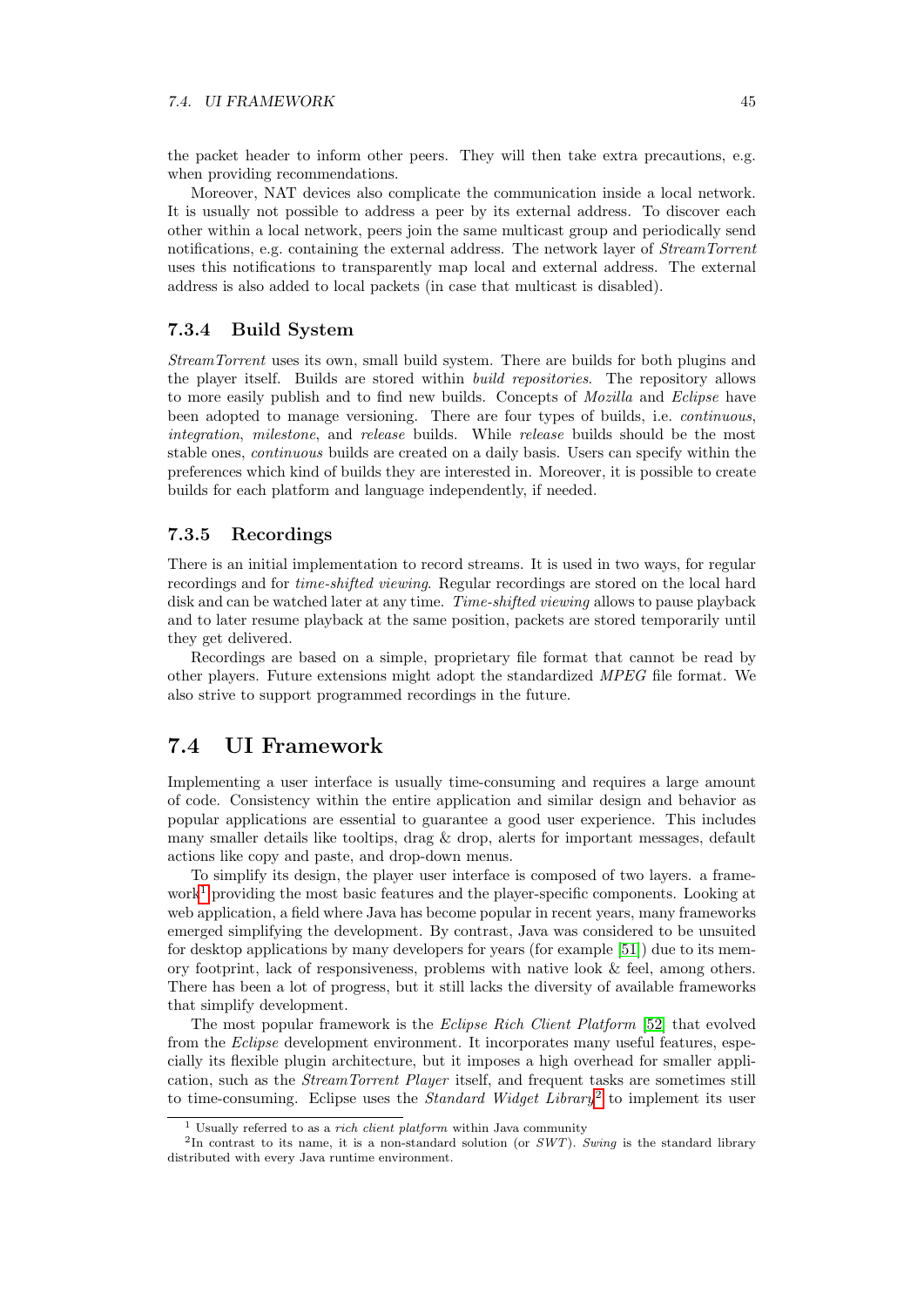interface. StreamTorrent Player also uses SWT because of its small memory footprint, native look-and-feel, responsiveness, and integrated browser,

The NetBeans Platform [\[53\]](#page-60-20) and Spring Rich Client Project are two other, Swingbased frameworks slowly emerging as alternatives for Eclipse RCP. Another approach is taken by the XML user interface language [\[54\]](#page-60-21) (or XUL). XUL is basically a combination of XML to describe a user interface and a scripting language to implement the behavior. It has been introduced by the Mozilla Foundation and is used among others by the popular browser Firefox. It has also been ported to Java. Unfortuneately, scripting languages tend to become unreadable and hard to debug when a project grows.

To keep the StreamTorrent Player small and to avoid any overhead, it uses an own, very small framework. It is about 200 KB in size and focuses on providing the most important features with the least amount of code. It is based on the Platform Core layer and makes heavy use of the *adapter registry* and the unified event handling. The following subsections give a brief overview.

#### <span id="page-47-0"></span>7.4.1 Selection Handling

Selection is an important aspect within any user interface. Determining the currently selected object is vital for many parts of the user interface such as menu items, tooltips, and drag & drop. The concept itself is important, the implementation is straightforward. Objects providing selection implement *ISelectionProvider*. The event framework of Platform Core has been adopted to fire events upon changed selection.

#### <span id="page-47-1"></span>7.4.2 Actions

Actions represent commands that are associated with menu items, toolbar items, drop down menus, etc. User trigger actions by clicking on these user interface elements. Each action obtains its action site during initialization to enable the action to modify its behavior and appearance within the user interface, for example, by changing its text and image or by disabling itself. Development is simplified by providing various convenient methods, e.g. regular, disabled, and hover images are found automatically by specifying a common key and following some simple naming conventions. Actions are managed by an *action repository*. Actions can be associated with *objects* to automatically create drop down menus.

#### <span id="page-47-2"></span>7.4.3 Drag & Drop

Providing drag & drop is usually time-consuming to implement. The implementation has to consider both drag & drop within the application and with the operation system and other applications. In the second case, dragged objects have to be transformed into an appropriate format. Within *StreamTorrent*, drag  $\&$  drop is handled automatically once actions like cut, copy, and paste are implemented.

#### <span id="page-47-3"></span>7.4.4 Viewers

Viewers simplify the use of widgets like tables, tree, combo boxes, and lists by providing a flexible default implementations hiding most of the details. A content provider specifies which objects to display and a *label provider* specifies their appearance (font, text, images, etc.). Instantiating a viewer with a content and a label providers yields the corresponding view widget, for example, a table for the table viewer or a list for the list viewer. Selection, drag & drop, tooltips, and drop down menus are managed automatically once corresponding adapters are registered. A default content provider exploits the event framework to detect updates, which reduces the task to merely implementing a label provider.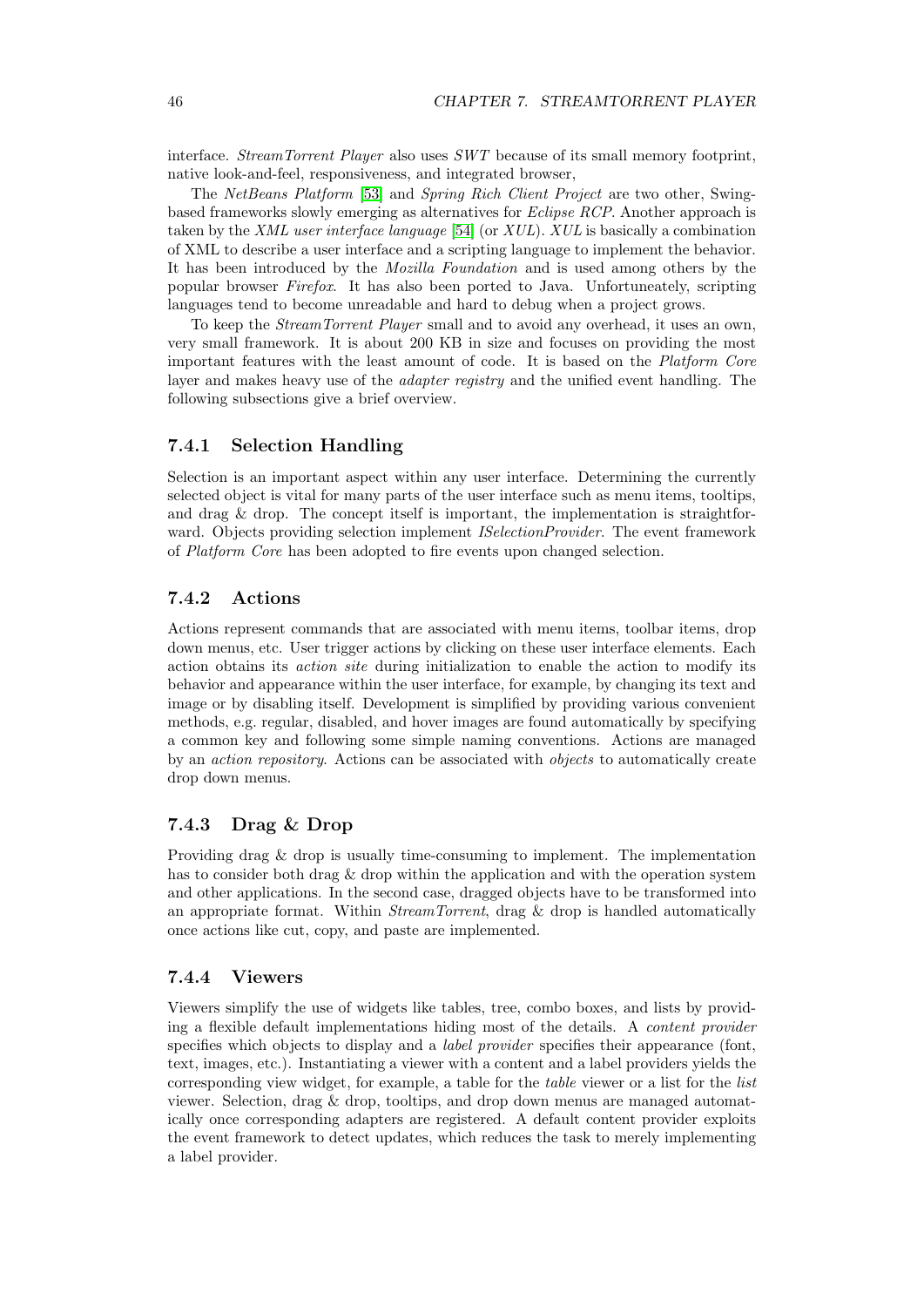There are a few more advanced content and label providers. The *filter* content provider wraps another content providers and only displays objects that satisfy a given predicate. The compositional content provider takes several content providers and builds trees. Each content provider represents a root and its items are the children. There is also a corresponding compositional label providers. They are used, for example, by the overview sidebar of the StreamTorrent Player to show different kinds of objects within a single sidebar to give an overview over the system. The aggregating content provider takes a content provider and an aggregation function as input, evaluates the function for each item, and puts items with the same function value under a common root. The aggregating content provider is used by the history sidebar to group history items by date. *Comparators* can be used to sort items.

#### <span id="page-48-0"></span>7.4.5 Tooltips

Unfortunately, native tooltips provided by  $SWT$  are rather limited. For example, neither text formatting nor custom tooltips for table items are supported. StreamTorrent uses an alternative, non-native approach based on the Browser widget. Any object can contribute a tooltip by either implementing or providing an adapter for *IToolTipSupport*. IToolTipSupport has methods to generate the required HTML code.

#### <span id="page-48-1"></span>7.4.6 Updates

A simple user interface is provided to search for updates of both the main application itself and installed plugins. The integrated browser has been extended to enable the user to just click on plugins on a web-site to trigger their installation, giving a convenient way to distribute and install new plugins.

## <span id="page-48-2"></span>7.5 Player UI

The Player UI layer provides a user interface to the features of the Player Core layer based on Platform UI . In its use it is similar to popular BitTorrent clients and browsers. There is an integrated browser to access web-based repositories and an integrated player to playback streams.

#### <span id="page-48-3"></span>7.5.1 Browser

The integrated browser is shown right after the start and uses the main repository as the welcome page. The browser of the underlying operating system is used for this purpose. The behavior is slightly modified to enable users to directly click on stream descriptors and plugins to trigger playback, respectively the installation. A screenshot is given in Figure [7.3.](#page-49-1)

#### <span id="page-48-4"></span>7.5.2 Player Integration

Third-party media players can be integrated into the StreamTorrent Player to playback streams. Unfortunately, media players are inherently platform-dependent and differ in the number of supported features. This is further complicated by the fact that the integration into Java differs for each player and operation system.

Two popular open source video players are the *VLC player* [\[55\]](#page-60-22) and the *MPlayer* [\[56\]](#page-60-23). Both MPlayer and VLC have the same licensing terms, i.e. GPL[\[57\]](#page-60-24). This prohibits the distribution with our own player, unless it is also GPL licensed. It can, however, be included as an optional, GPL-licensed plug-in.

The Java integration of MPlayer is simple. MPlayer is started in its own process and the video output is redirected to the Java window, addressed by a window handle.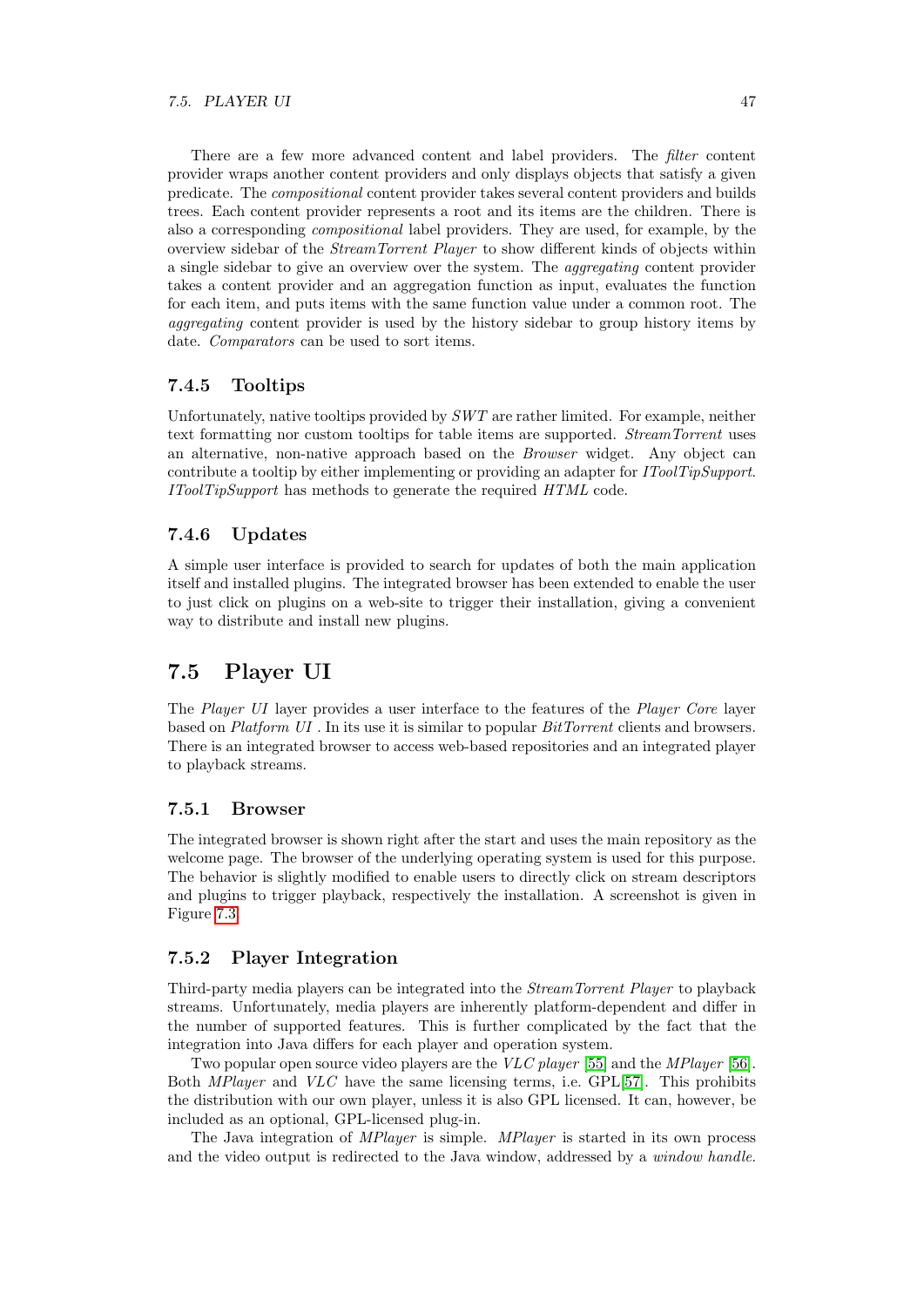<span id="page-49-1"></span>

Figure 7.3: Screenshot: StreamTorrent Player showing a browser after startup.

SWT allows access to window handles by simply invoking a method.[3](#page-49-2) MPlayer is then remotely controlled via its console using the process input and output streams. Unfortuneately, streaming support is not as mature as in other players.

VLC features excellent streaming support, but the Java integration is more complicated. On Windows platforms,  $OLE$  *automation* [\[58\]](#page-60-25) can be used. <sup>[4](#page-49-3)</sup> JVLC [\[59\]](#page-60-26) provides an alternative approach based native libraries and the Java Native Interface (or JNI). By bundling the native library with StreamTorrent, no further VLC instal-lation is required.<sup>[5](#page-49-4)</sup> Regrettably,  $JVLC$  is still in an early beta-stage at the time of writing.

Similar to VLC, windows media player can be controlled using OLE automation. However, current versions lack the most codecs unless they are installed manually or only Microsoft's codecs are used. And finally, QuickTime is available for Windows and Mac, supports streaming and H.264, and features a Java library.

The Windows version of StreamTorrent currently uses VLC (see Figure [7.4.](#page-50-1) Implementations for other players and operation systems will follow in the future.

#### <span id="page-49-0"></span>7.5.3 Broadcast Dialog

The broadcast dialog is used to create and publish new streams (see Figure [7.5\)](#page-50-2). Properties like the bitrate and the content type are determined automatically by observing the input stream. Streams can be published to any kind of repository. Once a stream is stopped, it is removed from the repository as well.

<span id="page-49-3"></span><span id="page-49-2"></span><sup>&</sup>lt;sup>3</sup>Integrating *MPlayer* into a *Swing* application seems considerably harder.

 $4A$  minor disadvantage is that the user has to explicitly enable OLE support during the VLC installation.

<span id="page-49-4"></span> ${\rm ^5}$  Given that the licensing issues are resolved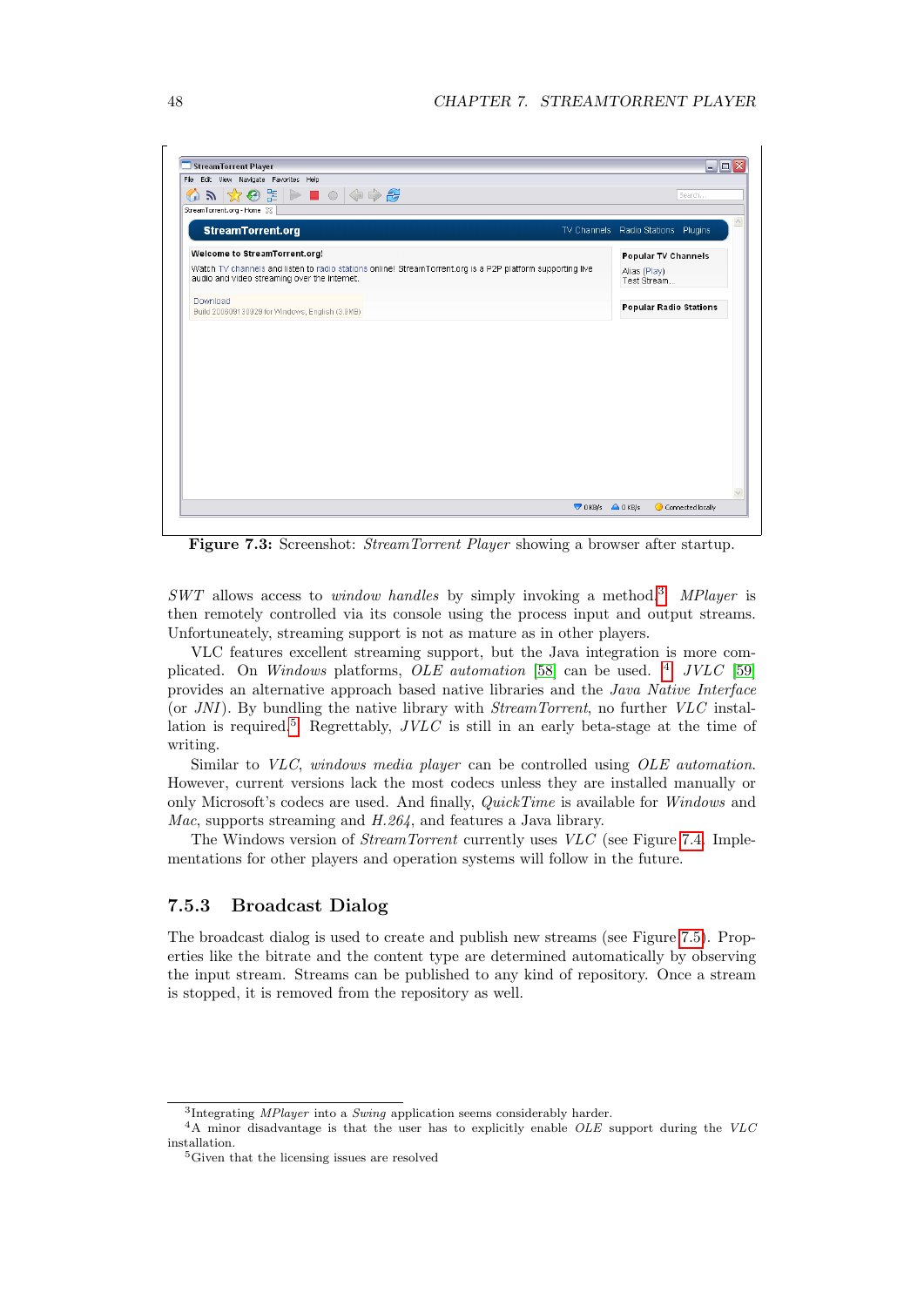<span id="page-50-1"></span>

Figure 7.4: Screenshot: StreamTorrent Player with VLC for playback.

<span id="page-50-2"></span>

| <b>New Broadcast</b>  |                                  | 反      |         | <b>New Broadcast</b>            | Ιx     |      | <b>New Broadcast</b> |                         | ×                   |
|-----------------------|----------------------------------|--------|---------|---------------------------------|--------|------|----------------------|-------------------------|---------------------|
| General Input Publish |                                  |        |         | General Input Publish           |        |      | General Input        | Publish                 |                     |
| Identifier:           | LPJHAIFHMHLJEMNHLIMLFOOBJMMHNNFG |        |         | -RTP Multicast                  |        |      | Entrypoints:         |                         | Add                 |
| Name:                 | Alias                            |        | $\odot$ | Multicast Address:<br>224.0.0.1 |        |      |                      | 192.168.1.103:10001     | Remove <sup>1</sup> |
| Summary               | Test Stream                      |        |         | Multicast Port:<br>1234         |        |      |                      |                         |                     |
|                       |                                  |        |         |                                 |        | DHT: |                      | $\overline{\mathbf{v}}$ |                     |
| Media Type            | Video                            | $\sim$ |         |                                 |        |      | Web Servers:         | StreamTorrent.org       |                     |
| Keywords:             |                                  | Add    |         |                                 |        |      |                      |                         |                     |
|                       | test                             | Remove |         |                                 |        |      |                      |                         |                     |
|                       |                                  |        |         |                                 |        |      |                      |                         |                     |
|                       |                                  |        |         |                                 |        |      |                      |                         |                     |
|                       | OK.                              | Cancel |         | OK                              | Cancel |      |                      |                         | <b>OK</b><br>Cancel |

Figure 7.5: Screenshot: Dialog to broadcast new streams.

### <span id="page-50-0"></span>7.5.4 Installation

Installation files are generated using  $Install4J$  [\[60\]](#page-61-0) and  $Exe4J$  [\[61\]](#page-61-1). They provide all the desired features like file associations, licence dialog, menu icons, and automatic installation of the Java Runtime Environment. Some screenshots are given in Figure [7.6.](#page-50-3)

<span id="page-50-3"></span>

|                                                                                                                                                                                                       | Setup - StreamTorrent Player 1.0 M1 | $\Box$ ex                                                                                                                                                                                                                                                             | $\Box$ $\Box$ $\times$<br>Setup - StreamTorrent Player 1.0 M1                                                                                                                                                                                                                                        |
|-------------------------------------------------------------------------------------------------------------------------------------------------------------------------------------------------------|-------------------------------------|-----------------------------------------------------------------------------------------------------------------------------------------------------------------------------------------------------------------------------------------------------------------------|------------------------------------------------------------------------------------------------------------------------------------------------------------------------------------------------------------------------------------------------------------------------------------------------------|
| $\blacksquare \boxdot \boxtimes$<br>install4j Wizard<br>StreamTorrent Player is preparing the install4j Wizard<br>which will guide you through the rest of the setup<br>process<br>11111111<br>Cancel |                                     | Welcome to the StreamTorrent Plaver<br>Setup Wizard<br>This will install StreamTorrent Player on your computer.<br>It is recommended that you dose all other applications before<br>continuing.<br>Click Next to continue, or Cancel to exit Setup.<br>Cancel<br>Next | <b>Select File Associations</b><br>Which file associations should be created?<br>Select the file associations you want to create; clear the file associations you do not want<br>to create. Click Next when you are ready to continue.<br>V Stream Descriptor (*.swsd)<br>$<$ Back<br>Next<br>Cancel |

Figure 7.6: Screenshot: Setup dialogs.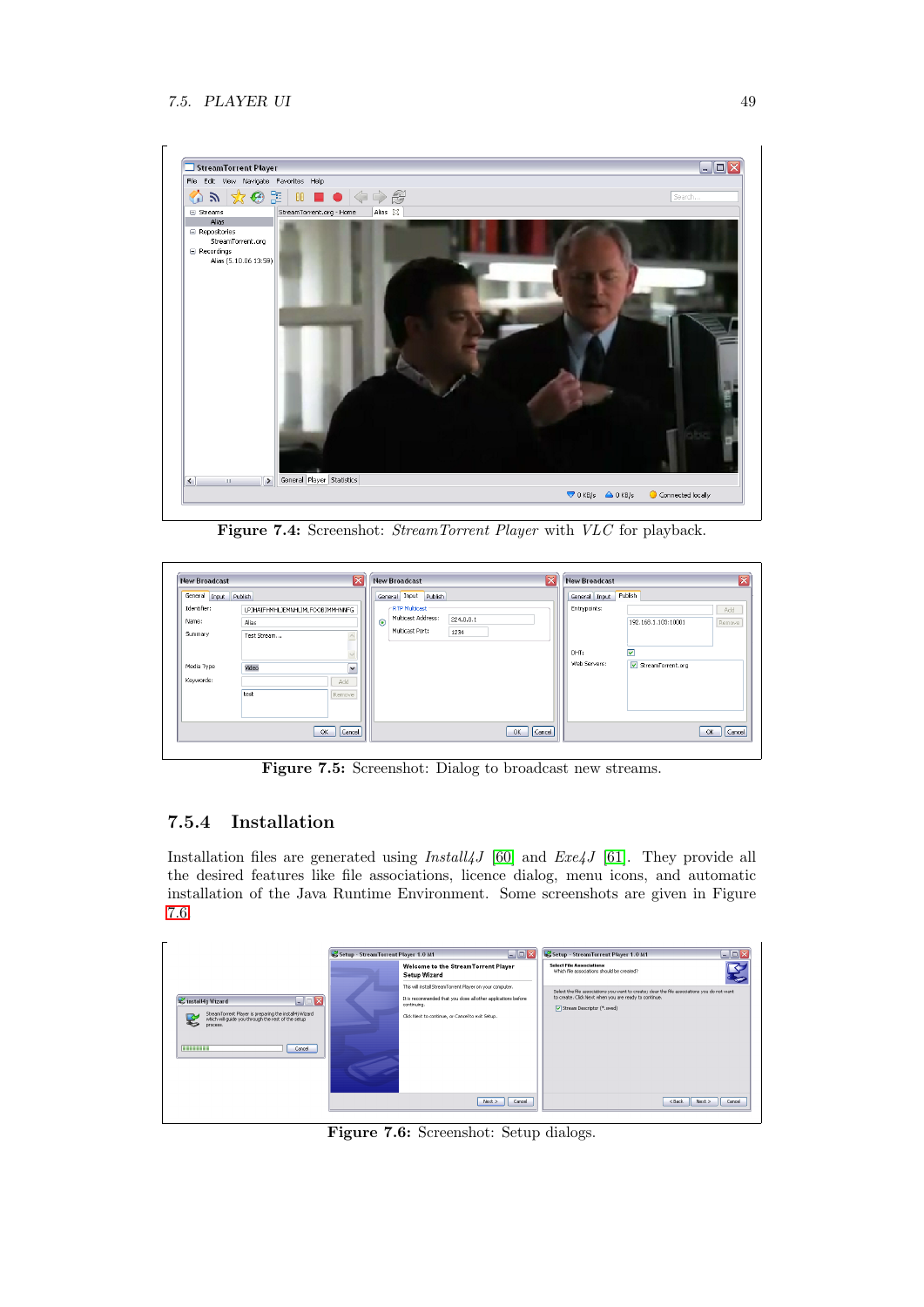## <span id="page-51-0"></span>7.6 Player Console

Instead of using the Player UI layer, the player can also run within a console using the Player Console. The console provides almost the same functionality. It is possible to broadcast and join streams. Instead of local playback within an integrated player, streams can be broadcast into the local network. Presumably the console will be extended by a remote control feature using a UI-based player as guest. Currently. it is used to perform tests on the  $PlanetLab$  [\[62\]](#page-61-2) testbed. A screenshot is given in Figure [7.7.](#page-51-2)

<span id="page-51-2"></span>

Figure 7.7: Screenshot: Player Console.

## <span id="page-51-1"></span>7.7 Planet Lab

Initial tests have been performed in the local network for several weeks to determine whether *StreamTorrent* is working properly. . The tests worked flawlessly, mainly because of the number of tests that have been performed with the simulator. We also deployed *StreamTorrent* on 150 *PlanetLab* nodes. We chose a random set of nodes and it worked on most of them. The ones that did not work seem to be overloaded and experienced unusual high delays. More tests will be performed in the future to confirm the simulation results and to further optimize the protocol.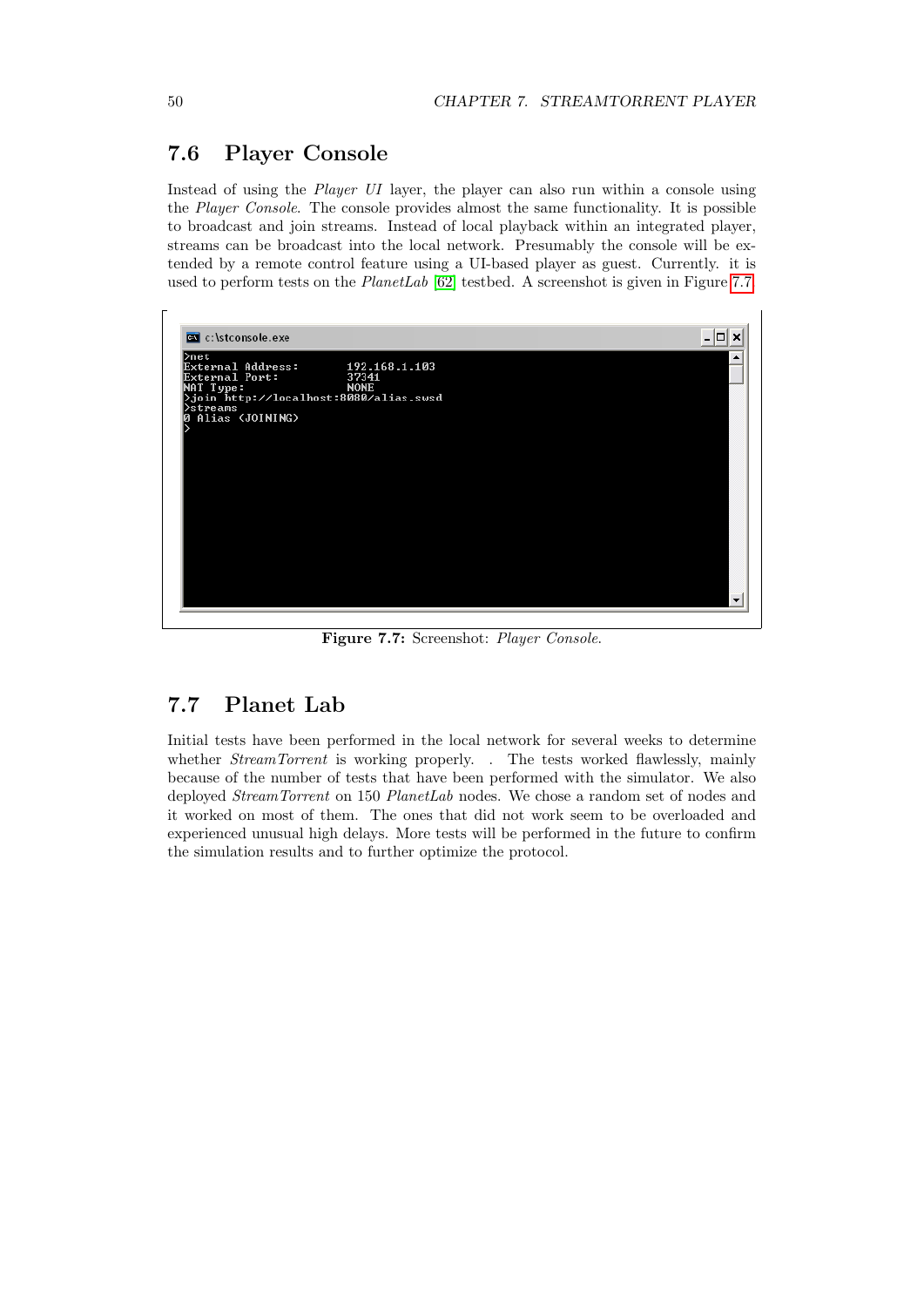## <span id="page-52-0"></span>Chapter 8

## Conclusions

Given the growing number of radio stations and TV channels available online, peer-topeer live streaming has the potential to overcome the limitations of traditional, centralized approaches towards streaming and enables content providers to both increase playback quality and to reduce costs. Especially for smaller organizations, not having the resources to afford traditional servers or to get a permission for the regular cable network, peer-to-peer streaming is a viable alternative.

StreamTorrent is a peer-to-peer live streaming protocol combining pull-based and push-based techniques to achieve both efficiency and robustness. The chosen overlay is locality-aware and incentive-compatible, has a guaranteed logarithmic diameter, and enables the source to push new packets to speed up packet distribution. Having a push mechanism allowed to reduce the notification frequency, which led, together with packet bundling, to a smaller overhead.

Simulations have shown that StreamTorrent scales well with the number of peers. For example, having 10,000 instead of 1,000 peers incurs an additional delay of less than 200 ms. The protocol is also robust against packet loss and churn. 75% of the peers can leave the network simultaneously without underflows at the remaining peers. The communication overhead is between 3% and 6%, a remarkably good value once duplicate ratios, coding overhead, and churn are accounted for in other protocols.

The StreamTorrent Player, a peer-to-peer media player supporting live audio and video streaming, shows that the StreamTorrent protocol can be used in the real world. Besides enabling users to broadcast own streams, the user interface provides many small features that improve the user experience, like an integrated player for playback, automatic update support, a plugin infrastructure, NAT detection, favorites, a history, recording support, time-shifted viewing, a browser to find streams, among many others.

There are still interesting directions for future work in peer-to-peer. streaming. The subsequent chapter gives a brief overview.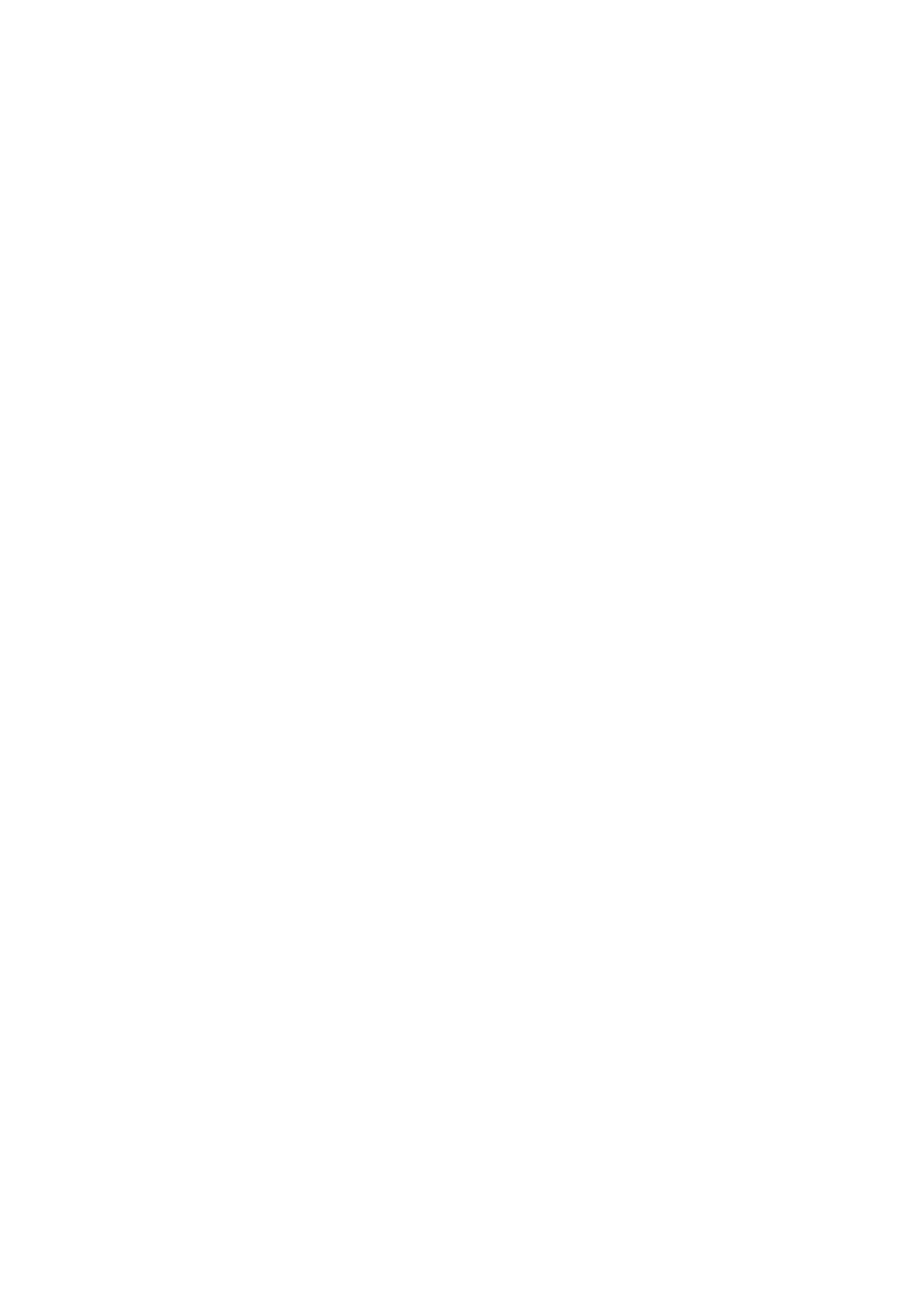## <span id="page-54-0"></span>Chapter 9

## Future Work

While most parts of the protocol have been implemented and the *StreamTorrent Player* is already working well, much more work can be done. The following sections outline possible future work.

## <span id="page-54-1"></span>9.1 Protocol

#### <span id="page-54-2"></span>9.1.1 On-demand Streaming

StreamTorrent in its current form is a multicast protocol supporting live streaming. Some of the main application scenarios are broadcasting radio stations, TV channels, and live events like soccer matches. It would be interesting to further extend StreamTorrent to support on-demand streaming. This would enable users to select and immediately playback movies or audio tracks without having to download them first. There would be no need to store hundreds of gigabytes of movies on local hard disks, the system itself could ensure that files are sufficiently replicated.

#### <span id="page-54-3"></span>9.1.2 Incentives

More work has to be done to provide incentives for peers to share their upload bandwidth. While the basic mechanisms have been implemented, their parameters have to be better adjusted to the current situation to achieve an optimal efficiency. Source and network coding could increase chances that neighbours are able to exchange data.

#### <span id="page-54-4"></span>9.1.3 Overhead

The communication overhead in StreamTorrent has been reduced by the adoption of pushing, the reduced notification frequency, and the bundling of packets. For smaller packets the UDP and IP headers impose a significant overhead. Especially at higher bitrates, it might be possible to better exploit packet bundling to attach most additional information to the actual data packets.

#### <span id="page-54-5"></span>9.1.4 Pushing

The adopted push mechanism reduces the communication overhead and speeds up packet distribution. The *Evaluation* chapter has shown that *StreamTorrent* scales well with the number of peers. However, the fraction of push packets decreases with the number of peers and more requests have to be sent. Maybe it could proof useful to have a second push mechanism to distribute packets within a peer's neighbourhood, not triggered by the source. GridMedia [\[18\]](#page-59-3) synchronizes peers to partition time into intervals. Rules are then applied to specify which peers can push packets in which intervals. Another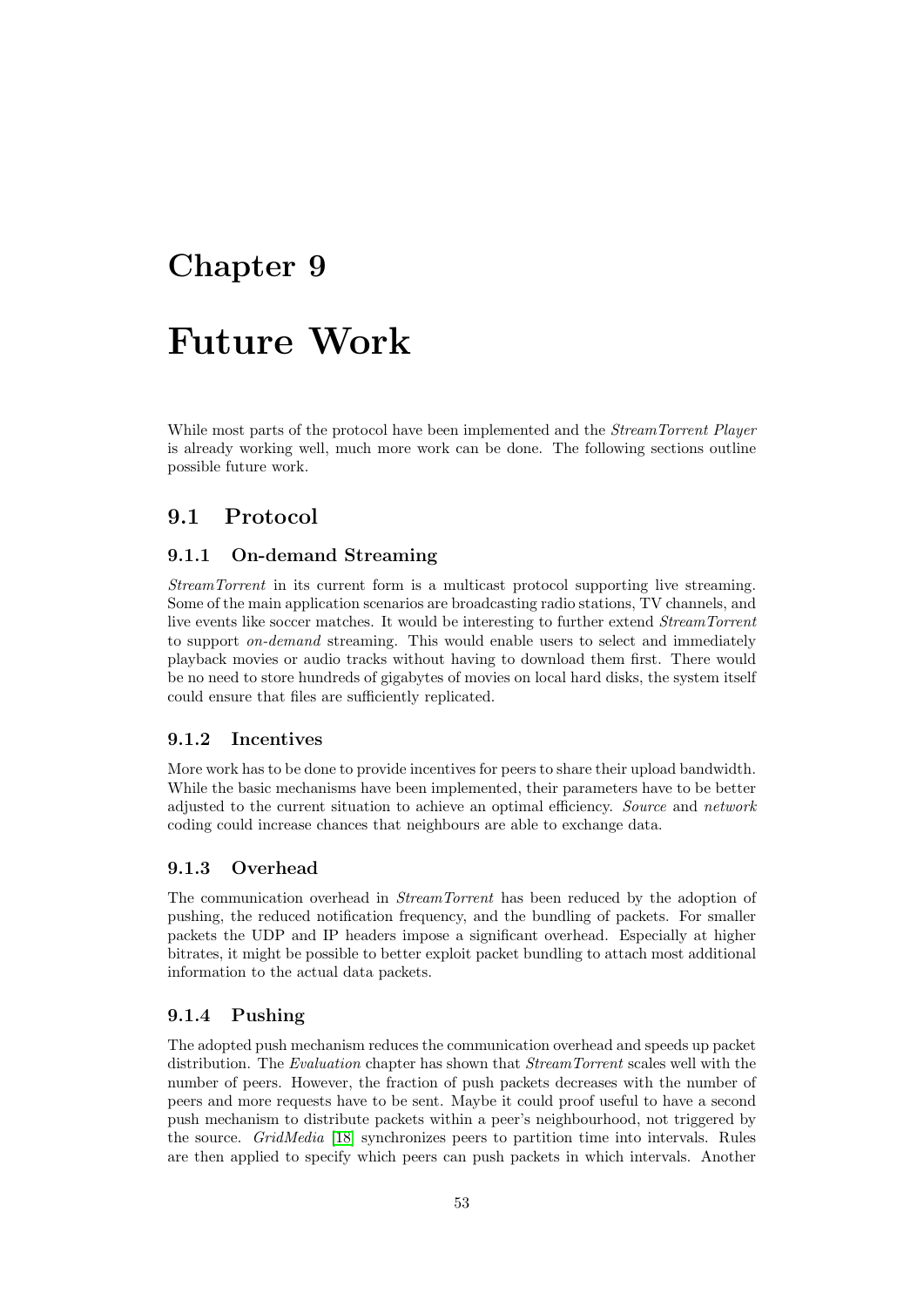solution might partition the overlay into two or more layers. For example, the overlay of  $eQuus$  [\[22\]](#page-59-7), a locality-aware distributed hash table, has two layers. The first layer arranges all peers into disjoint cliques of a few dozen peers. Nearby peer typically join the same clique. A second layer connects all cliques among each other by assigning an identifier to each clique and building a hypercube. The regular StreamTorrent protocol could be used to distribute and exchange data among cliques, and a more efficient, specialized one could be adopted within cliques. This could lead to a protocol scaling 10 to 100 times better with a smaller overhead while maintaining robustness and small delays.

#### <span id="page-55-0"></span>9.1.5 Locality

Recommendations and certificates give a hint about the rank of a peer sending a join message. The protocol lacks a similar mechanism for locality. Peers can only assume that recommended peers are in the local neighbourhood because peers frequently drop distant neighbours. Maybe a protocol like Vivaldi, assigning virtual coordinates to peers, or mapping IP addresses to countries could further improve locality-awareness.

#### <span id="page-55-1"></span>9.1.6 Bandwidth Management

The maximum upload and download bandwidths are manually configured. In real world applications it would be convenient if these bandwidths are adapted depending on the experienced packet loss. The current protocols already ensures that the maximum bandwidths are not exceeded, extending this functionality should not be difficult.

#### <span id="page-55-2"></span>9.1.7 Source Replication

The source is a single point-of-failure within the overlay and should be replicated. Replicas have to agree on the payload, sequence numbering, and timestamping. Moreover, the task of pushing packets has to be partitioned among the replicas. If the source's input is an external stream, it might also be necessary to replicate the input.

#### <span id="page-55-3"></span>9.1.8 Data Integrity

Before deploying StreamTorrent in the real world, a mechanism is needed to maintain the integrity of packets. Malicious peers should not be able to inject, drop, or modify packets. Public key cryptography, the simplest solution to this problem, is too inefficient in terms of both computational and communication complexity.

#### <span id="page-55-4"></span>9.1.9 Different Quality Levels

It might be beneficial to offer streams at different bitrates to enable weaker peers to join streams as well. Peers can then automatically switch between the levels. An implementation would be mostly straightforward since multiplexing is already implemented. Peers simply need to join the new level to fill buffers and gradually leave the old one. However, it is essential to have a good incentive mechanism and to carefully select the number of levels and their respective bitrates.

## <span id="page-55-5"></span>9.2 StreamTorrent Player

#### <span id="page-55-6"></span>9.2.1 NAT Support

There are several ways to improve the current NAT implementation to simplify the setup and improve connectivity. Hole-punching would allow connections between peers behind restricted cone NAT, the most typical device type. Relaying could help in cases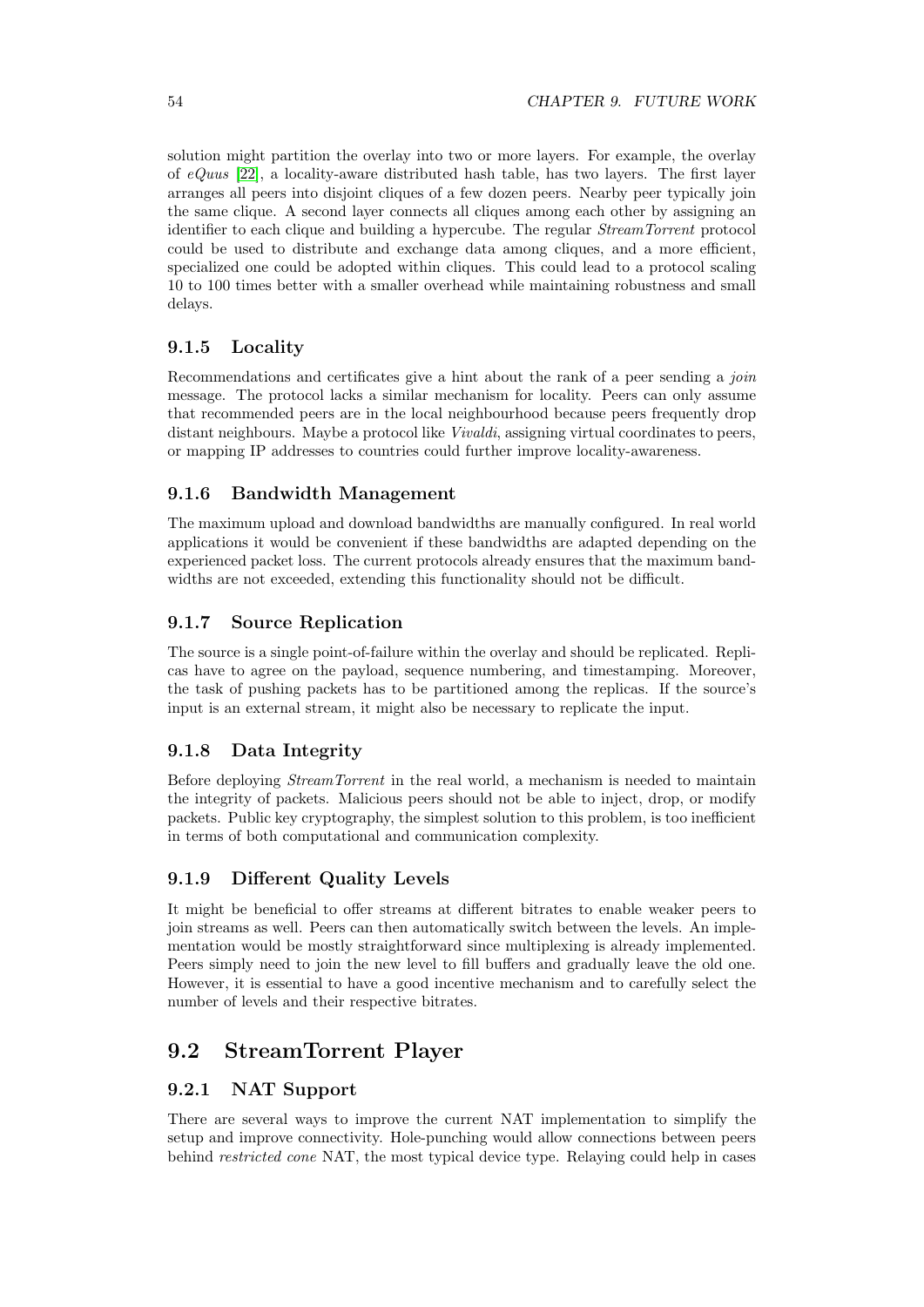where peers are unable to connect, e.g. because of firewalls, but another connected peer is available in the local network. Symmetric NAT is currently not supported at all since peers need a unique identifier, created by hashing the external address and port (which differ depending on the destination for peers behind symmetric NAT devices).

#### <span id="page-56-0"></span>9.2.2 Recording

Program schedules of streams would allow, for example, programmed recordings of favorite shows and more detailed information about currently played streams. Moreover, it would be convenient if recordings are stored as standard MPEG files instead of Stream-Torrent's proprietary format.

#### <span id="page-56-1"></span>9.2.3 Video Snapshots

Sources should periodically generate snapshots of video streams. These snapshots could be shown in several places, for example:

- On the associated web pages.
- As image for favorite video channels.
- When opening a stream descriptor.

#### <span id="page-56-2"></span>9.2.4 Finalizing the API

The API and extension points should be finalized to allow contributions by others. Work in progress can be moved into internal packages.

#### <span id="page-56-3"></span>9.2.5 User Interface

There are many smaller improvements for the user interface. It would be nice to have better icons. Tooltip and drag & drop support is not completed, for example, it is not possible to drag favorite menu items to the desktop. Alerts, shown at the bottom right on the screen, could show important messages, e.g. NAT errors. There should be periodical checks for updates. Moreover, it would be convenient to bundle a third-party player with the StreamTorrent Player or to support more players besides VLC.

#### <span id="page-56-4"></span>9.2.6 Supported Platforms

At the moment, there is only a Windows version of the StreamTorrent Player because the player integration is platform-dependent. Other platforms should follow soon.

#### <span id="page-56-5"></span>9.2.7 Supported Input Types

RTP streams are used as input to create *StreamTorrent* streams. This requires the user to not only setup *StreamTorrent*, but also an external streaming server. Especially setting up codecs and bitrates takes time and is error-prone due to codec incompatibilities. There should be a more convenient way to broadcast streams, for example, by just providing a set of files.

## <span id="page-56-6"></span>9.3 Outlook

More *PlanetLab* [\[62\]](#page-61-2) tests have to be performed to verify the simulation results. We also aim at streaming the upcoming International Workshop on Peer-to-Peer Systems to test StreamTorrent in the real world.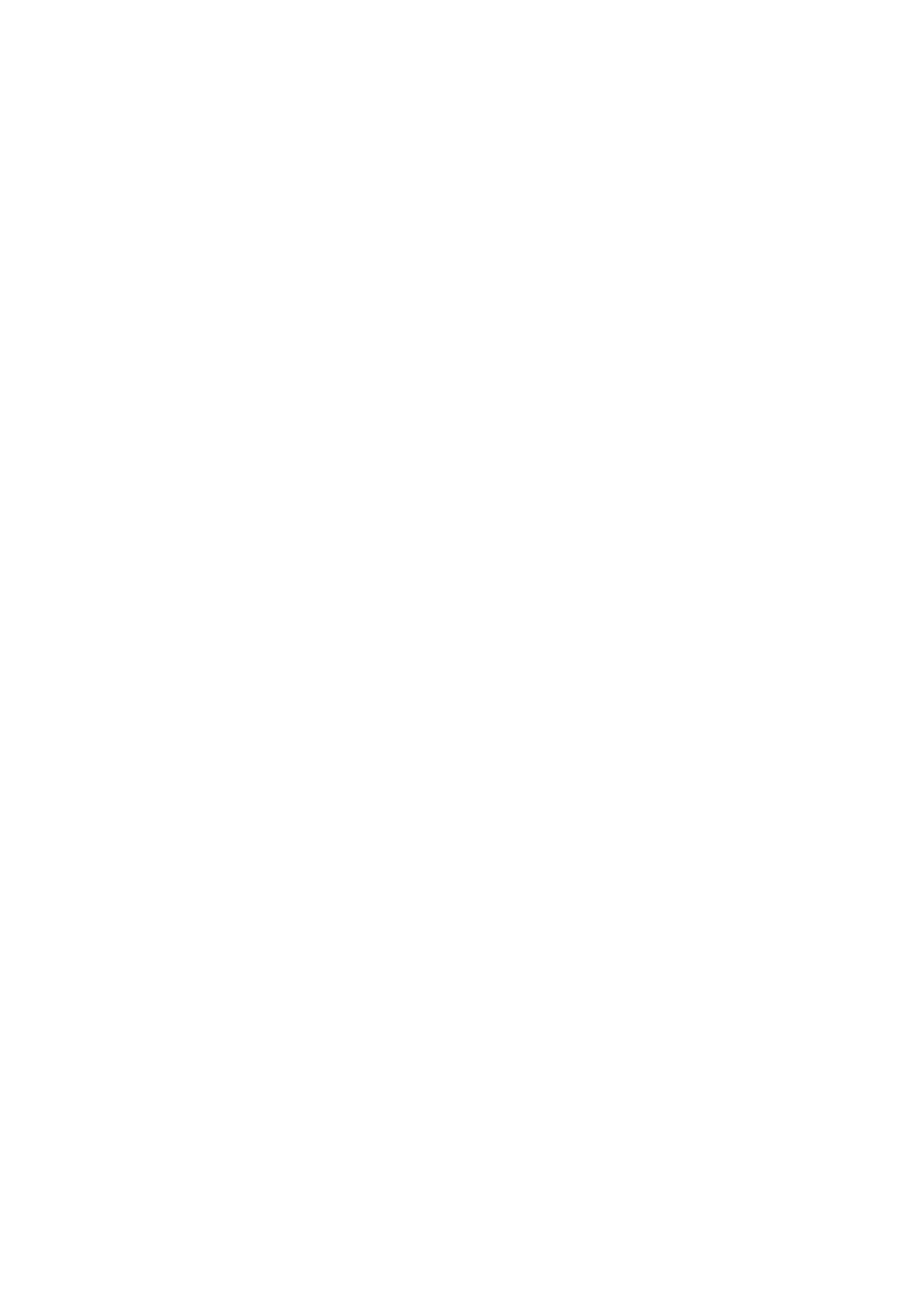# Bibliography

- <span id="page-58-0"></span>[1] Vinay Pai, Karthik Tamilmani, Vinay Sambamurthy, Kapil Kumar, and Alexander Mohr. Chainsaw: Eliminating trees from overlay multicast. In 4th International Workshop on Peer-To-Peer Systems (IPTPS), Ithaca, New York, USA, February 2005.
- <span id="page-58-1"></span>[2] John Jannotti, David K. Gifford, Kirk L. Johnson, M. Frans Kaashoek, and James W. O'Toole, Jr. Overcast: Reliable multicasting with an overlay network.
- <span id="page-58-2"></span>[3] Miguel Castro, Peter Druschel, Anne-Marie Kermarrec, Animesh Nandi, Antony Rowstron, and Atul Singh. Splitstream: High-bandwidth content distribution in a cooperative environment. in proceedings of (iptps'03) (february 2003), 2003.
- <span id="page-58-3"></span>[4] Dejan Kosti, Adolfo Rodriguez, Jeannie Albrecht, and Amin Vahdat. Bullet: high bandwidth data dissemination using an overlay mesh. In SOSP '03: Proceedings of the nineteenth ACM symposium on Operating systems principles, pages 282–297, New York, NY, USA, 2003. ACM Press.
- <span id="page-58-4"></span>[5] Multicast Vidhyashankar Venkataraman. Chunkyspread: Multi-tree unstructured peer-to-peer.
- <span id="page-58-5"></span>[6] Wei Tsang Ooi. Dagster: contributor-aware end-host multicast for media streaming in heterogeneous environment. In S. Chandra and N. Venkatasubramanian, editors, Multimedia Computing and Networking 2005. Edited by Chandra, Surendar; Venkatasubramanian, Nalini. Proceedings of the SPIE, Volume 5680, pp. 77-90 (2004)., pages 77–90, December 2004.
- <span id="page-58-6"></span>[7] Jin Liang and Klara Nahrstedt. Dagstream: locality aware and failure resilient peer-to-peer streaming. volume 6071. SPIE, 2006.
- <span id="page-58-7"></span>[8] Xiaofei Liao, Hai Jin, Yunhao Liu, Lionel M. Ni, and Dafu Deng. Anysee: Peer-topeer live streaming. In Proc. of INFOCOM, April 2006.
- <span id="page-58-8"></span>[9] Freecast. http://www.freecast.org.
- <span id="page-58-9"></span>[10] Maya Dobuzhskaya, Rose Liu, Jim Roewe, and Nidhi Sharma. Zebra: Peer to peer multicast for live streaming video, 2004.
- <span id="page-58-10"></span>[11] Bittorrent protocol specification v1.0, July 2006.
- <span id="page-58-11"></span>[12] Vivek K. Goyal. Multiple description coding: Compression meets the network. IEEE Signal Processing Magazine, 18(5):74–93, September 2001.
- <span id="page-58-12"></span>[13] Venkata N. Padmanabhan and Kunwadee Sripanidkulchai. The case for cooperative networking. In Peer-to-Peer Systems: First International Workshop, IPTPS 2002, pages 178–190, Cambridge, MA, USA, 2002.
- <span id="page-58-13"></span>[14] John W. Byers, Michael Luby, Michael Mitzenmacher, and Ashutosh Rege. A digital fountain approach to reliable distribution of bulk data. SIGCOMM Comput. Commun. Rev., 28(4):56–67, October 1998.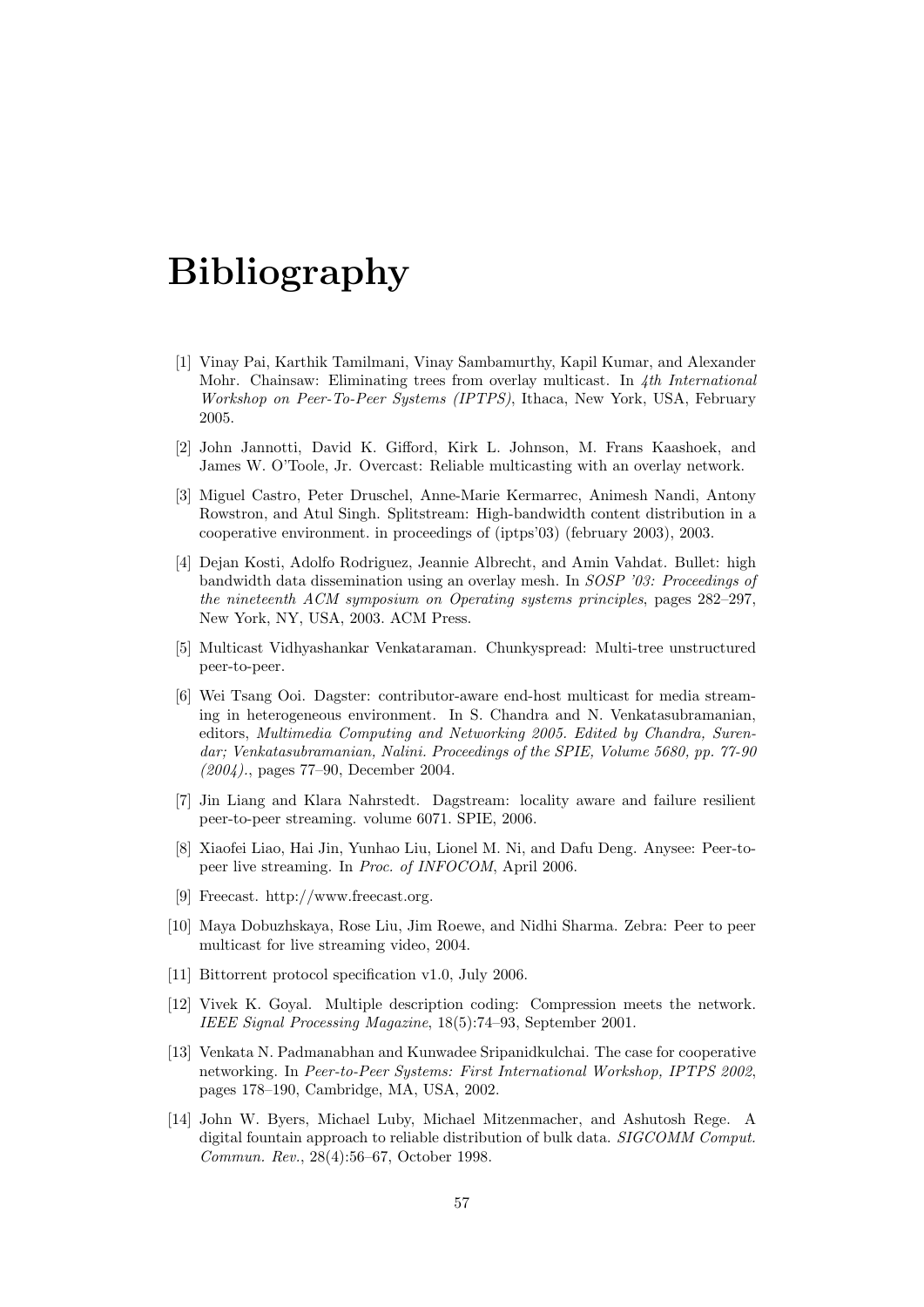- <span id="page-59-0"></span>[15] Michael G. Luby, Michael Mitzenmacher, M. Amin Shokrollahi, Daniel A. Spielman, and Volker Stemann. Practical loss-resilient codes. pages 150–159, 1997.
- <span id="page-59-1"></span>[16] Michael Luby. Lt codes. In The 43rd Annual IEEE Symposium on Foundations of Computer Science, pages 271–282, 2002.
- <span id="page-59-2"></span>[17] CoolStreaming/DONet: a data-driven overlay network for peer-to-peer live media streaming, volume 3, 2005.
- <span id="page-59-3"></span>[18] Gridmedia: A Multi-Sender Based Peer-to-Peer Multicast System for Video Streaming, 2005.
- <span id="page-59-4"></span>[19] Ion Stoica, Robert Morris, David Karger, Frans Kaashoek, and Hari Balakrishnan. Chord: A scalable Peer-To-Peer lookup service for internet applications. In Proceedings of the 2001 ACM SIGCOMM Conference, pages 149–160, 2001.
- <span id="page-59-5"></span>[20] Petar Maymounkov and David Mazières. Kademlia: A peer-to-peer information system based on the xor metric. In *IPTPS* '01: Revised Papers from the First International Workshop on Peer-to-Peer Systems, pages 53–65, London, UK, 2002. Springer-Verlag.
- <span id="page-59-6"></span>[21] Antony Rowstron and Peter Druschel. Pastry: Scalable, decentralized object location, and routing for large-scale peer-to-peer systems. Lecture Notes in Computer Science, 2218:329–??, 2001.
- <span id="page-59-7"></span>[22] Thomas Locher, Stefan Schmid, and Roger Wattenhofer. eQuus: A Provably Robust and Locality-Aware Peer-to-Peer System. In 6th IEEE International Conference on Peer-to-Peer Computing (P2P), Cambridge, United Kingdom, September 2006.
- <span id="page-59-8"></span>[23] Frank Dabek, Russ Cox, Frans Kaashoek, and Robert Morris. Vivaldi: a decentralized network coordinate system. SIGCOMM Comput. Commun. Rev., 34(4):15–26, October 2004.
- <span id="page-59-9"></span>[24] Eytan Adar and Bernardo A. Huberman. Free riding on gnutella, 2000.
- <span id="page-59-10"></span>[25] Kazaa: Peer-to-peer file sharing. <http://www.kazaa.com>.
- <span id="page-59-11"></span>[26] Kevin Lai, Michal Feldman, Ion Stoica, and John. Chuang. Incentives for cooperation in peer-to-peer networks, 2003.
- <span id="page-59-12"></span>[27] John R. Douceur. The sybil attack. In 1st International Workshop on Peer-to-Peer Systems (IPTPS '02), February 2003.
- <span id="page-59-13"></span>[28] Michal Feldman, Kevin Lai, I. Stoica, and John Chuang. Robust incentive techniques for peer-to-peer networks, 2004.
- <span id="page-59-14"></span>[29] Sepandar D. Kamvar, Mario T. Schlosser, and Hector Garcia-Molina. The eigentrust algorithm for reputation management in p2p networks. in proceedings of the twelfth international world wide web conference, 2003.
- <span id="page-59-15"></span>[30] Vivek Vishnumurthy, Sangeeth Chandrakumar, and Emin G. Sirer. Karma : A secure economic framework for p2p resource sharing. In 1st Workshop on Economics of Peer-to-Peer Systems, Berkeley, CA, June.
- <span id="page-59-16"></span>[31] Karthik Tamilmani, Vinay Pai, and Alexander E. Mohr. Swift: A system with incentives for trading. In 2nd Workshop on Economics of Peer-to-Peer Systems, 2004.
- <span id="page-59-17"></span>[32] Bittorrent: Fast extension. [http://bittorrent.org/fast\\_extensions.html](http://bittorrent.org/fast_extensions.html).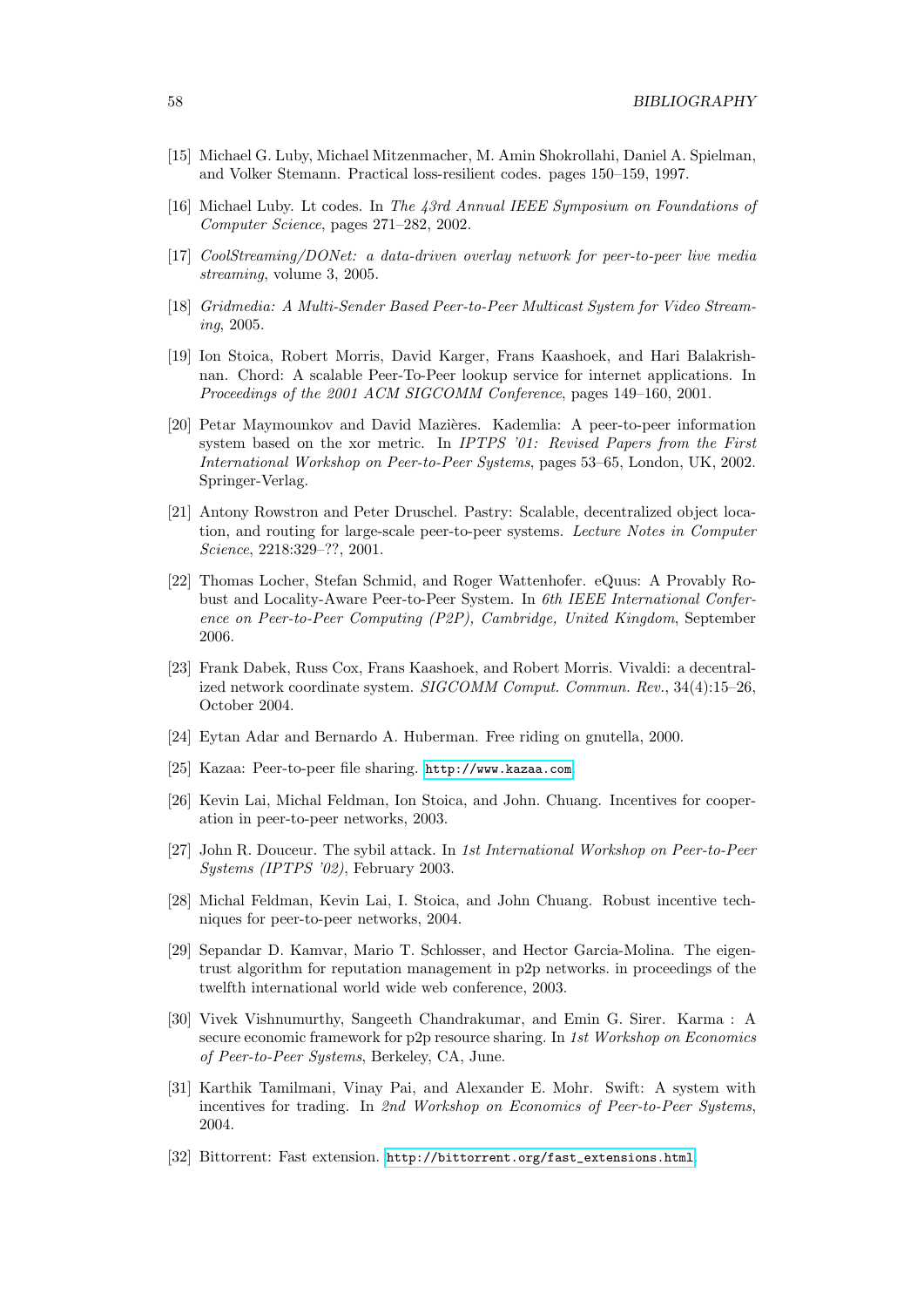- <span id="page-60-0"></span>[33] Tsuen-Wan Ngan, Peter Druschel, and Dan S. Wallach. Incentives-compatible peerto-peer multicast. In 2nd Workshop on Economics of Peer-to-Peer Systems, June 2004.
- <span id="page-60-1"></span>[34] Richard Yang, Min Sik Kim, Xincheng Zhang, and Simon S. Lam. Two problems of tcp aimd congestion control. Technical Report TR-00-13, Department of Computer Sciences, University of Texas at Austin, June 2000.
- <span id="page-60-2"></span>[35] Jon. Kleinberg. Small-world phenomena and the dynamics of information, 2001.
- <span id="page-60-3"></span>[36] Irving S. Reed and Gustave Solomon. Polynomial codes over certain finite fields. 8(2):300–304, June 1960.
- <span id="page-60-4"></span>[37] Philip Chou, Yunnan Wu, and Kamal Jain. Practical network coding, 2003.
- <span id="page-60-5"></span>[38] JUnit, Testing Resources for Extreme Programming. <http://www.junit.org>.
- <span id="page-60-6"></span>[39] ANT - Java Build Tool. <http://ant.apache.org>.
- <span id="page-60-7"></span>[40] JProfiler: Java Profiler. [http://www.ej-technologies.com/products/jprofiler/](http://www.ej-technologies.com/products/jprofiler/overview.html) [overview.html](http://www.ej-technologies.com/products/jprofiler/overview.html).
- <span id="page-60-8"></span>[41] YourKit Java Profiler. <http://www.yourkit.com>.
- <span id="page-60-9"></span>[42] Spamato Spam Filter System. <http://www.spamato.net>.
- <span id="page-60-10"></span>[43] JavaScript 1.5 Specification. [http://developer.mozilla.org/en/docs/Core\\_](http://developer.mozilla.org/en/docs/Core_JavaScript_1.5_Reference) [JavaScript\\_1.5\\_Reference](http://developer.mozilla.org/en/docs/Core_JavaScript_1.5_Reference).
- <span id="page-60-11"></span>[44] Eclipse: Java Development Environment. <http://www.eclipse.org>.
- <span id="page-60-12"></span>[45] RTP: A Transport Protocol for Real-Time Applications (RFC 3550), 2003. [http:](http://tools.ietf.org/html/rfc3550) [//tools.ietf.org/html/rfc3550](http://tools.ietf.org/html/rfc3550).
- <span id="page-60-13"></span>[46] IETF: The Internet Engineering Task Force. <http://www.ietf.org>.
- <span id="page-60-14"></span>[47] H.264/MPEG-4 AVC. <http://en.wikipedia.org/wiki/H.264>.
- <span id="page-60-15"></span>[48] XviD Codec. <http://www.xvid.org>.
- <span id="page-60-16"></span>[49] WMV: Windows Media Video. <http://www.microsoft.com/windowsmedia>.
- <span id="page-60-17"></span>[50] UPnP: Universal Plug and Play. <http://www.upnp.org>.
- <span id="page-60-18"></span>[51] JavaScript 1.5 Specification. [http://sunsite.uakom.sk/sunworldonline/](http://sunsite.uakom.sk/sunworldonline/swol-08-1998/swol-08-torvalds.html) [swol-08-1998/swol-08-torvalds.html](http://sunsite.uakom.sk/sunworldonline/swol-08-1998/swol-08-torvalds.html).
- <span id="page-60-19"></span>[52] Eclipse: Rich Client Platform. <http://www.eclipse.org/rcp/>.
- <span id="page-60-20"></span>[53] The NetBeans (Rich Client) Platform. [http://www.netbeans.org/products/](http://www.netbeans.org/products/platform/) [platform/](http://www.netbeans.org/products/platform/).
- <span id="page-60-21"></span>[54] XML User Interface Language (XUL). <http://www.mozilla.org/projects/xul>.
- <span id="page-60-22"></span>[55] VLC media player. <http://www.videolan.org>.
- <span id="page-60-23"></span>[56] MPlayer - The Movie Player. <http://www.mplayerhq.hu>.
- <span id="page-60-24"></span>[57] GNU General Public License (GPL). <http://www.gnu.org/copyleft/gpl.html>.
- <span id="page-60-25"></span>[58] Object Linking and Embedding (OLE). <http://en.wikipedia.org/wiki/ActiveX>.
- <span id="page-60-26"></span>[59] JVLC - Java VLC Binding. <https://trac.videolan.org/jvlc>.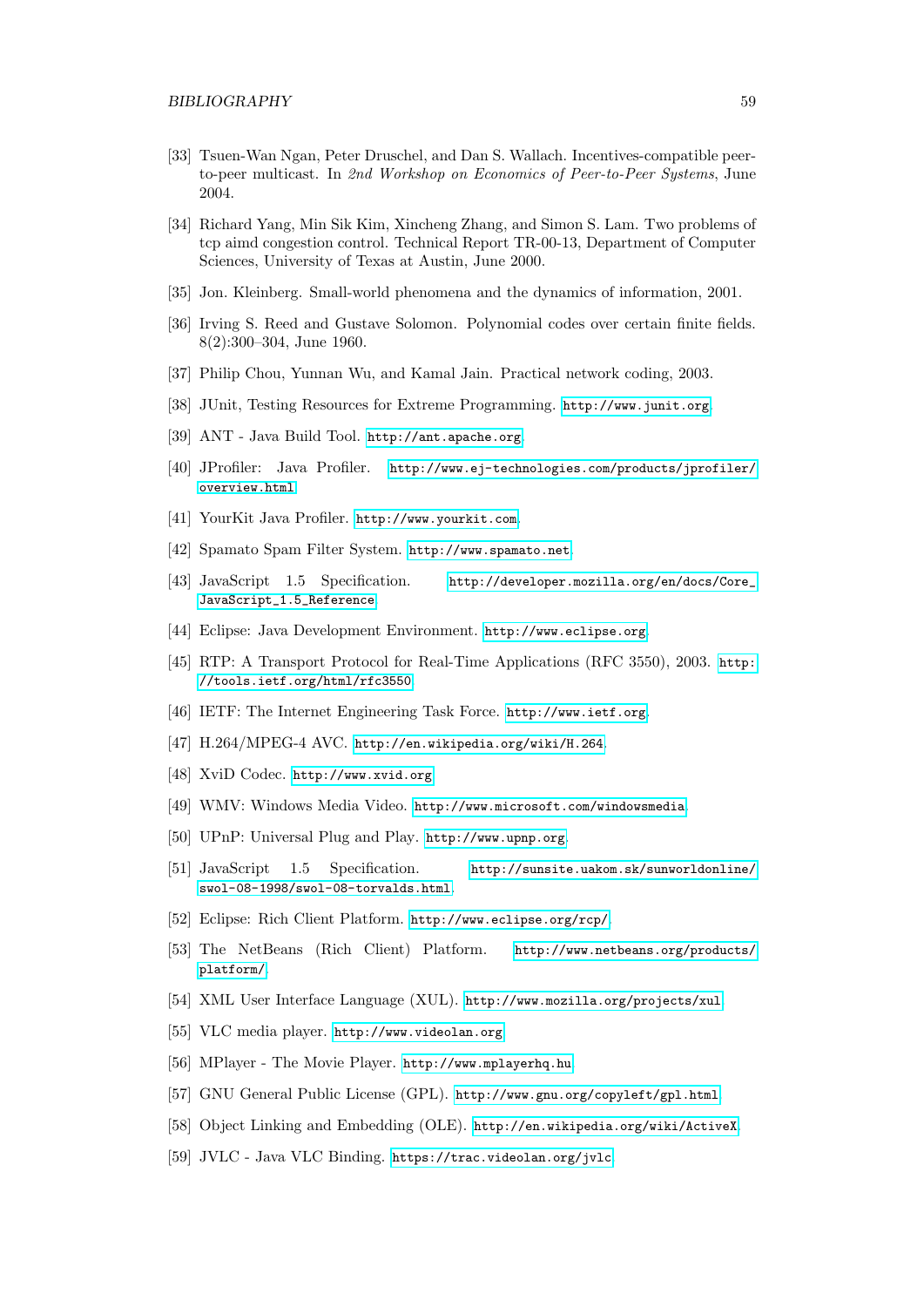- <span id="page-61-0"></span>[60] install4j - Multi-Platform Java Installer Builder. [http://www.ej-technologies.com/](http://www.ej-technologies.com/products/install4j/overview.html) [products/install4j/overview.html](http://www.ej-technologies.com/products/install4j/overview.html).
- <span id="page-61-1"></span>[61] exe4j: Java Exe Maker. [http://www.ej-technologies.com/products/exe4j/](http://www.ej-technologies.com/products/exe4j/overview.html) [overview.html](http://www.ej-technologies.com/products/exe4j/overview.html).
- <span id="page-61-2"></span>[62] PlanetLab: An open platform for developing, deploying, and accessing planetaryscale services. <http://www.planet-lab.org>.
- <span id="page-61-3"></span>[63] RFC 3489: STUN - Simple Traversal of User Datagram Protocol (UDP) Through Network Address Translators (NATs). <http://www.faqs.org/rfcs/rfc3489.html>.